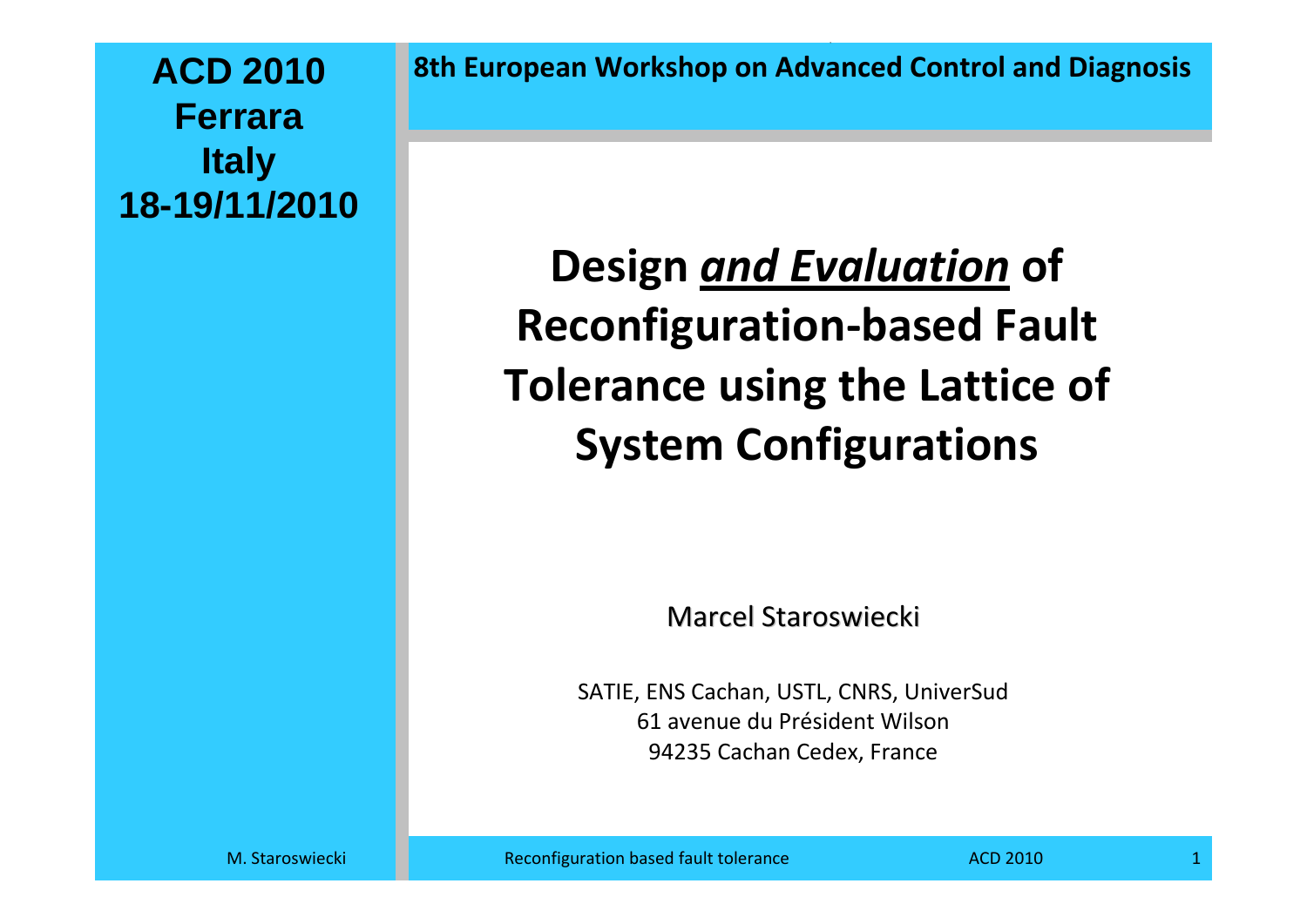### **ACD 2010FerraraItaly**

### • **Introduction**

- **The lattice of system configurations**
- **Admissible configurations**
- **The design of FT strategies**
- *Evaluation issues*
- **Example**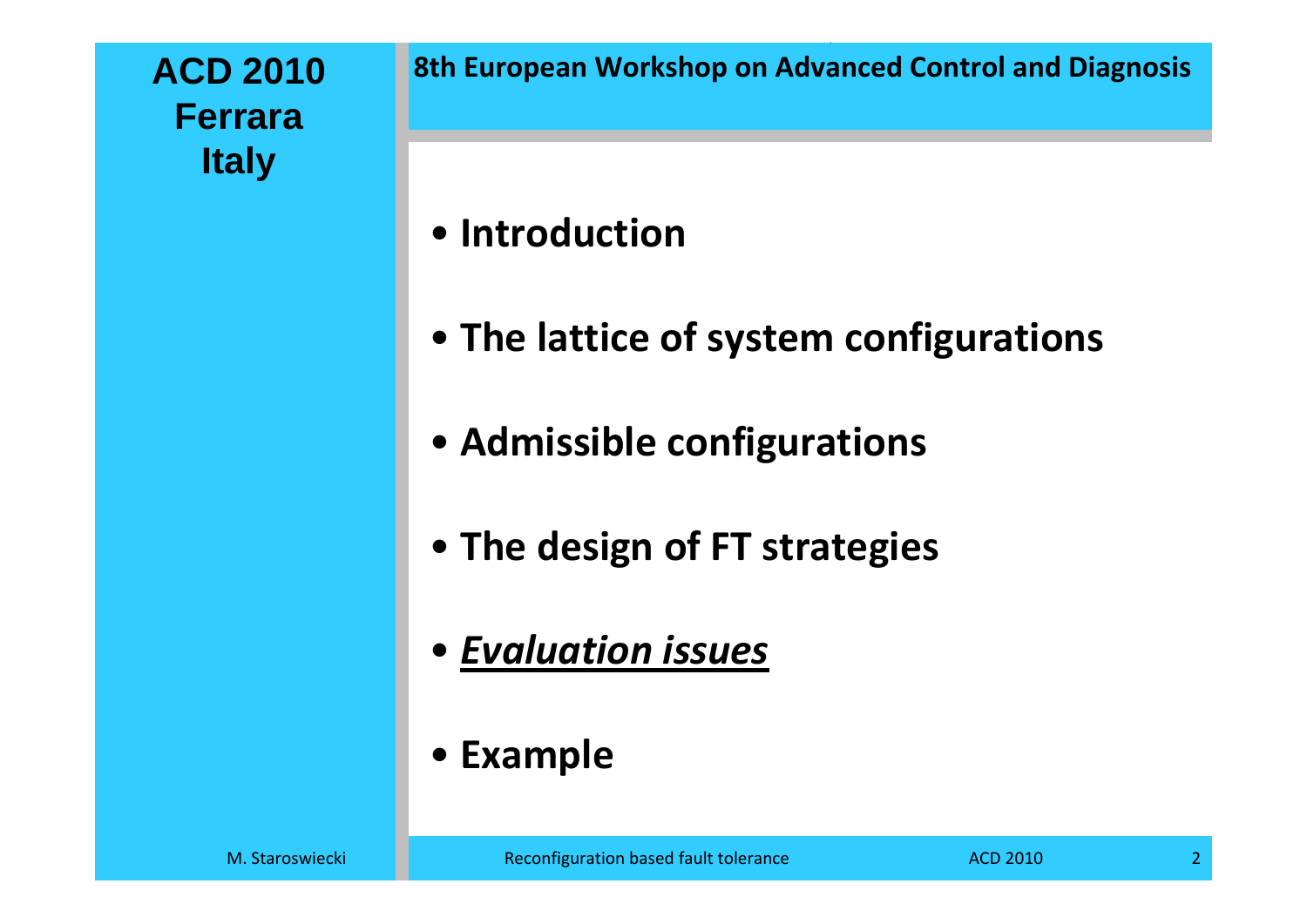### **ACD 2010FerraraItaly**

### Introduction

**8th European Workshop on Advanced Control and Diagnosis**

- Complex systems must be reliable
- On‐line diagnosis and fault handling
- Accommodation and reconfiguration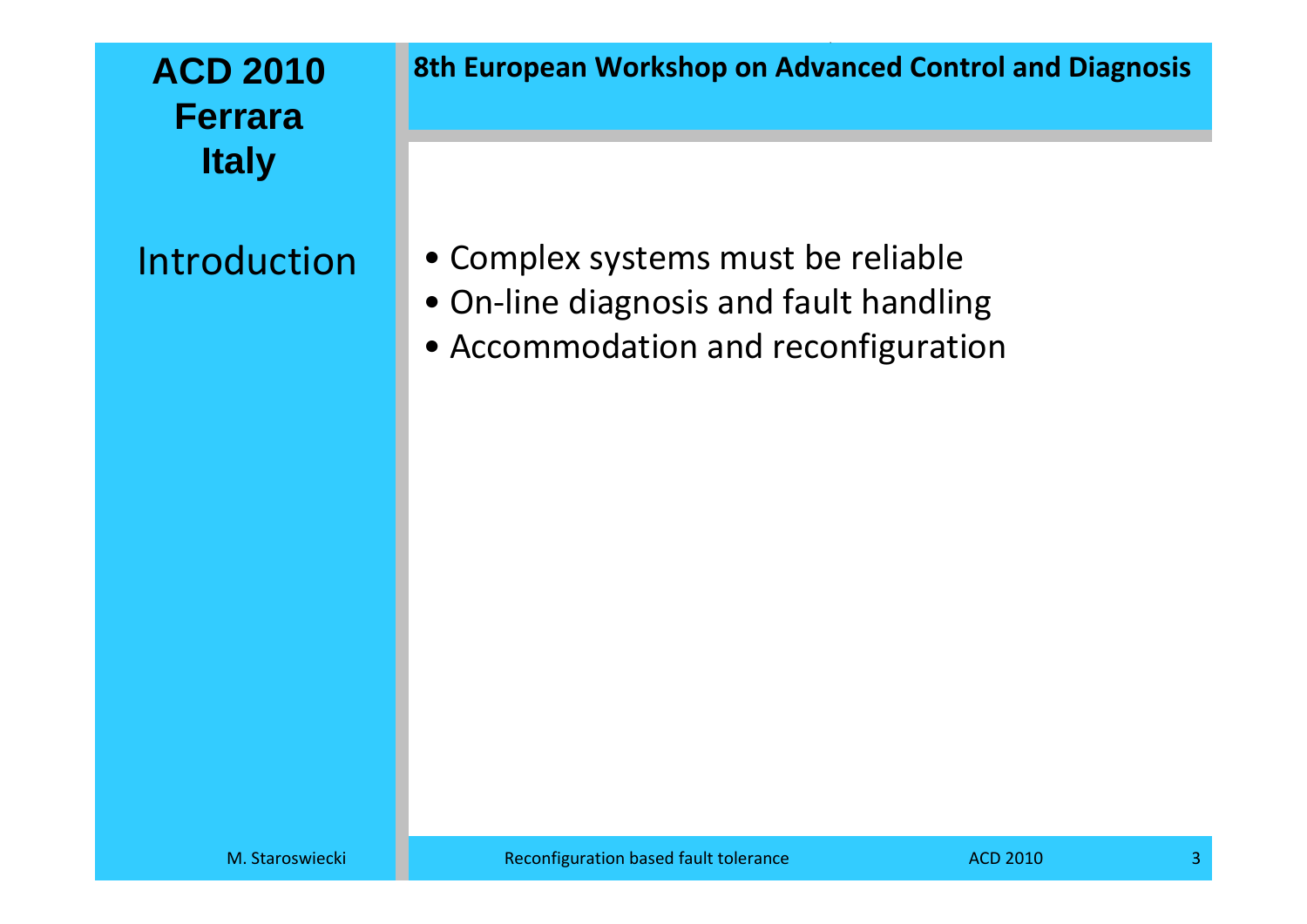## Introduction : complex systems must be reliable

- 1.
- Sensors, actuators are prone to failures and the Sensors, actuators are prone to failures and the Sensible Points of the Sensible Points of the Sensible Points of the Sensible Points of the Sensible Points of the Sensible 2.Faults propagate (sometimes  $\mathcal{C}'$  prising way) Every of the conventions of the conventions.<br>
Every one faults may be reported that all applications of the concerned<br>
Every plants, chemical, petrochemical, manufactured and conventions of the concerned<br>
The concerned at
- 3.Some faults may be  $\sim$
- 4. All application . All application  $\mathbf{V}$  is are concerned
	- 1. Production  $\sqrt{r}$  er plants, chemical, petrochemical, mass production,
		- $\therefore$  aerospace, printers, motors, cars, ...

...

2.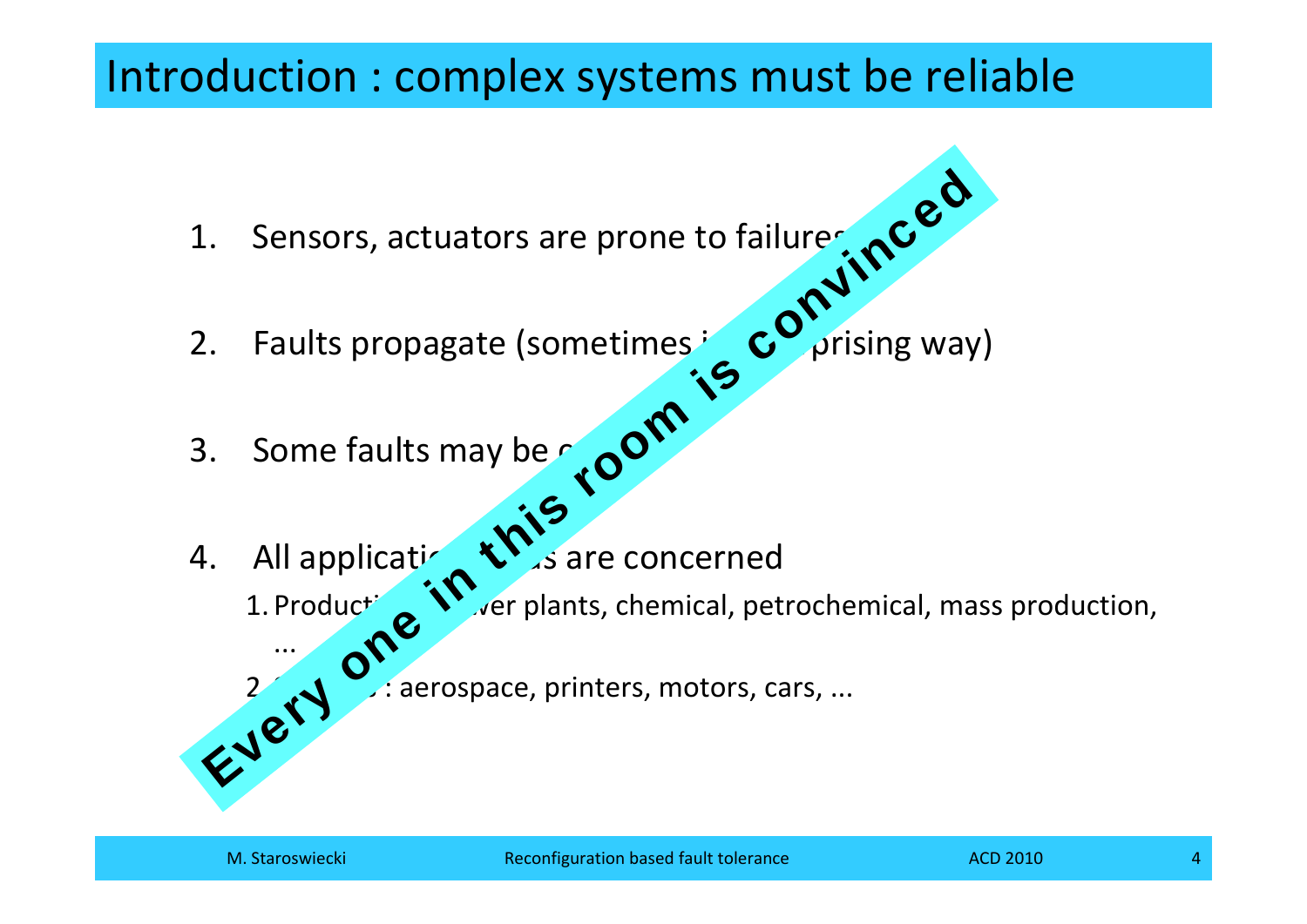# Introduction : on‐line diagnosis and fault handling

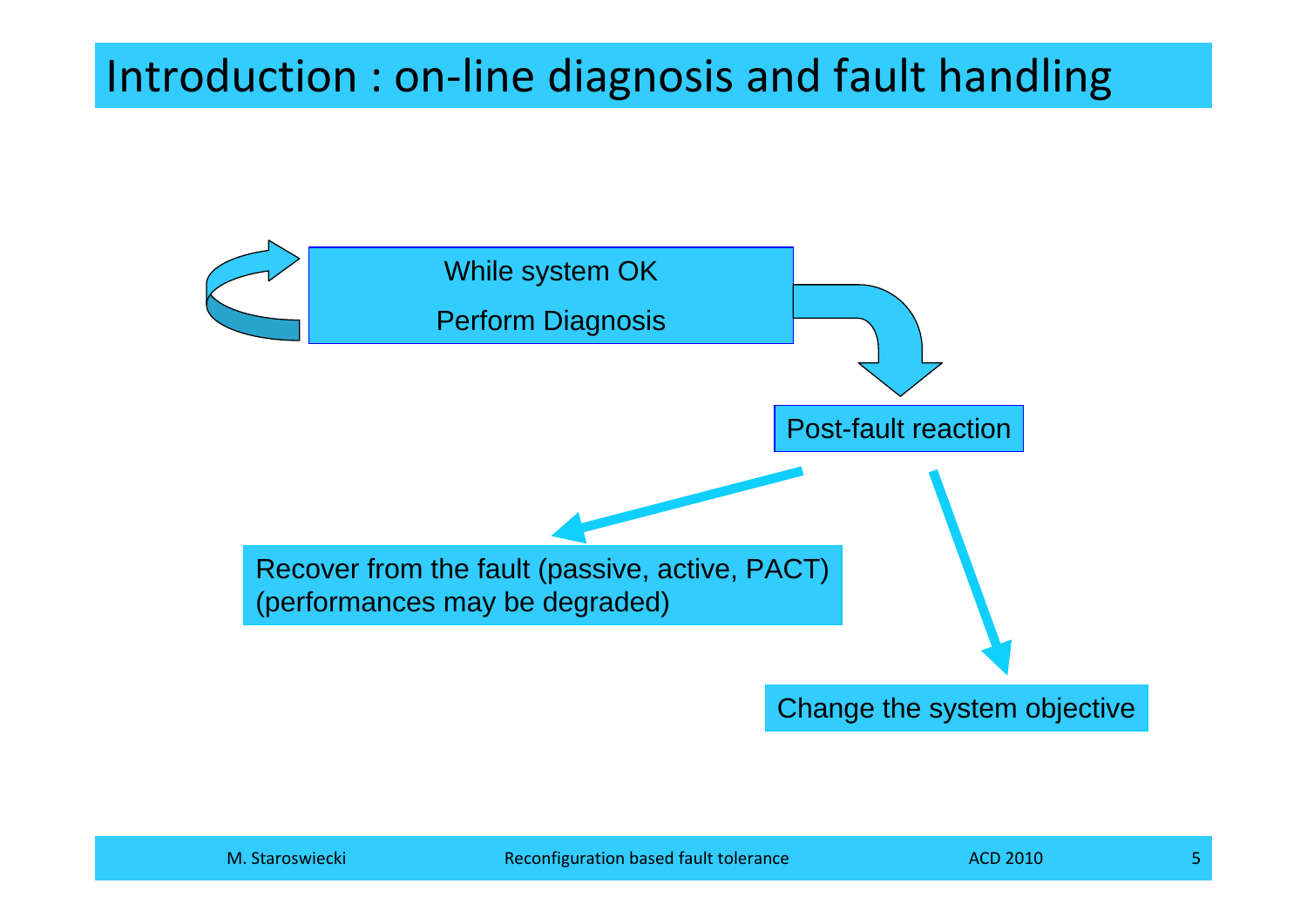## Introduction : recovery by fault accommodation

### **Accommodation**adapt the control or estimation law to the faulty components so as to achieve the objective

• the model of faulty components is necessary (isolation + estimation)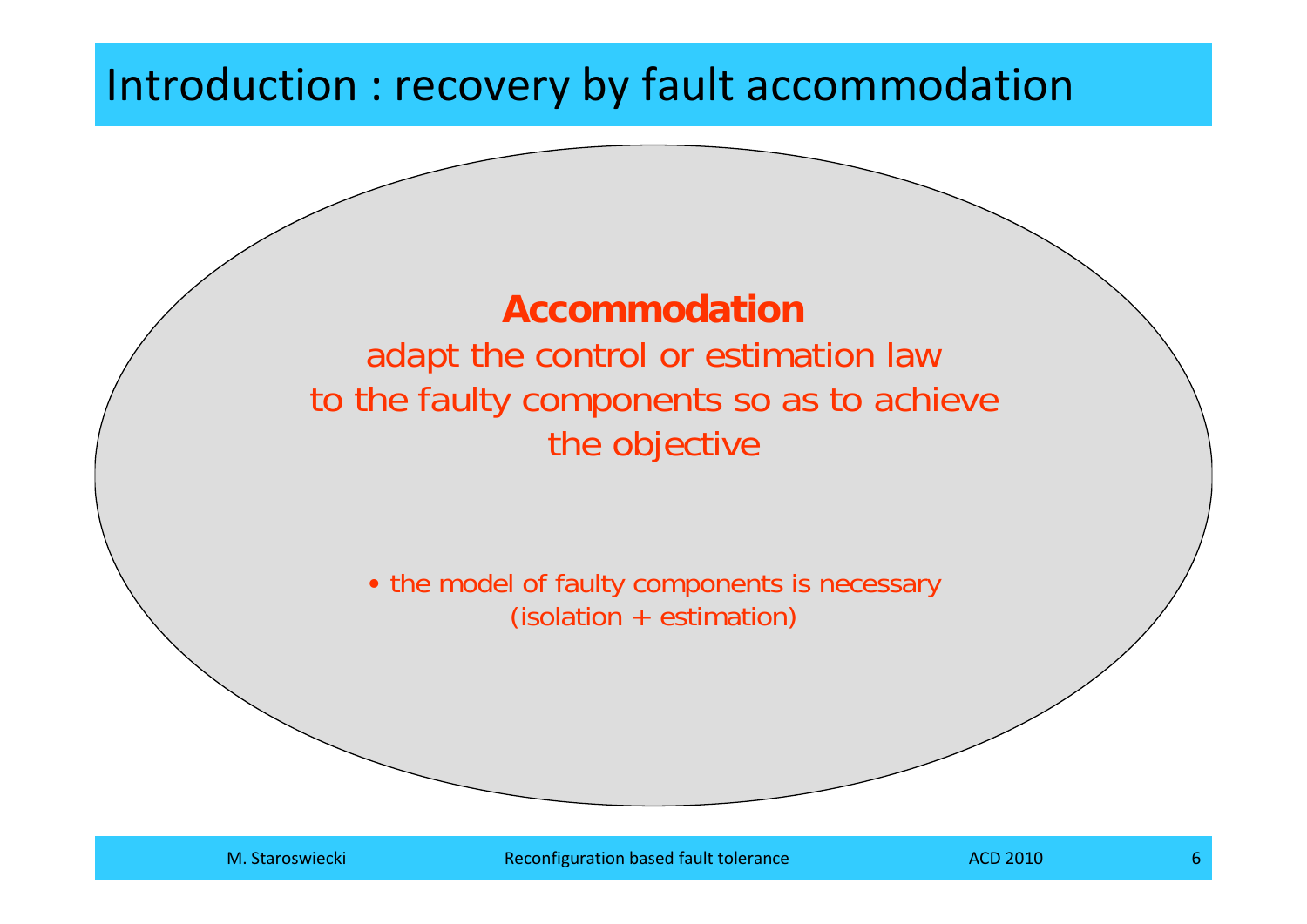## Introduction : recovery by system reconfiguration

### **Reconfiguration**

switch-off faulty components, achieve the objective (if possible) by using only the healthy ones

• faulty components can indeed be switched-off

• does not need faulty components model, only isolation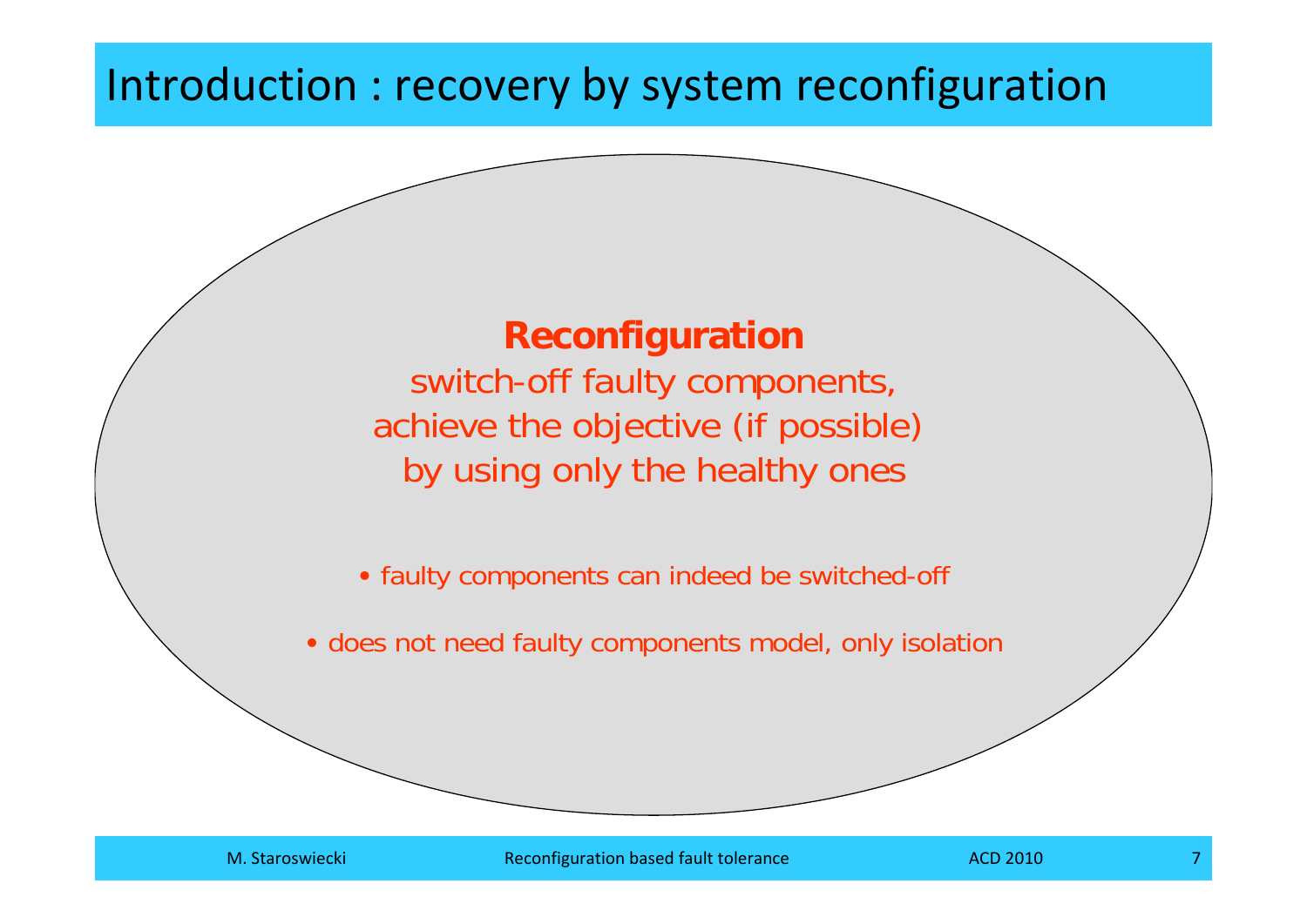## Introduction : the lattice of system configurations

- SR-based Fault Tolerance : we are interested in all subsets of system components
- **•** The lattice of system configurations is the underlying mathematical framework
- Key role played by this framework : useful concepts and tools for
	- the design (passive / active / reliable) control or estimation laws,
	- *the evaluation (fault recoverability, FT effectiveness, components usefulness)*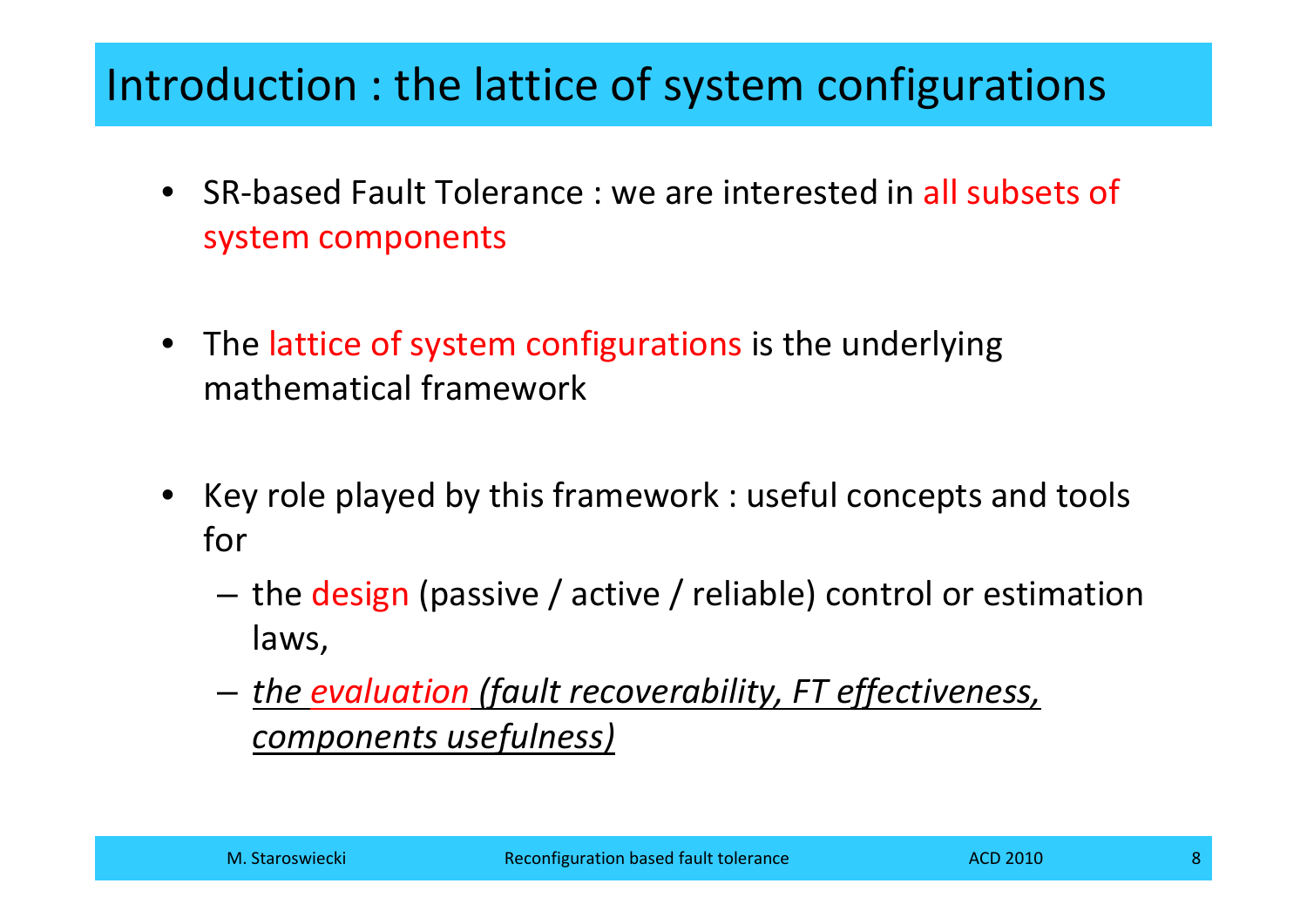### **ACD 2010FerraraItaly**

Lattice of configurations

• System and configurations

- Interpretation
- The lattice of configurations
- Some definitions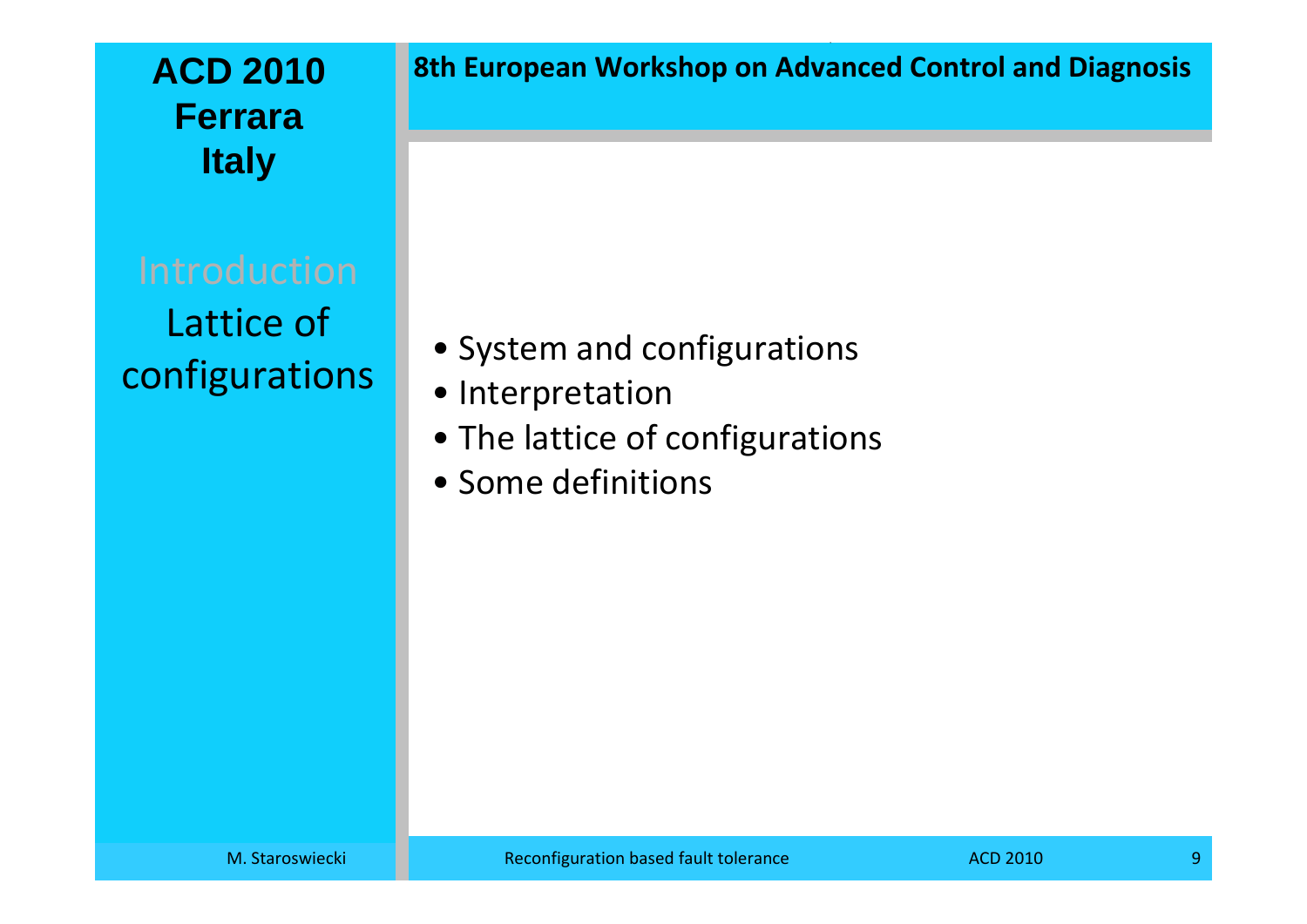#### **A system is <sup>a</sup> set of interconnected components**

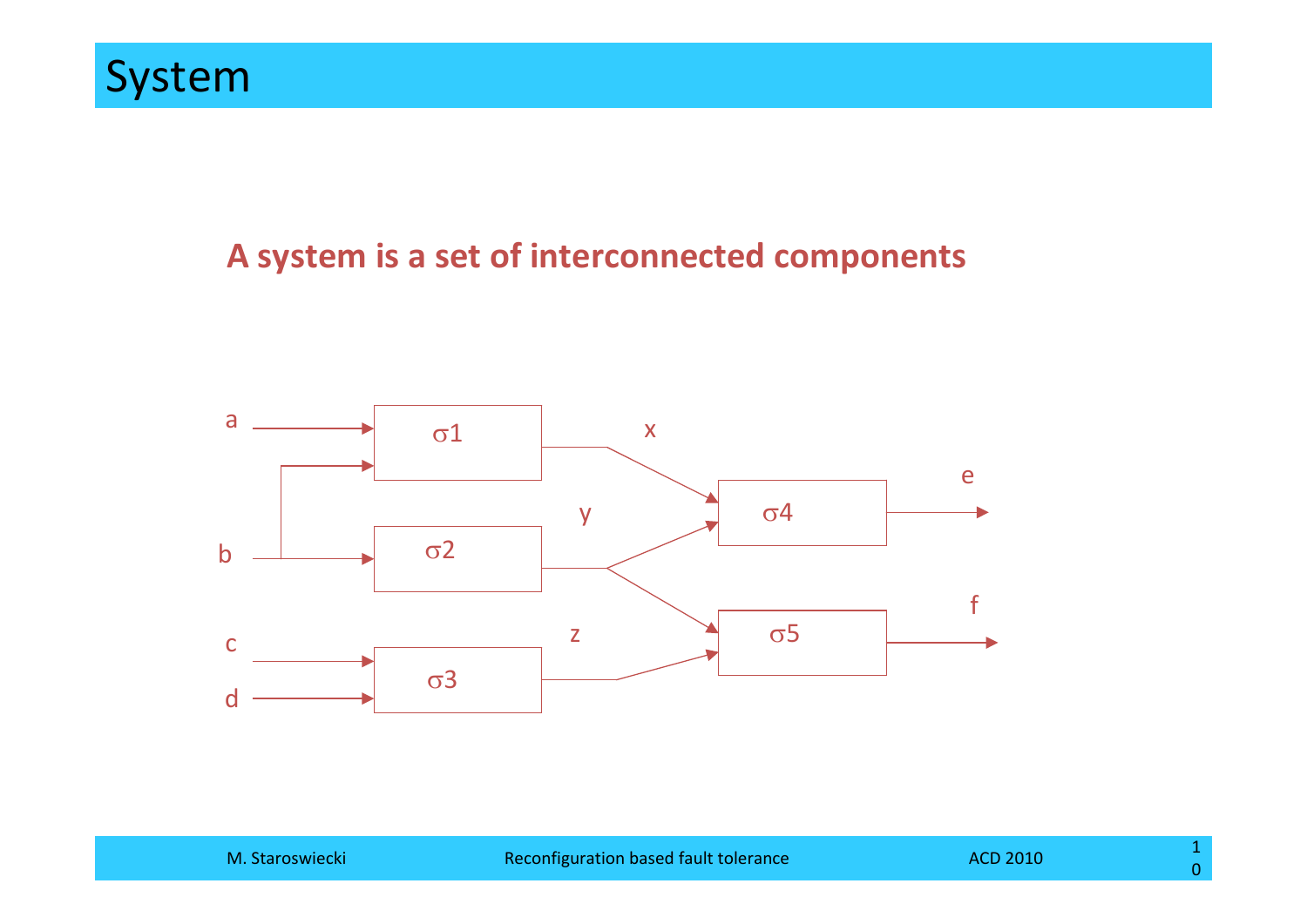### Components

*s0 <sup>=</sup> {*σ*1,* <sup>σ</sup>*2,* <sup>σ</sup>*3,* <sup>σ</sup>*4,* <sup>σ</sup>*5}*

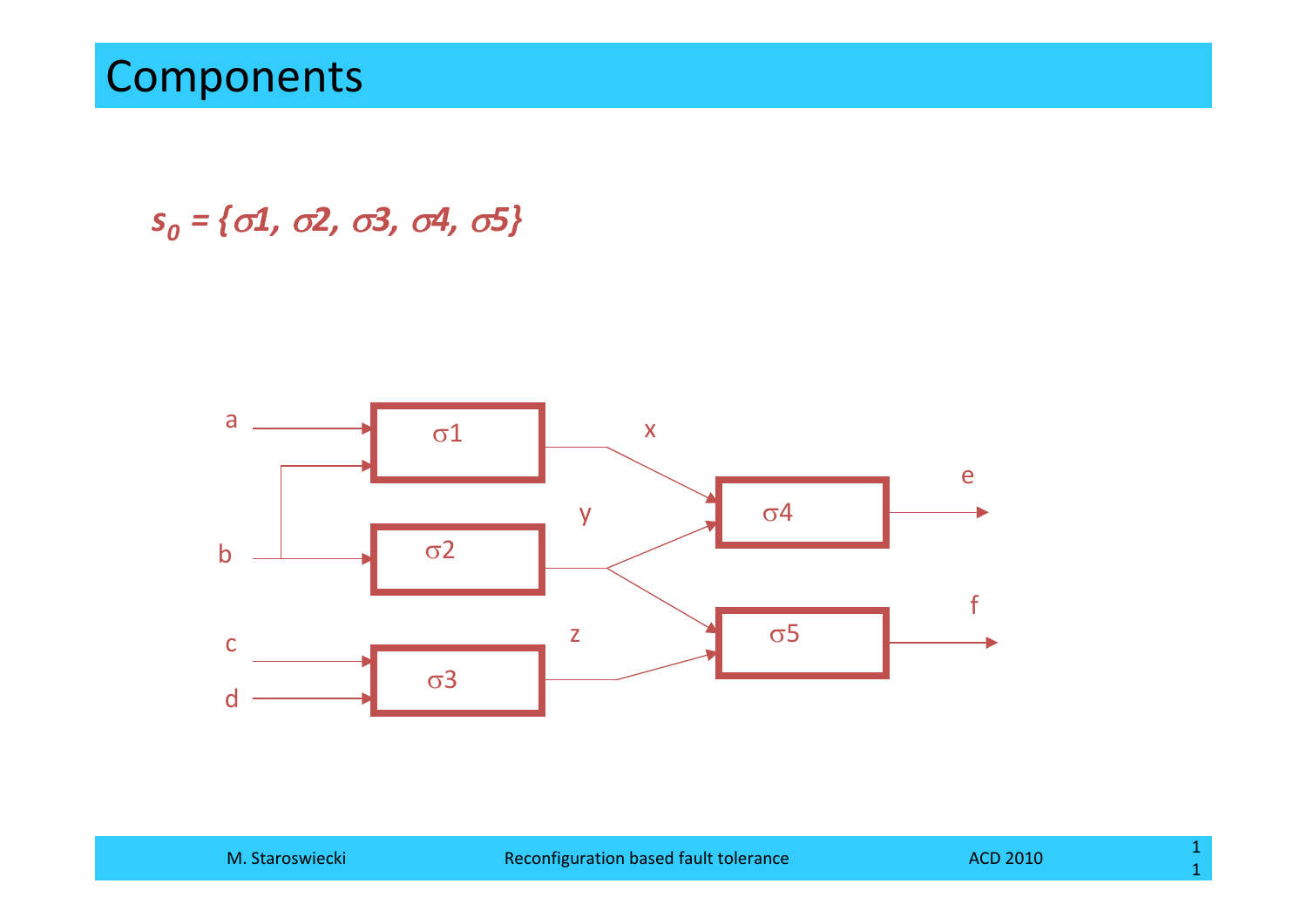*l0 <sup>=</sup> {(a,*σ*1),(b,*σ*1),(b,*σ*2), (c,*σ*3), (d,*σ*3),(*σ*1,* <sup>σ</sup>*4), (*σ*2,*σ*4), (*σ*2,*σ*5), (*σ*3,* <sup>σ</sup>*5), (*σ*4,e), (*σ*5,f)}*

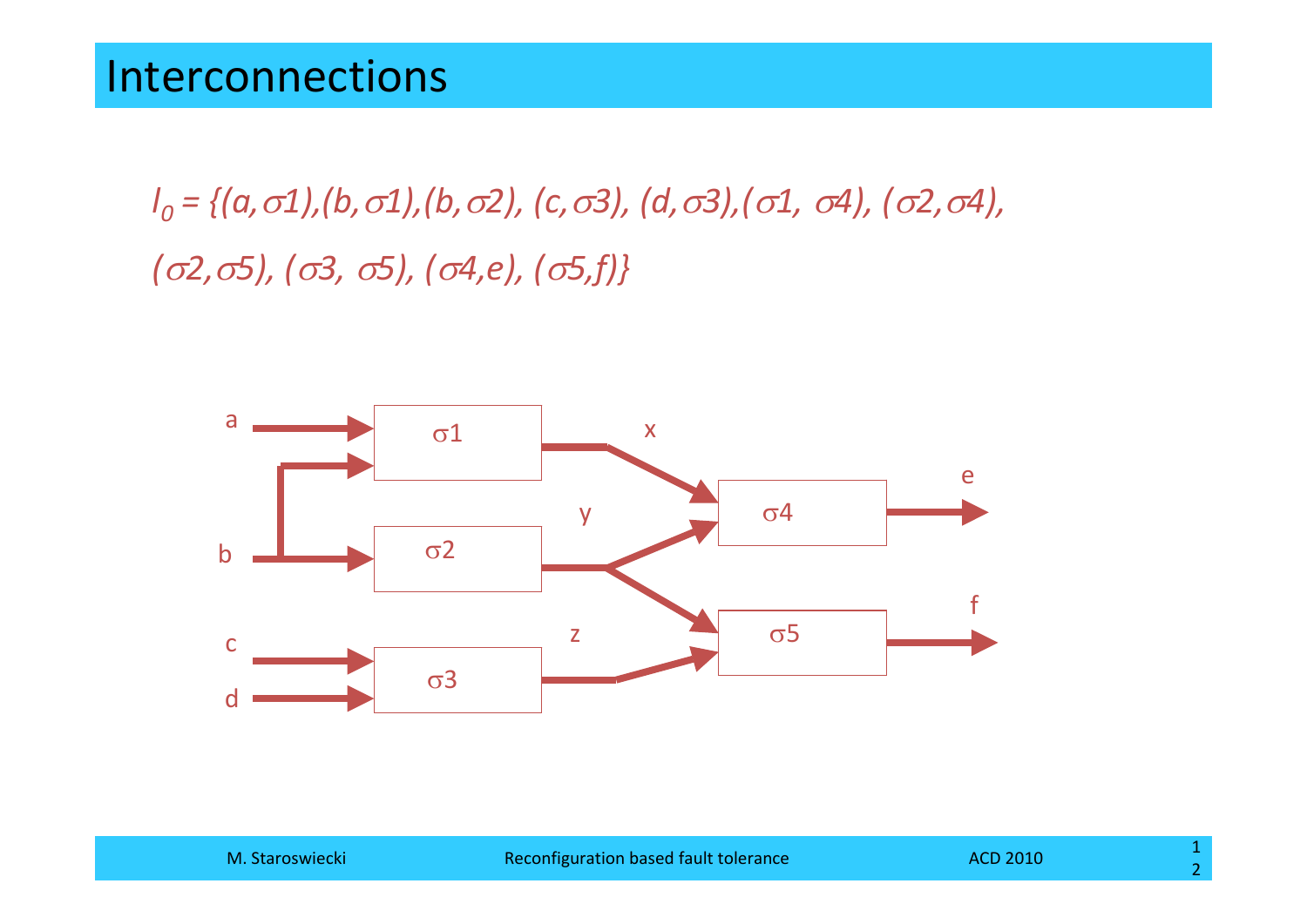# **A configuration is <sup>a</sup> subset of those components along with their links**

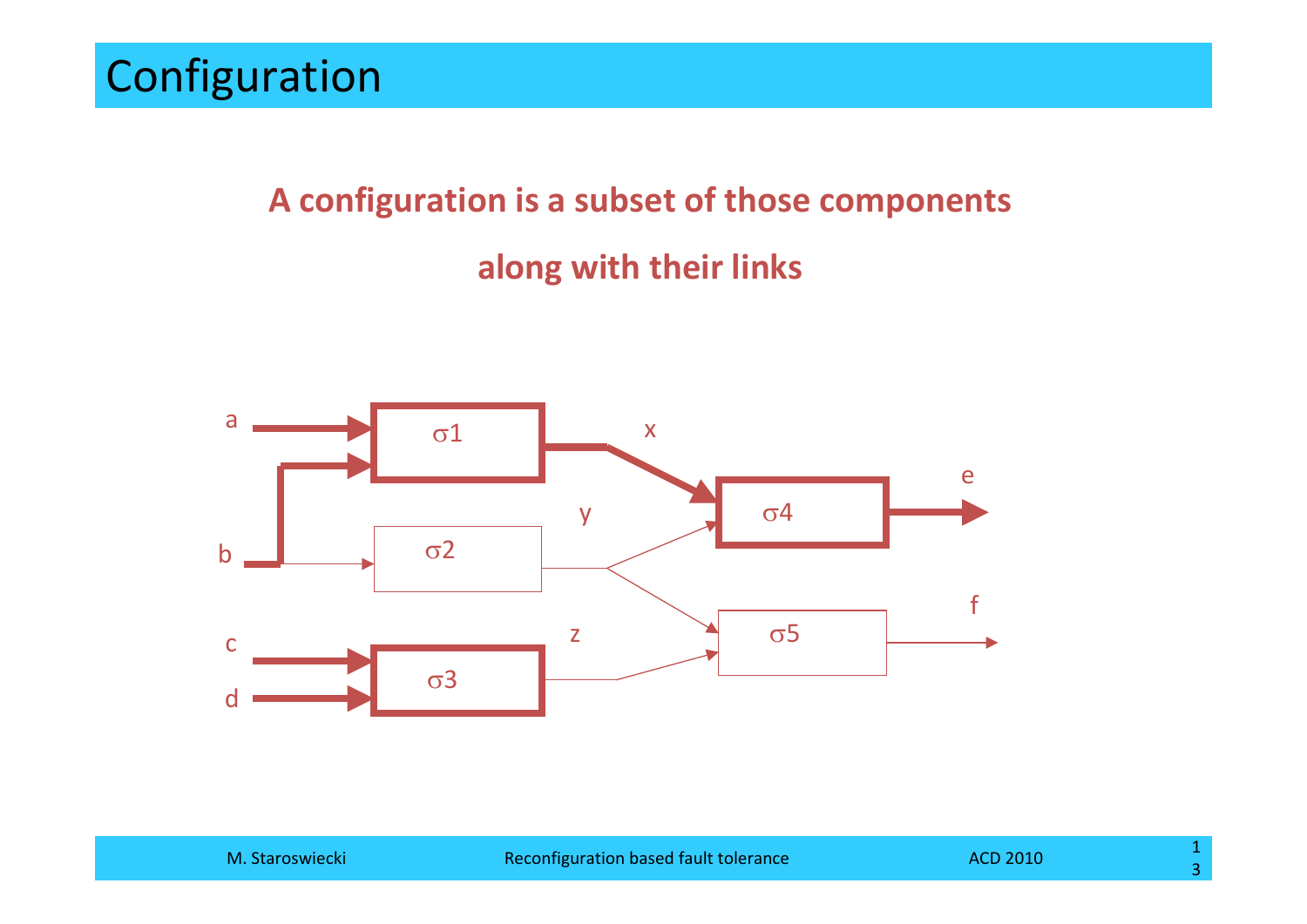#### **All possible configurations <sup>=</sup> all possible faults**

**(because SR is considered)**

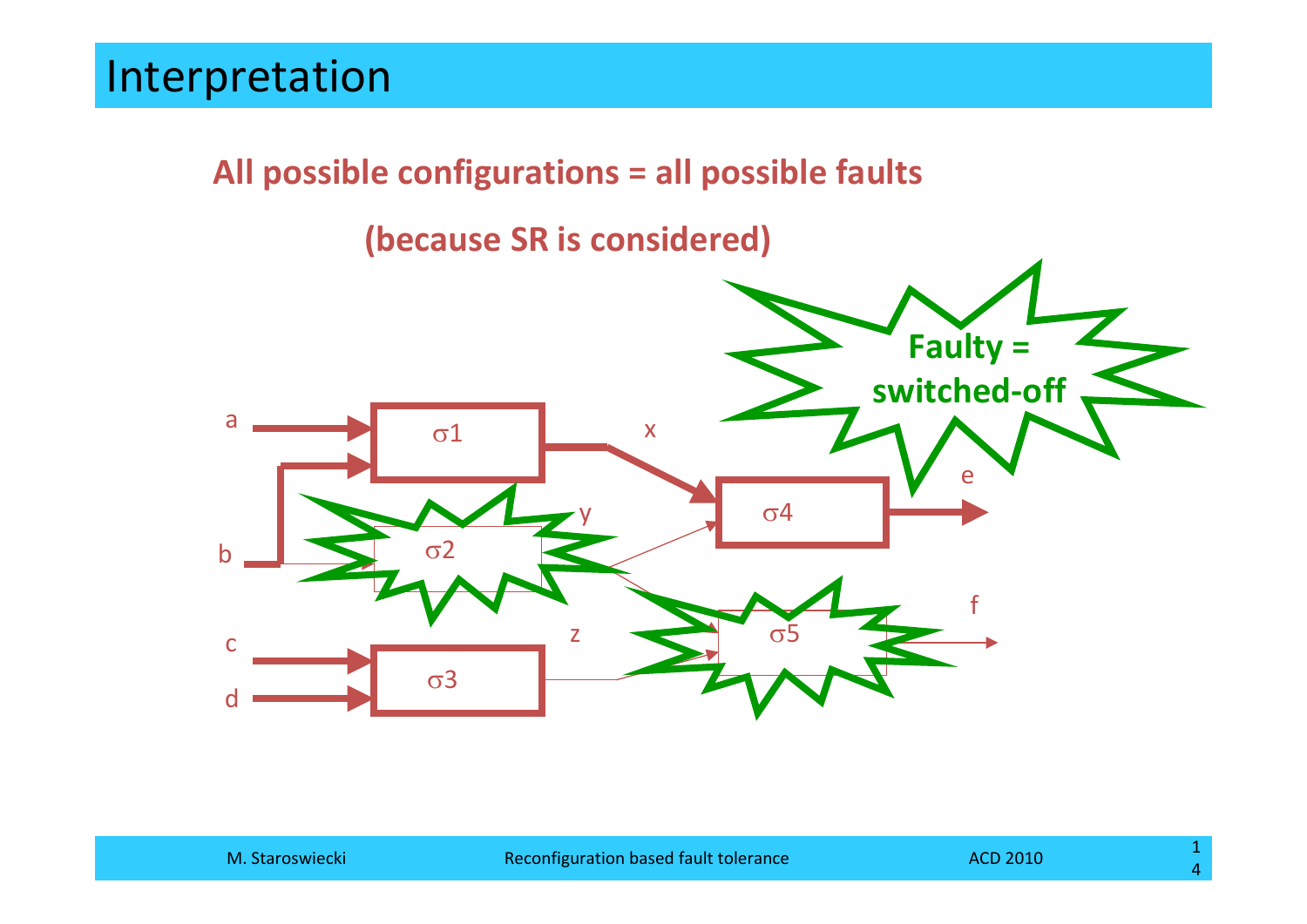## Lattice of configurations

A system with 4 components (e.g. sensors)

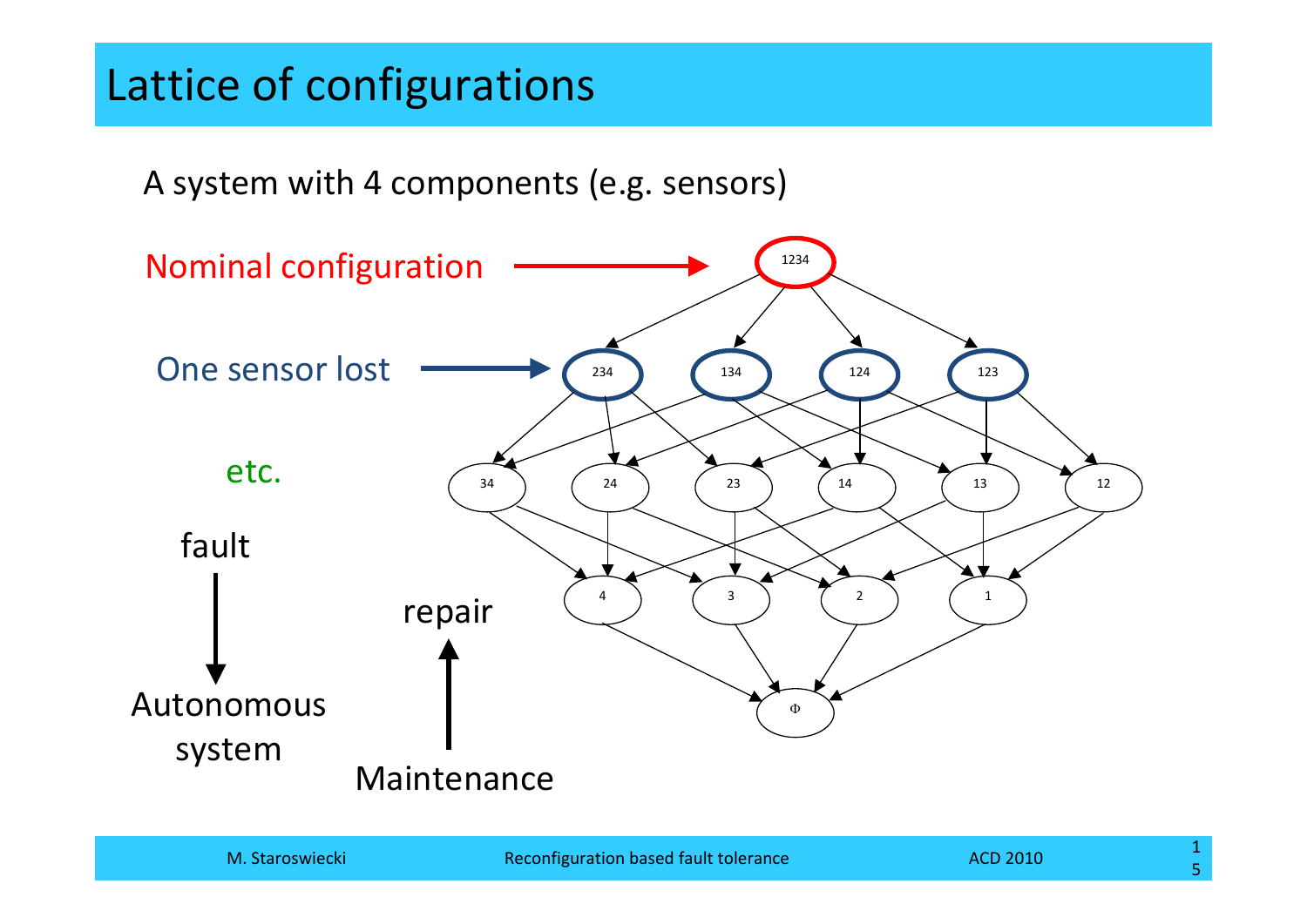## Some definitions : predecessors

Predecessors of 24 : Pred(24)

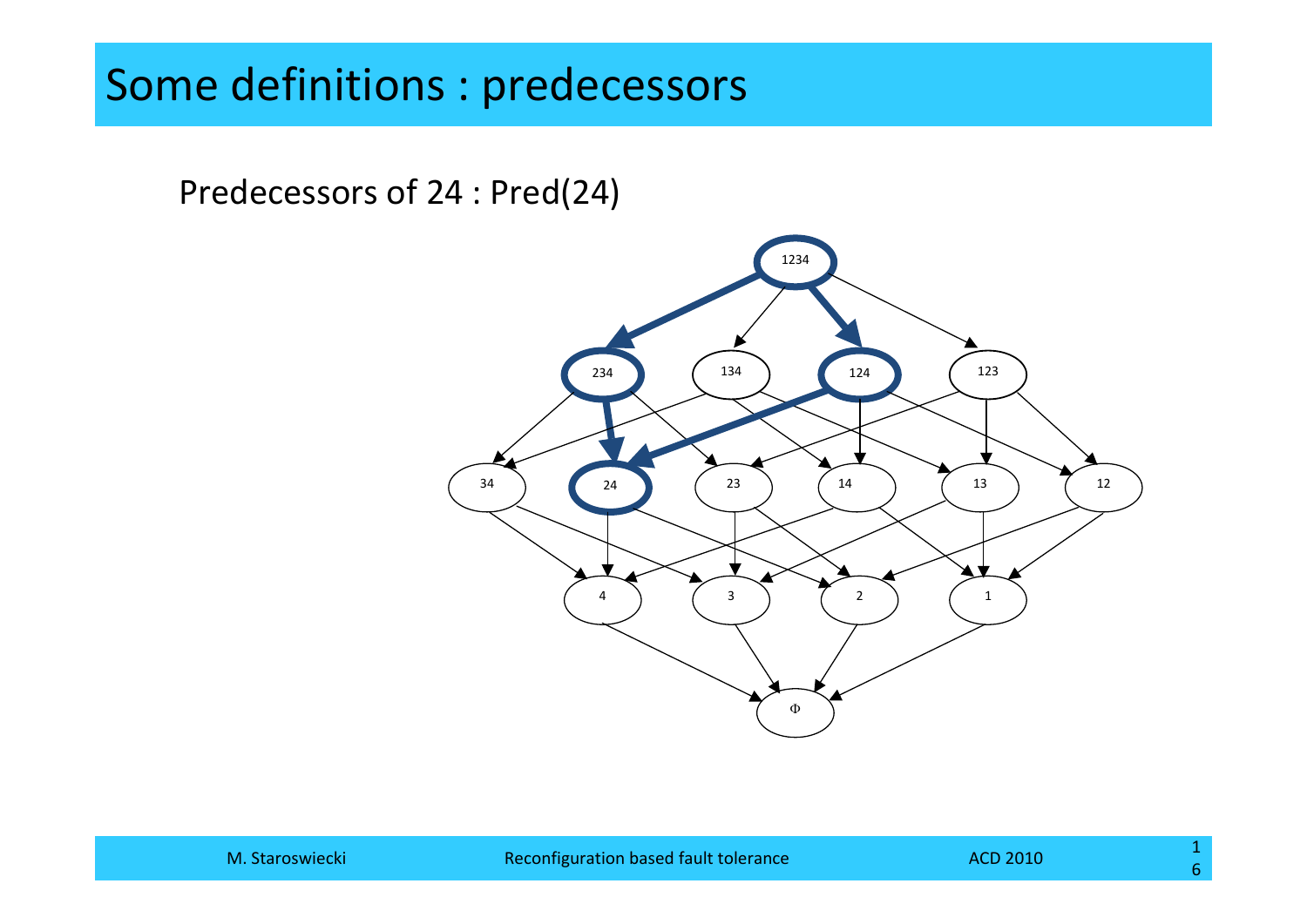### Some definitions : successors

**Predecessors of 24**

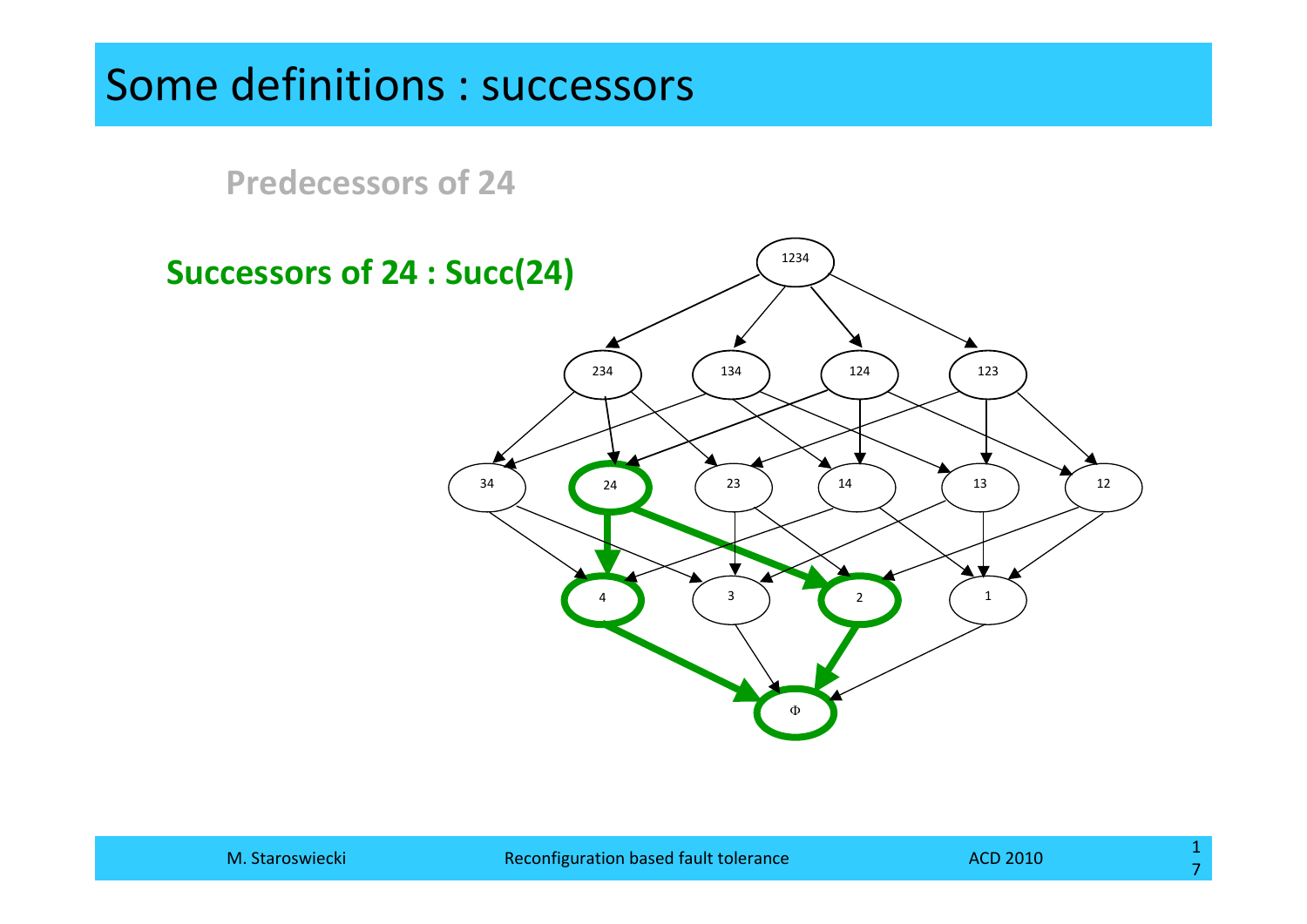## Some definitions : minimal configurations

#### **Minimal configurations in S**

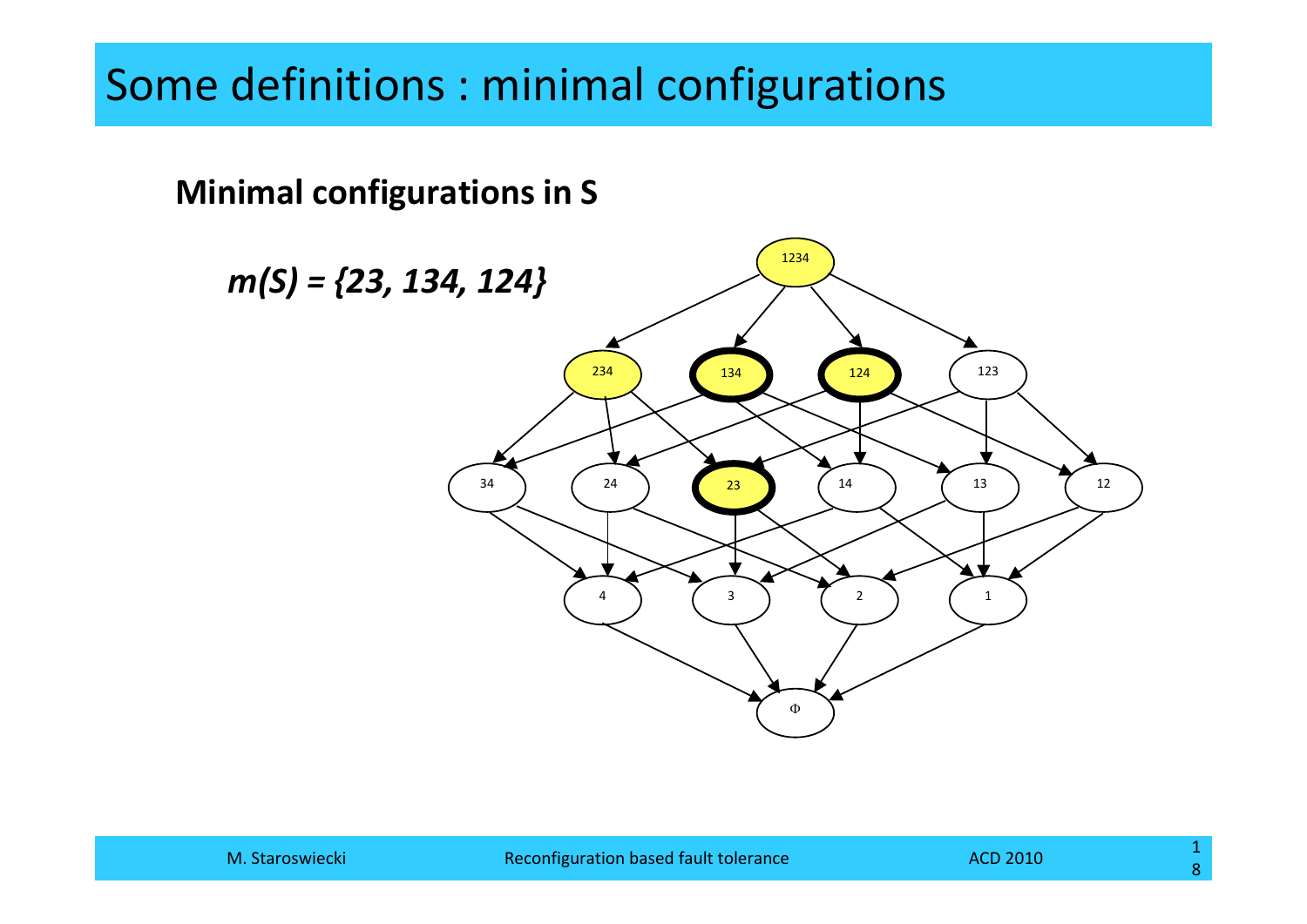## Some definitions : maximal configurations

#### **Maximal configurations in S**

*M(S) <sup>=</sup> {13, 234}*

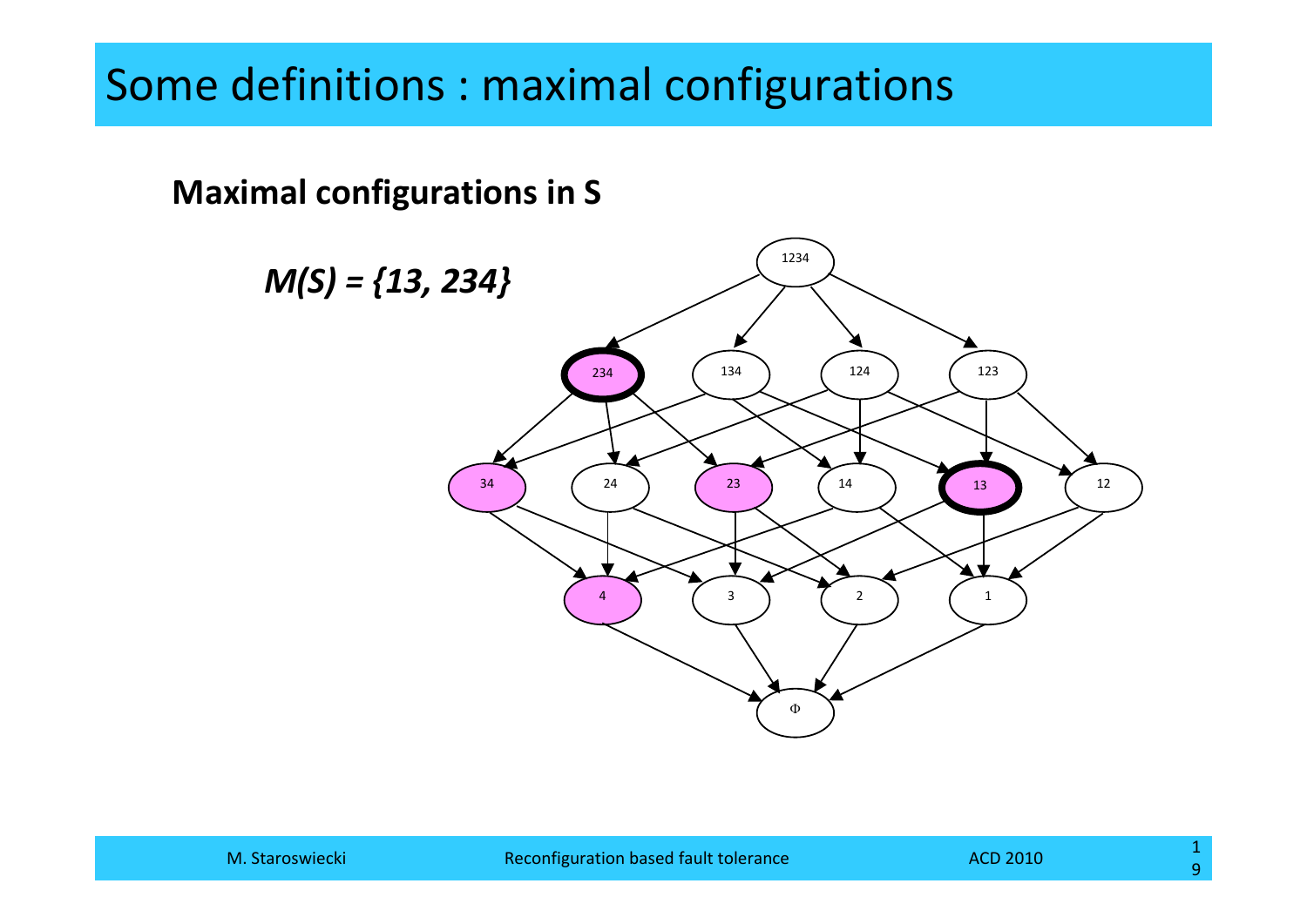### **ACD 2010FerraraItaly**

Admissibleconfigurations **8th European Workshop on Advanced Control and Diagnosis**

- Specifications
- Admissible configurations
	- Structural properties
	- Non structural properties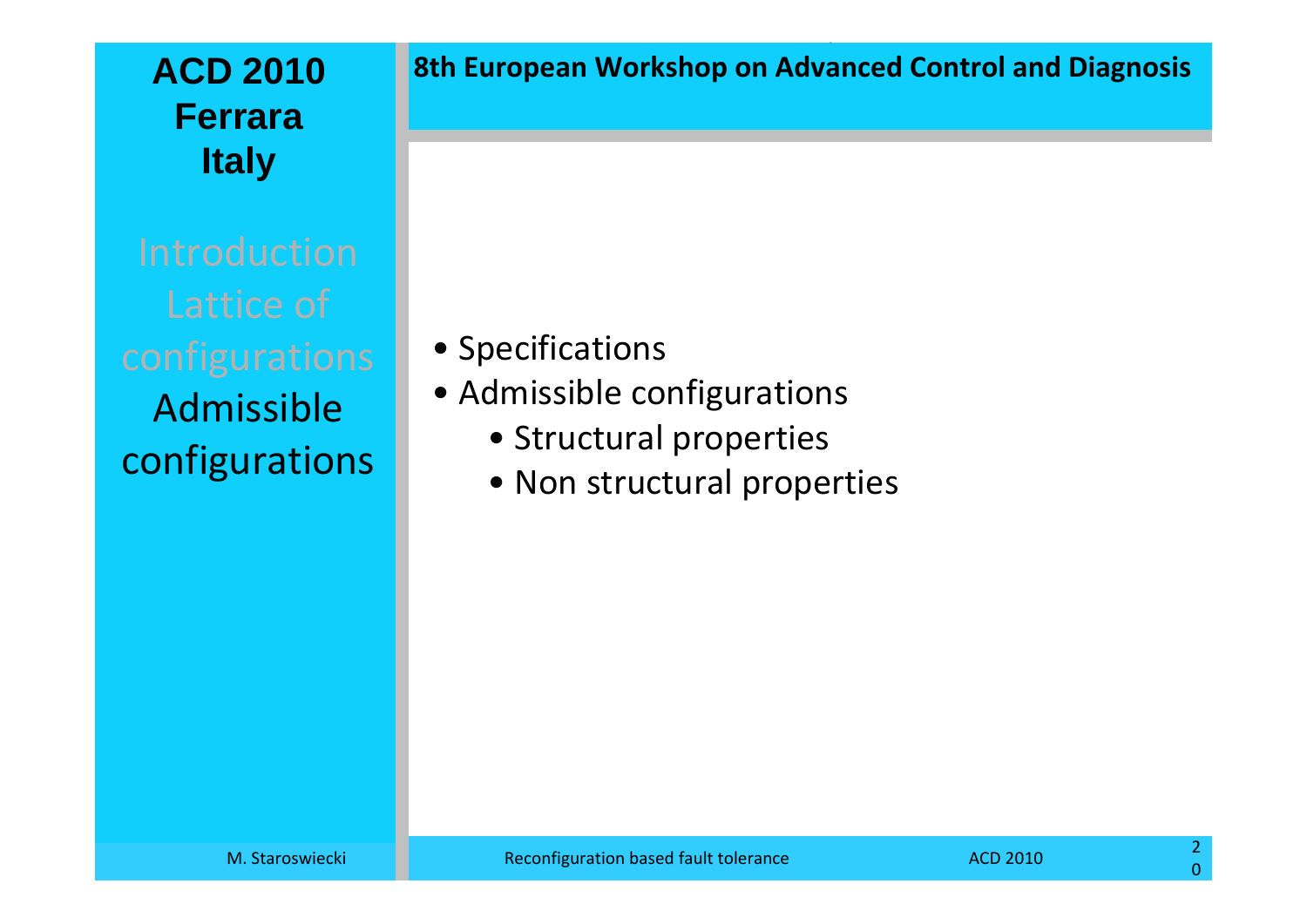The specifications are expressed by some given property P that the system is wished to satisfy.

Examples (estimation)

- a functional z of the state x is observable
- <sup>z</sup> remains observable in spite of the failure of q sensors
- estimation error remains less than <sup>a</sup> given bound in spite of such failures
- diagnosis remains possible in spite of such failures

Examples (control)

- stability,  $\alpha$  stability, poles in some specified region
- guaranteed tracking performances
- optimal control (upper cost limit)
- guaranteed robustness and disturbance attenuation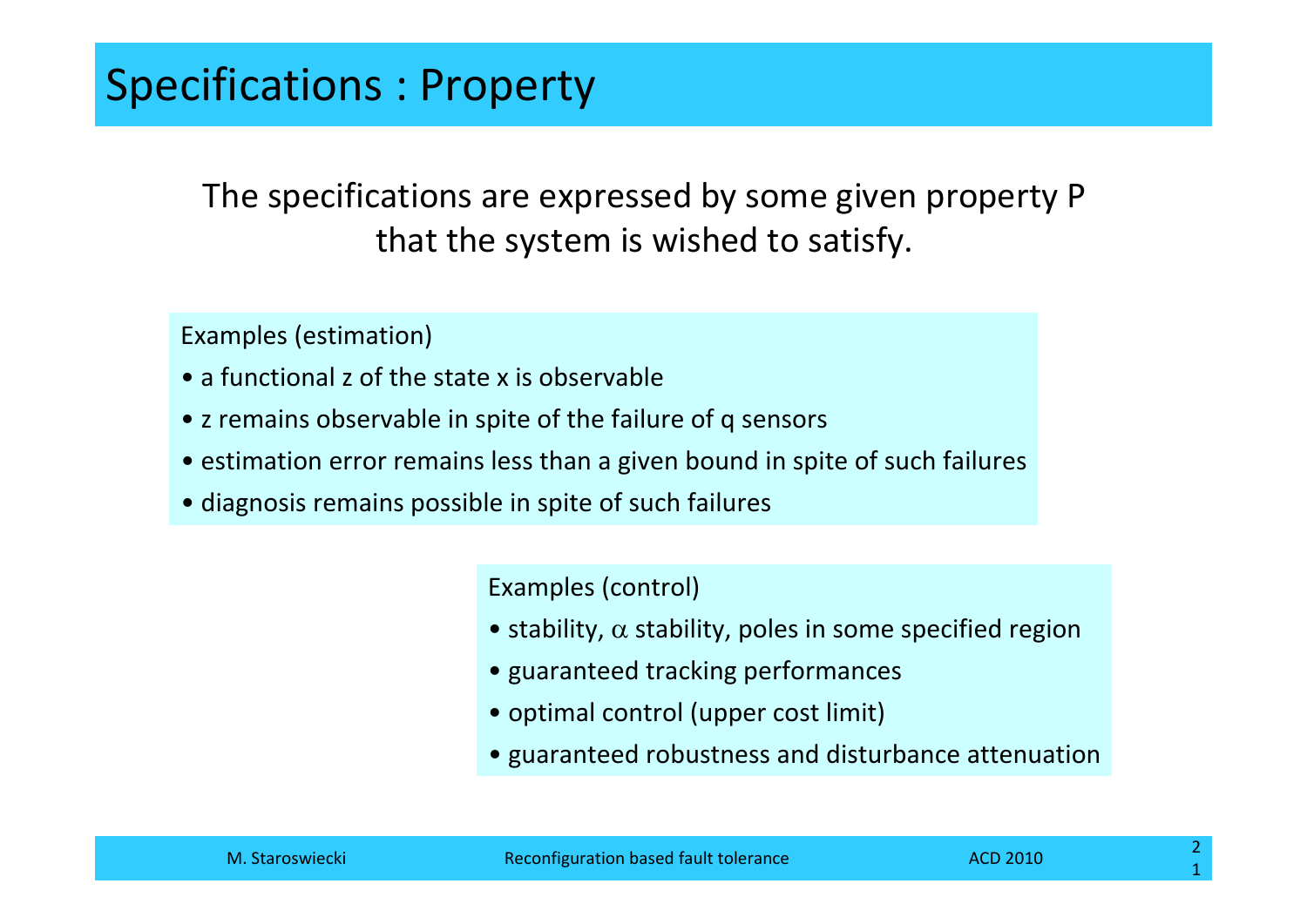### Composed, structural, non structural properties

Composed properties  $P = P_1 P_2 ... P_K$ 

Example : generic observability of structured linear systems  $\mathsf{P}_1$  : output-connection  $\mathsf{P}_2^{}$  : no-contraction

• **Structural properties** : are (or not) satisfied by <sup>a</sup> configuration

• **Non structural properties** are (or not) satisfied by <sup>a</sup> configuration according to the result of some external design process (e.g. <sup>a</sup> control or estimation law)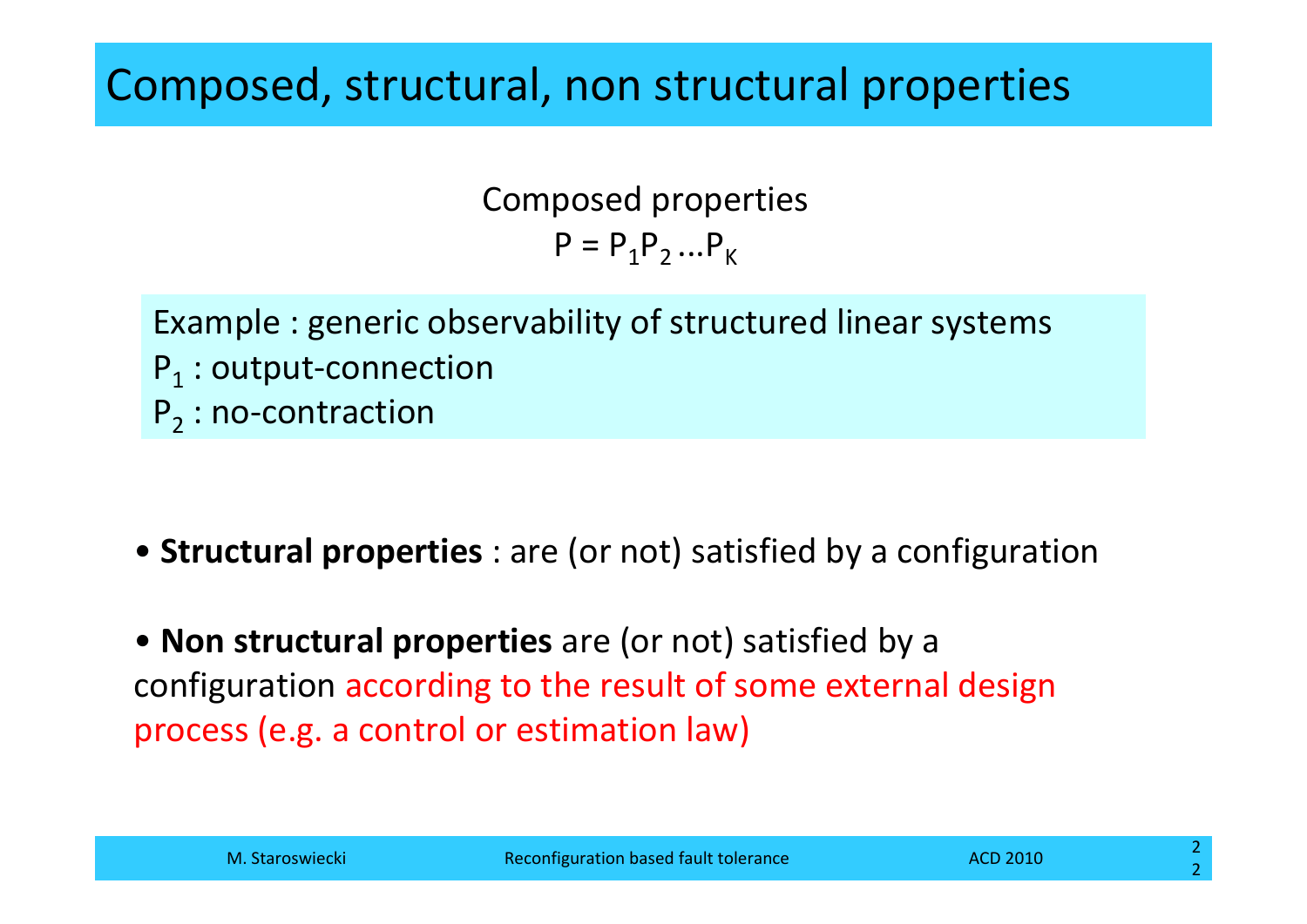## Examples

#### • **Structural properties**

- observability by <sup>a</sup> sensor configuration
- controllability by an actuator configuration
- cost, weight, etc. of <sup>a</sup> sensor (an actuator) configuration

#### • **Non structural properties**

- stability under <sup>a</sup> given control law
- guaranteed estimation error under an estimation law
- identifiability under <sup>a</sup> given sampling policy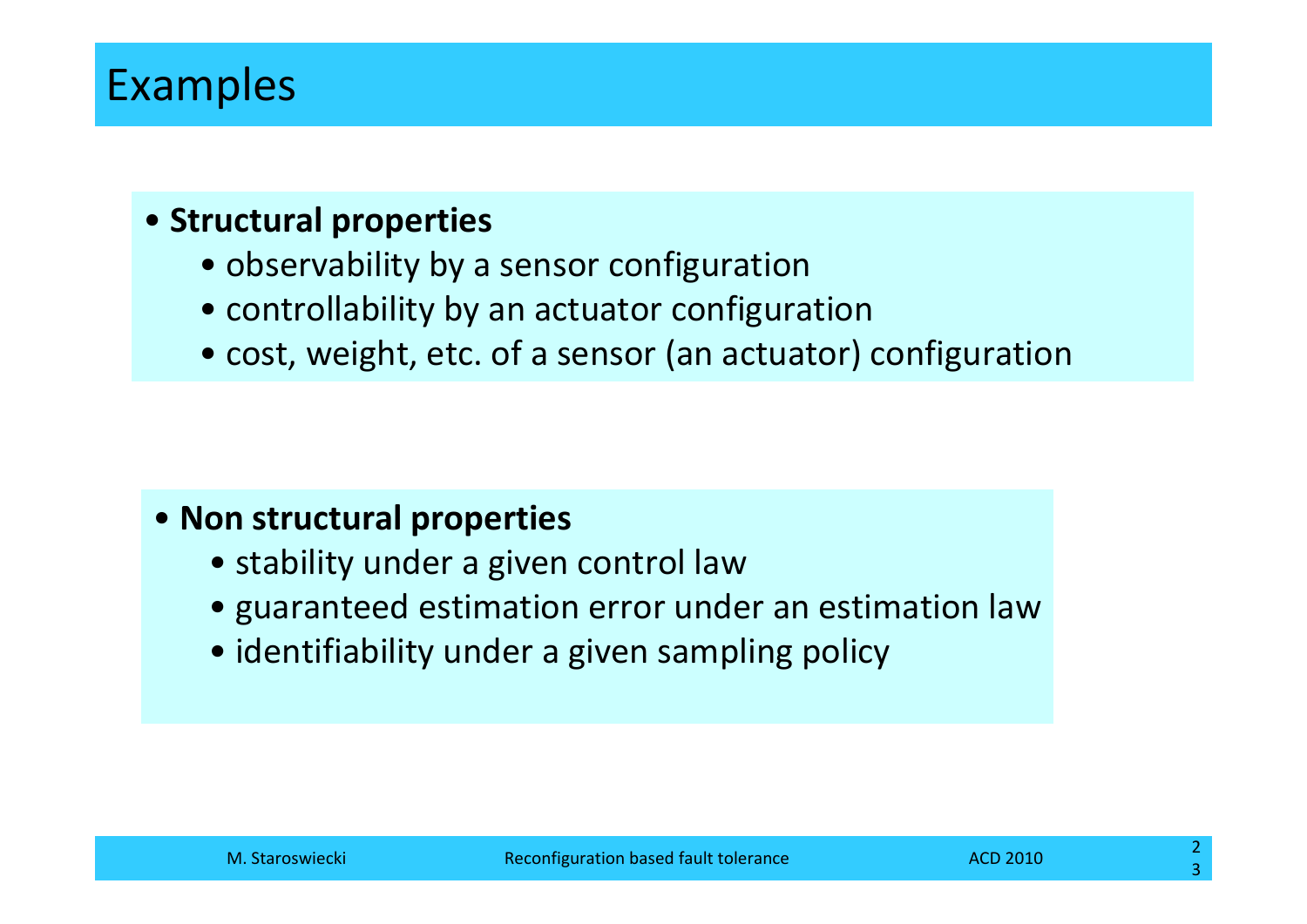Notation : : P(s) : configuration <sup>s</sup> satisfies property P ⎤ P(s) : configuration <sup>s</sup> does not satisfy property <sup>P</sup>

Admissibility : s admissible  $\Leftrightarrow P(s)$ Composed property :  $P(s) = P_1(s)P_2(s)$ ....  $P_k(s)$ 

Span of property  $P : S(P) = \{s : P(s)\}\$ Composed property :  $S(P) = S(P_1) \cap S(P_2) \cap ... \cap S(P_K)$ 

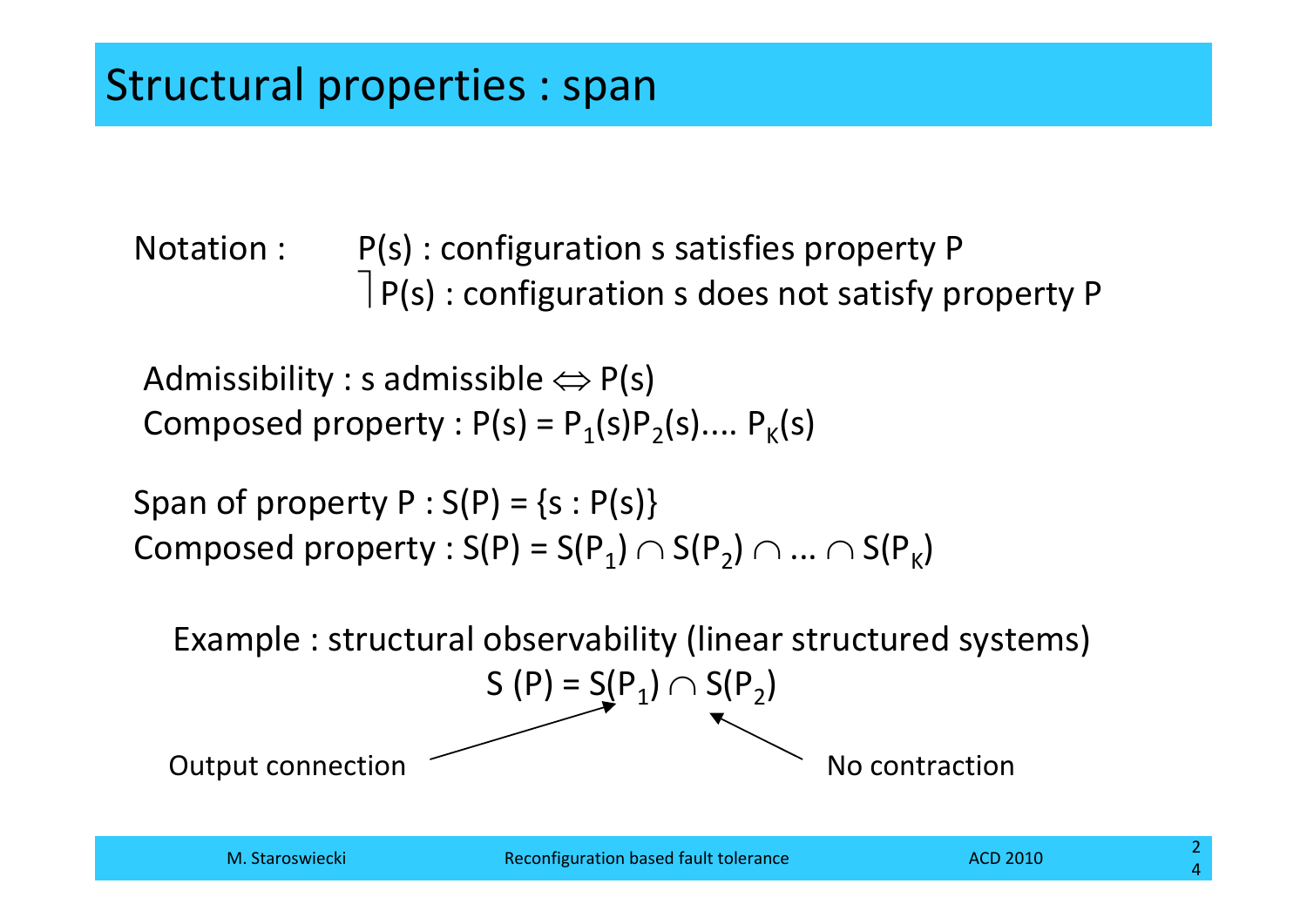$P_1(s)$  : system is output connected by s

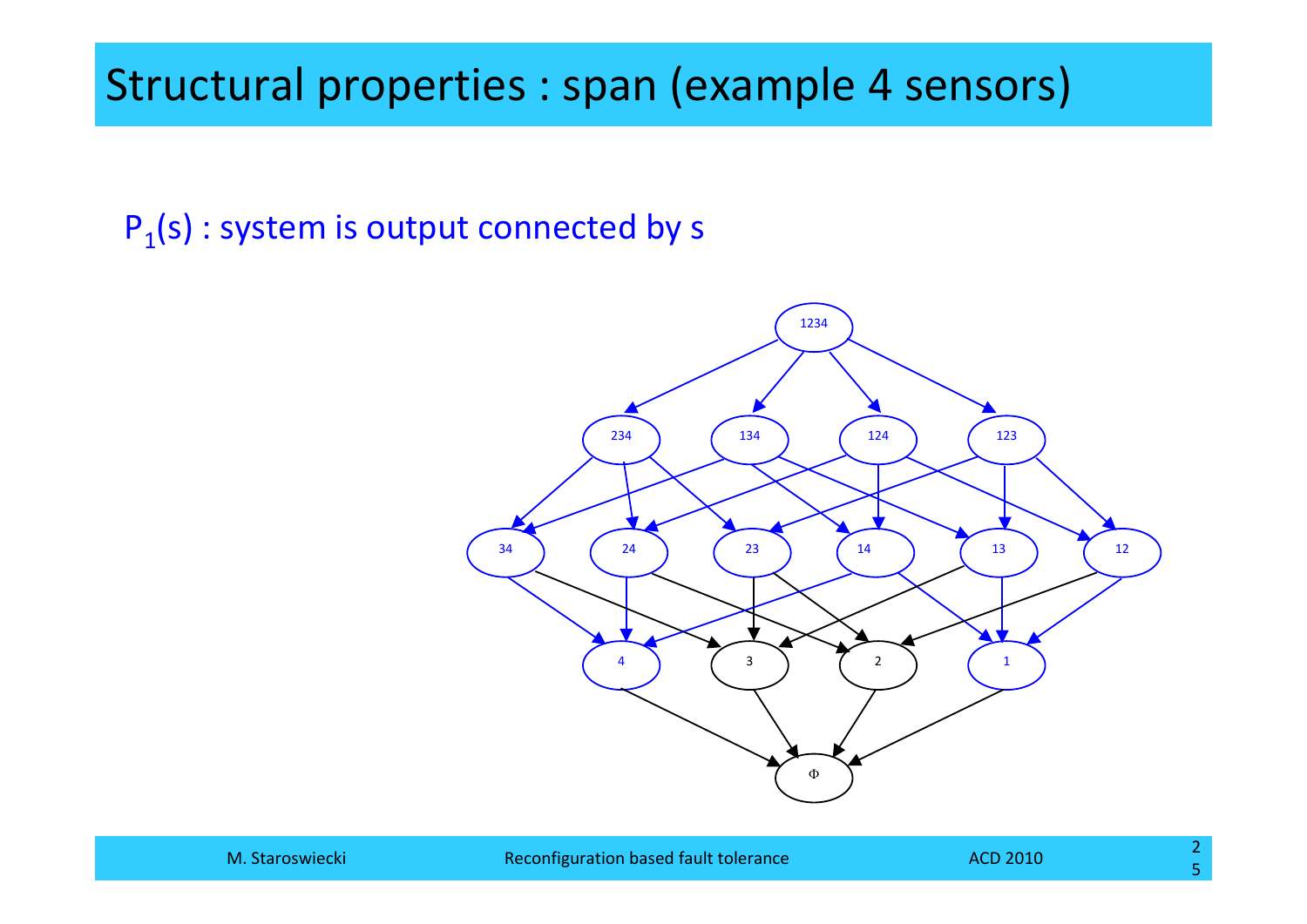$P<sub>2</sub>(s)$ : there is no contraction with s

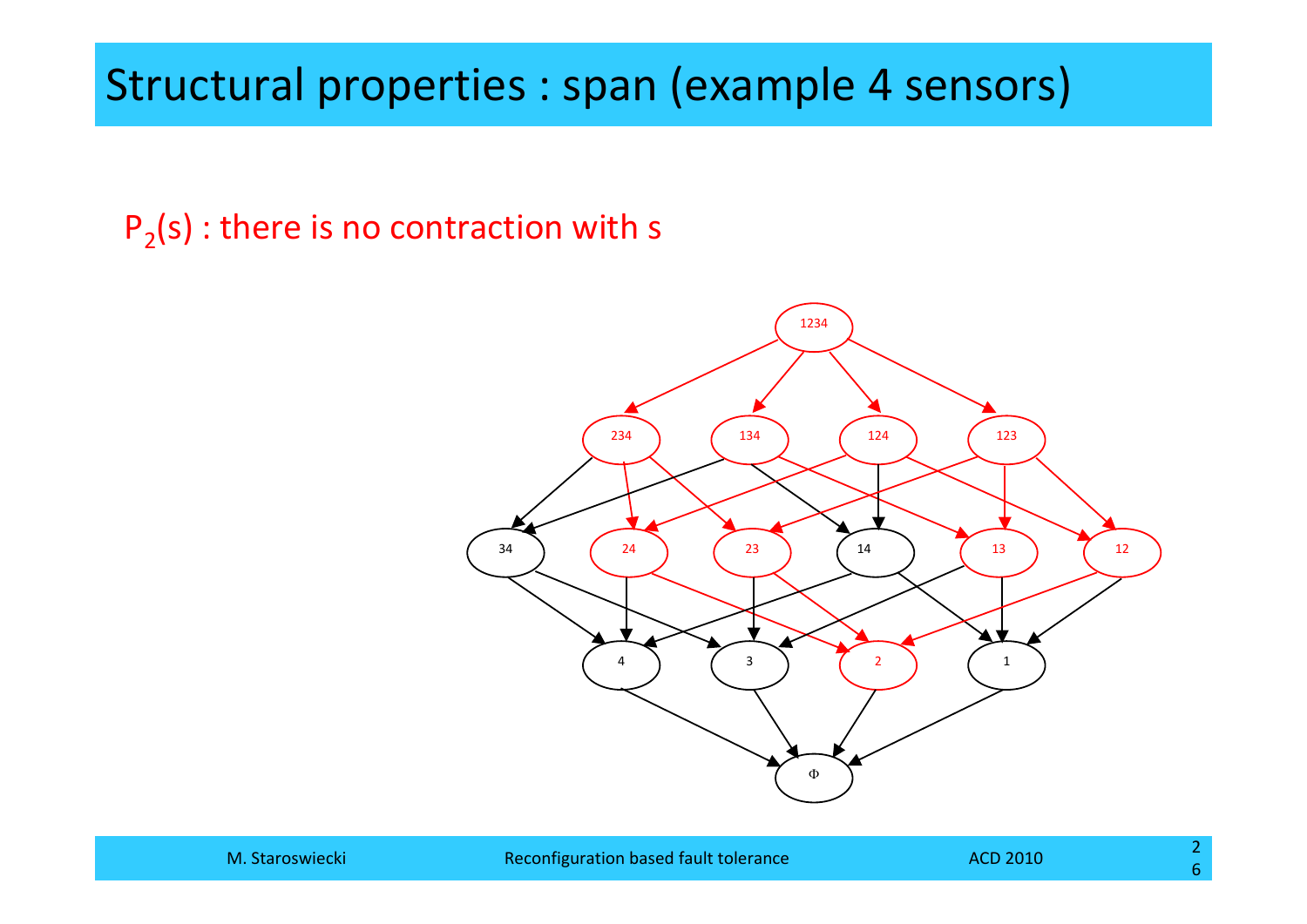P(s) : system is structurally observable by <sup>s</sup>  $P_1(s)$ : system is output connected by s  $P<sub>2</sub>(s)$ : there is no contraction with s

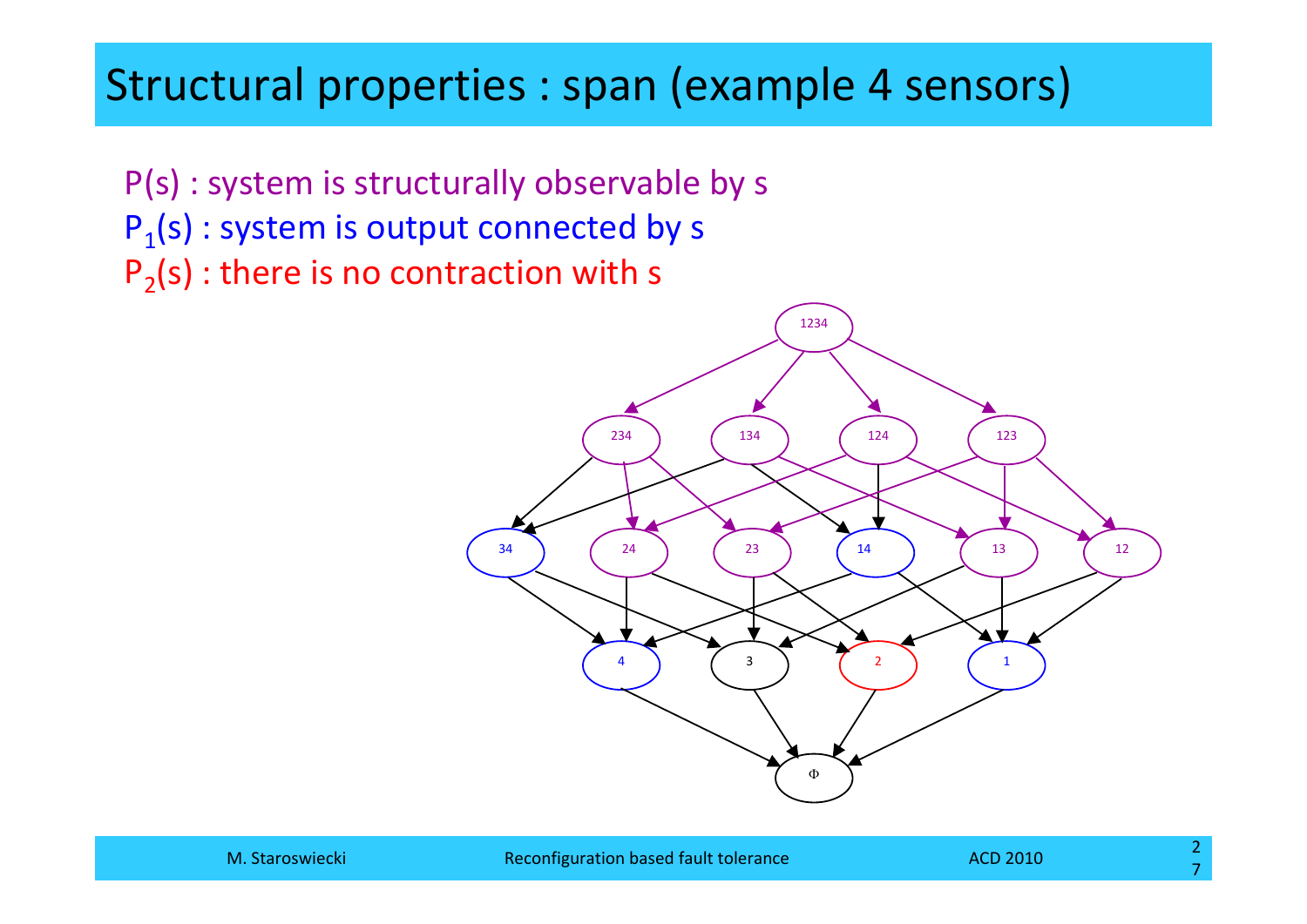S(P) : span of P

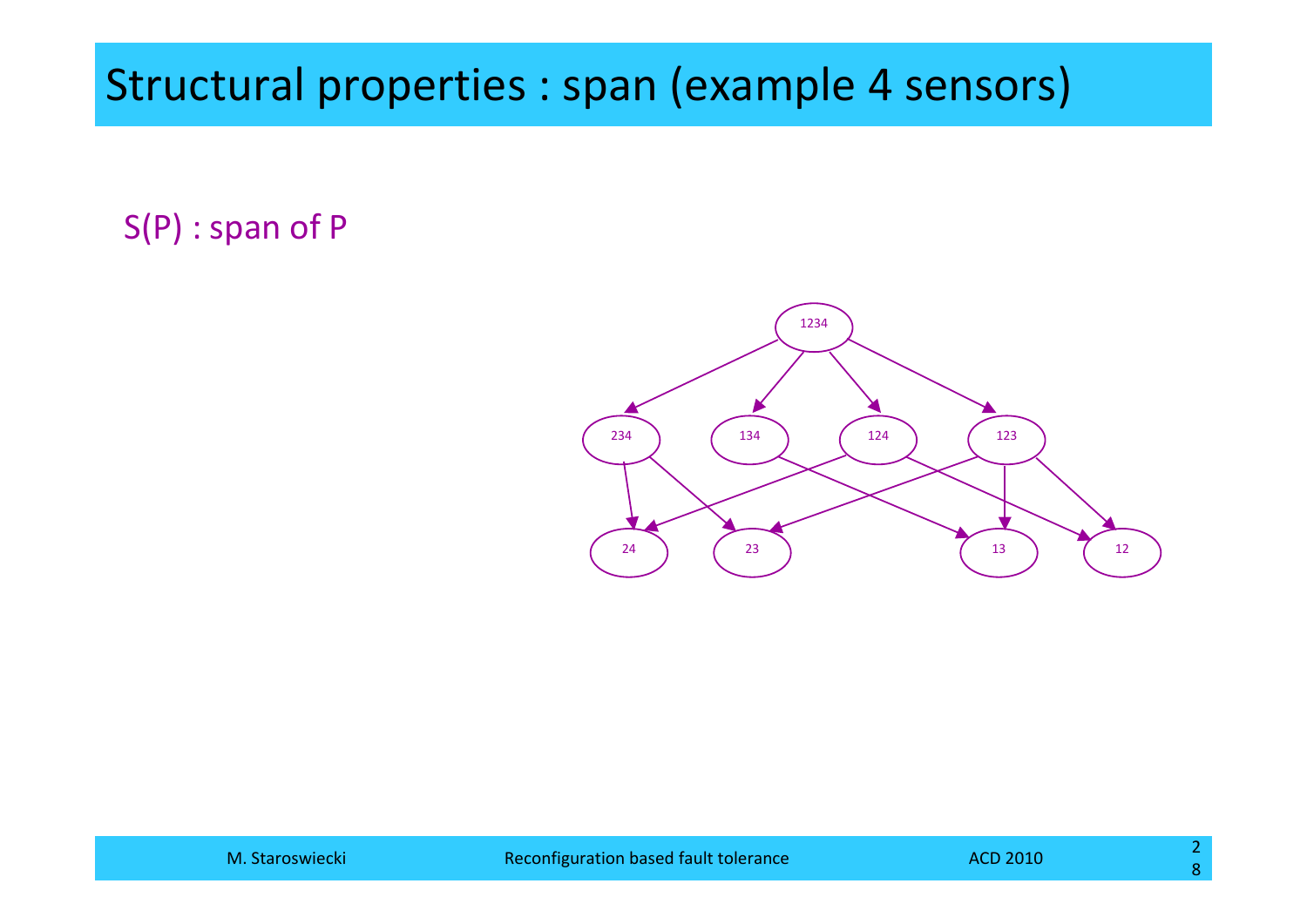Monotony :

- P is bottom-up monotonous (bum) : P(s)  $\Rightarrow$  P(s'),  $\forall$ s' $\in$ Pred(s)
- P is top-down monotonous (tdm) : P(s)  $\Rightarrow$  P(s'),  $\forall$ s' $\in$ Succ(s)

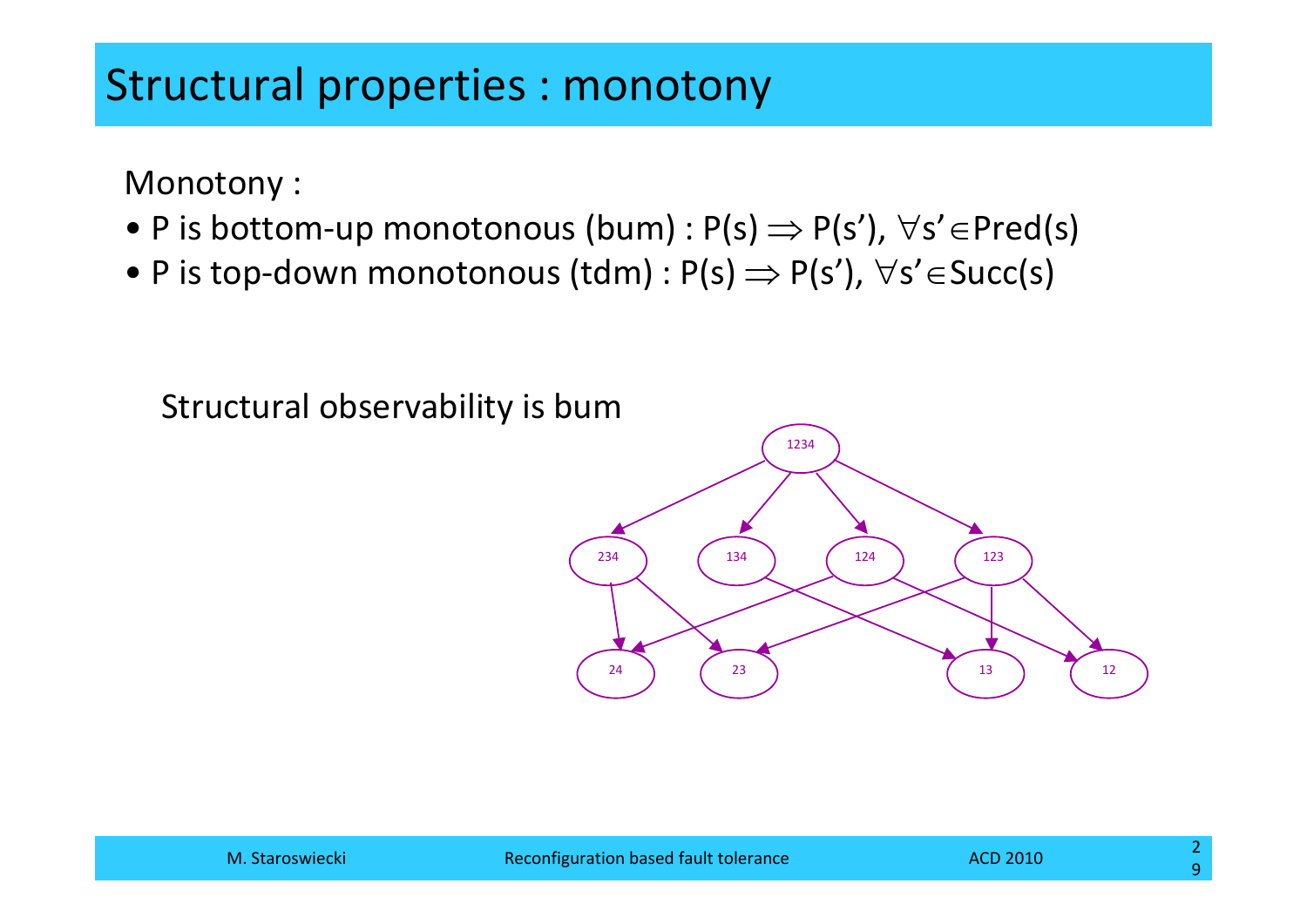Monotony :

- P is bottom-up monotonous (bum) : P(s)  $\Rightarrow$  P(s'),  $\forall$ s' $\in$ Pred(s)
- P is top-down monotonous (tdm) : P(s)  $\Rightarrow$  P(s'),  $\forall$ s' $\in$ Succ(s)

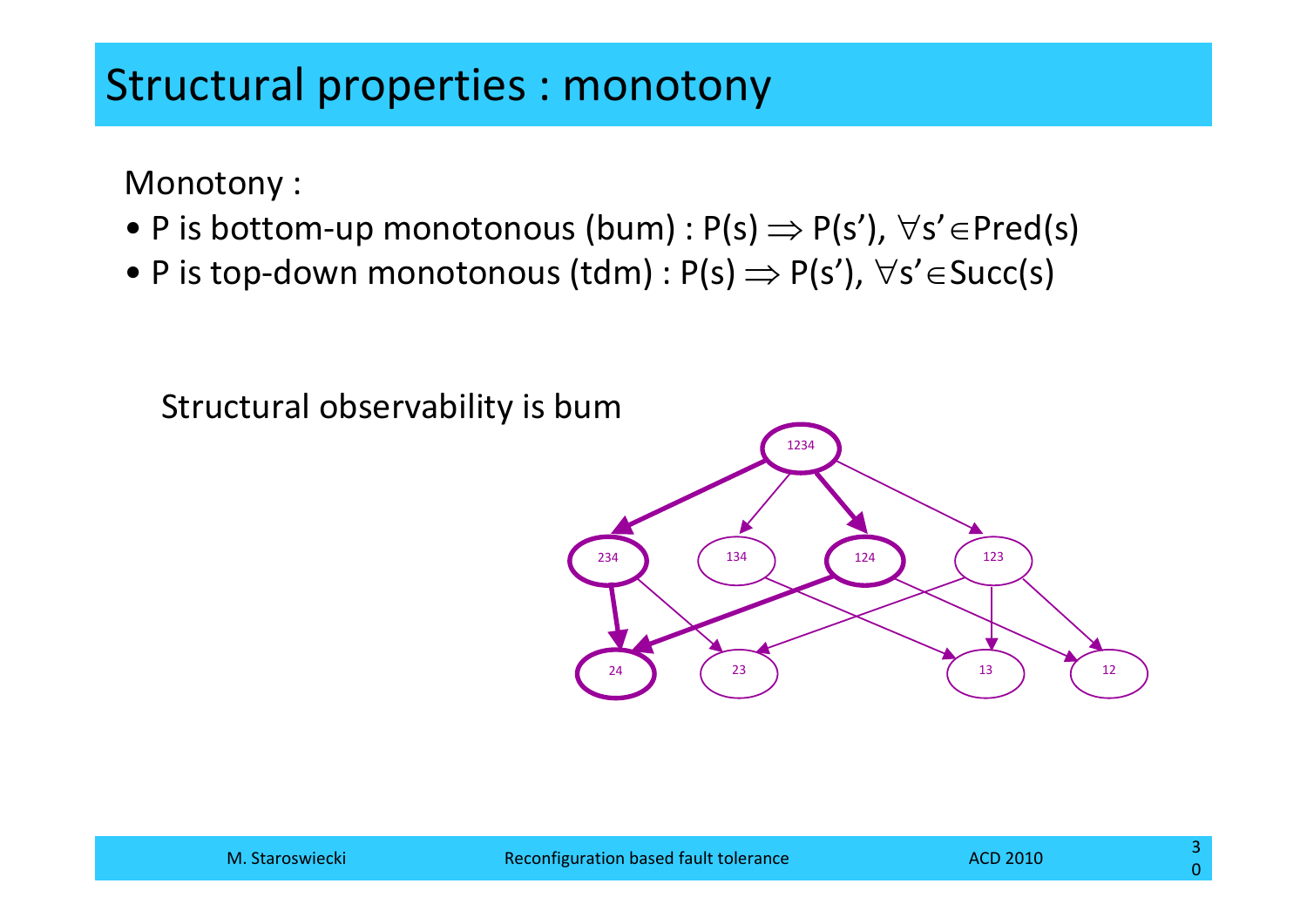Monotony :

- P is bottom-up monotonous (bum) : P(s)  $\Rightarrow$  P(s'),  $\forall$ s' $\in$ Pred(s)
- P is top-down monotonous (tdm) : P(s)  $\Rightarrow$  P(s'),  $\forall$ s' $\in$ Succ(s)



Structural observability is bum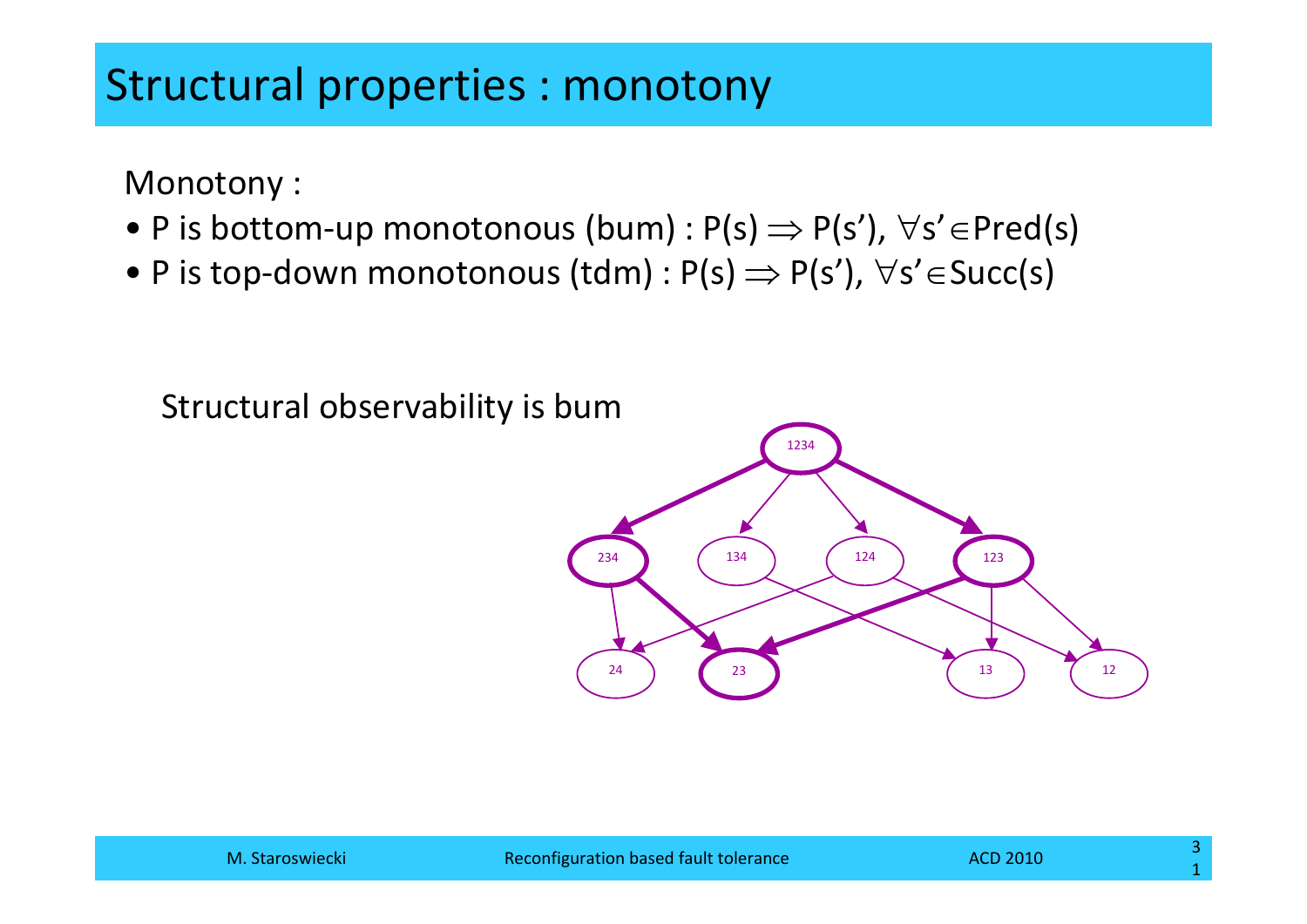Monotony :

- P is bottom-up monotonous (bum) : P(s)  $\Rightarrow$  P(s'),  $\forall$ s' $\in$ Pred(s)
- P is top-down monotonous (tdm) : P(s)  $\Rightarrow$  P(s'),  $\forall$ s' $\in$ Succ(s)



Structural observability is bum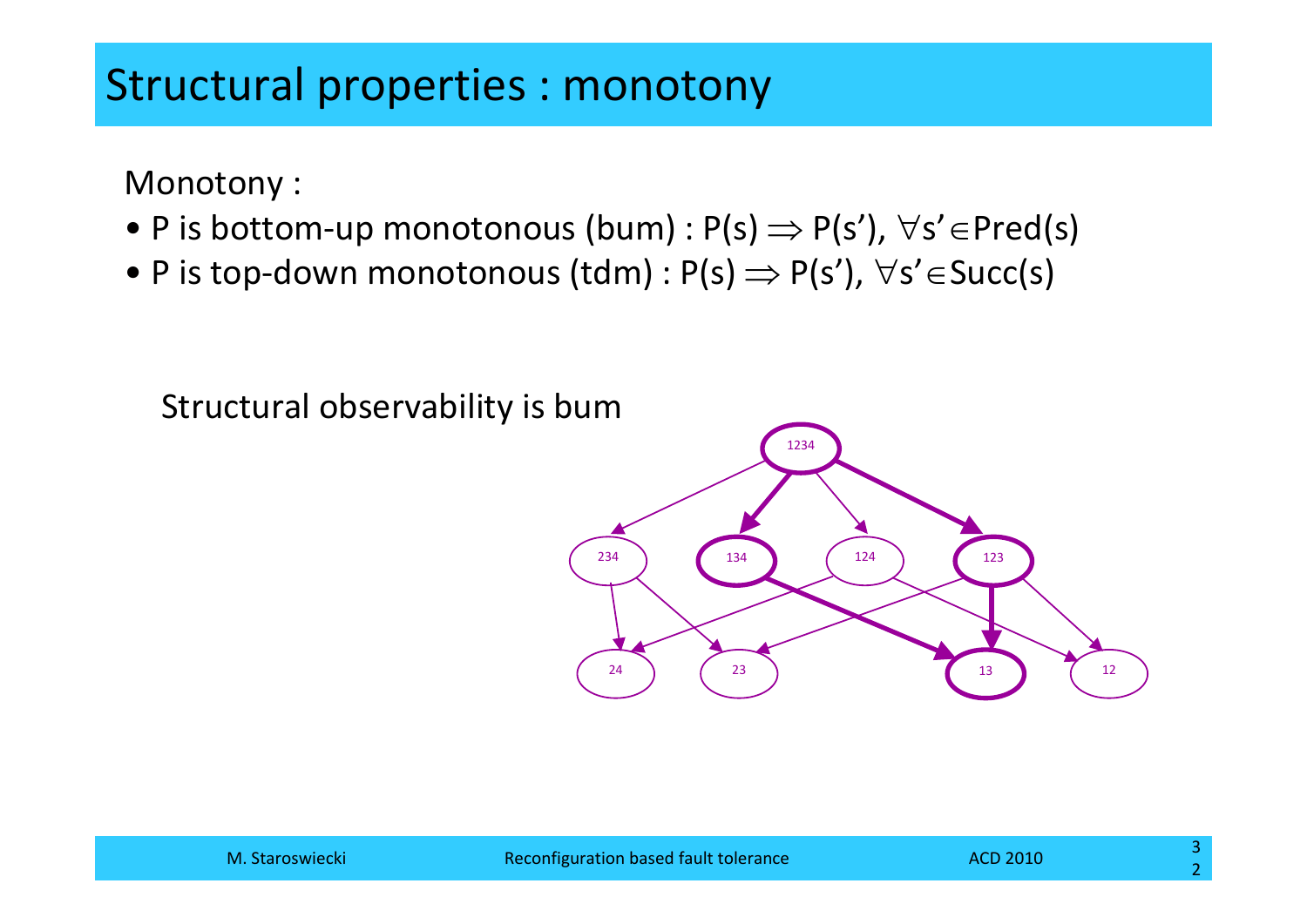Monotony :

- P is bottom-up monotonous (bum) : P(s)  $\Rightarrow$  P(s'),  $\forall$ s' $\in$ Pred(s)
- P is top-down monotonous (tdm) : P(s)  $\Rightarrow$  P(s'),  $\forall$ s' $\in$ Succ(s)

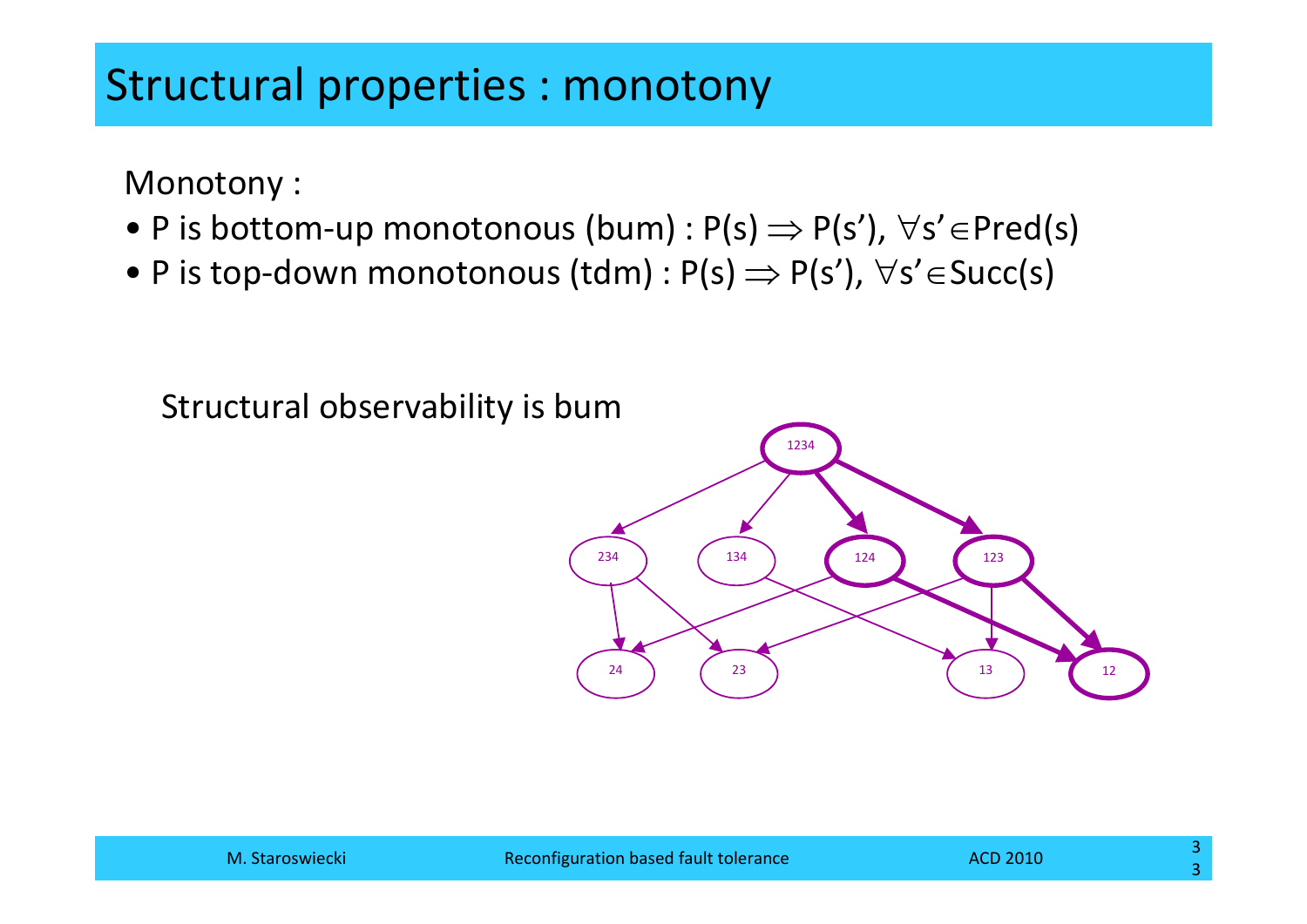## Structural properties : minimality / maximality

Minimal admissible configurations of <sup>a</sup> bum property  $m(P) = \{s : P(s) \text{ and } P(s')\}$ ,  $\forall s' \in Succ(s)\}$ 

Maximal admissible configurations of <sup>a</sup> tdm property  $M(P) = \{s : P(s) \text{ and } P(s')\}$ ,  $\forall s' \in Pred(s)\}$ 



m(structural observability)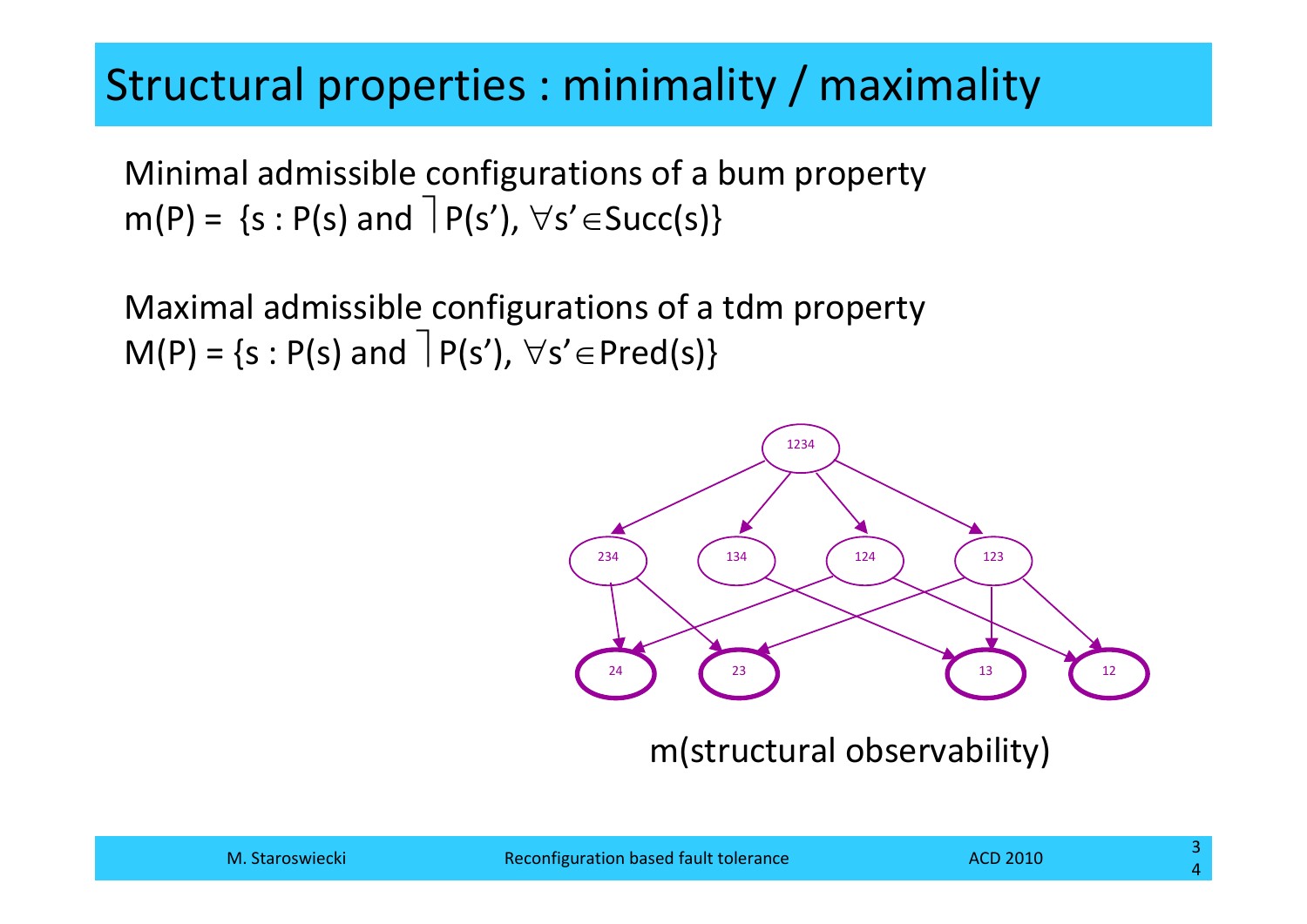The span can be characterised using only the minimal (maximal) admissible configurations



m(structural observability)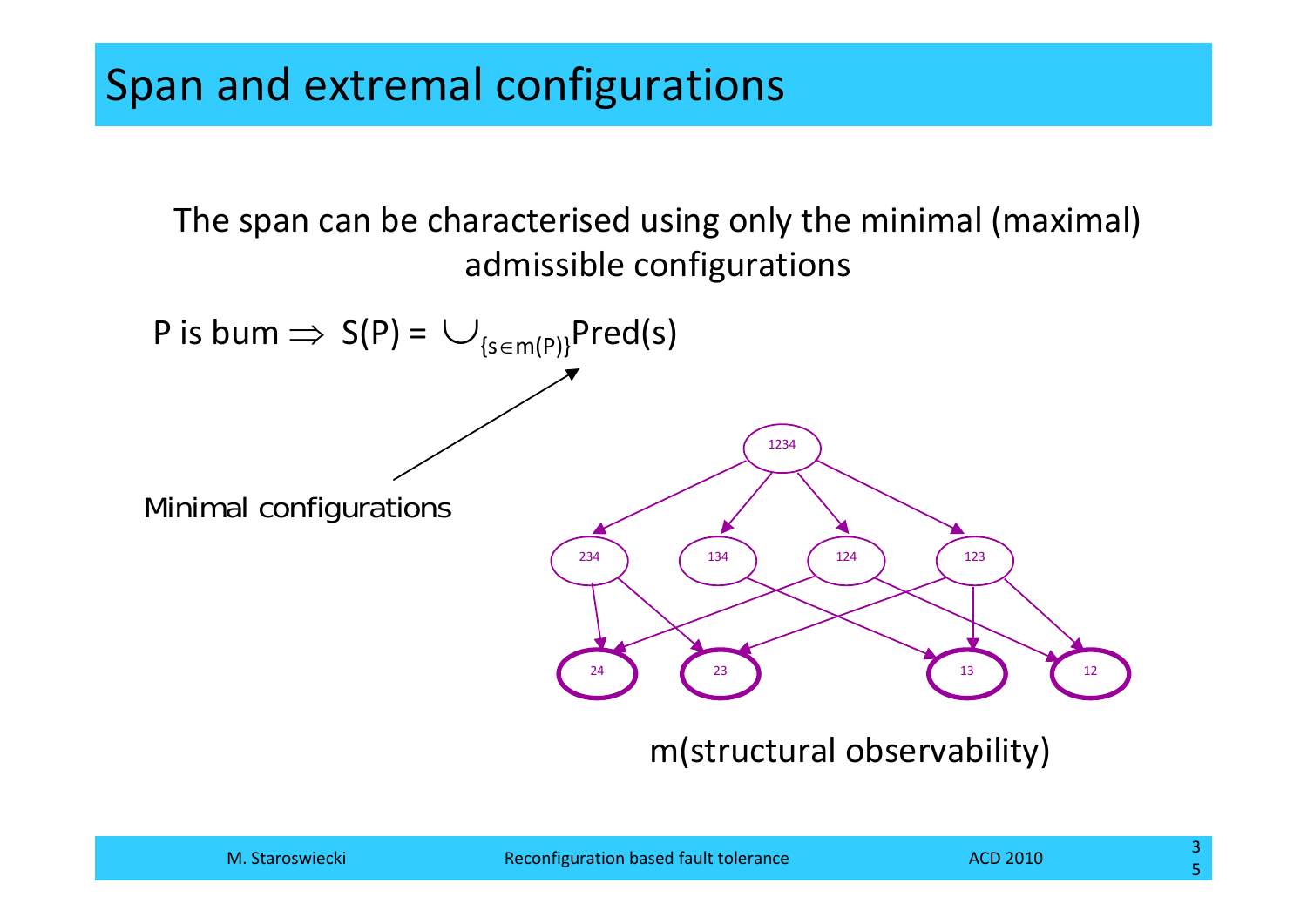### Span and extremal configurations



m(structural observability)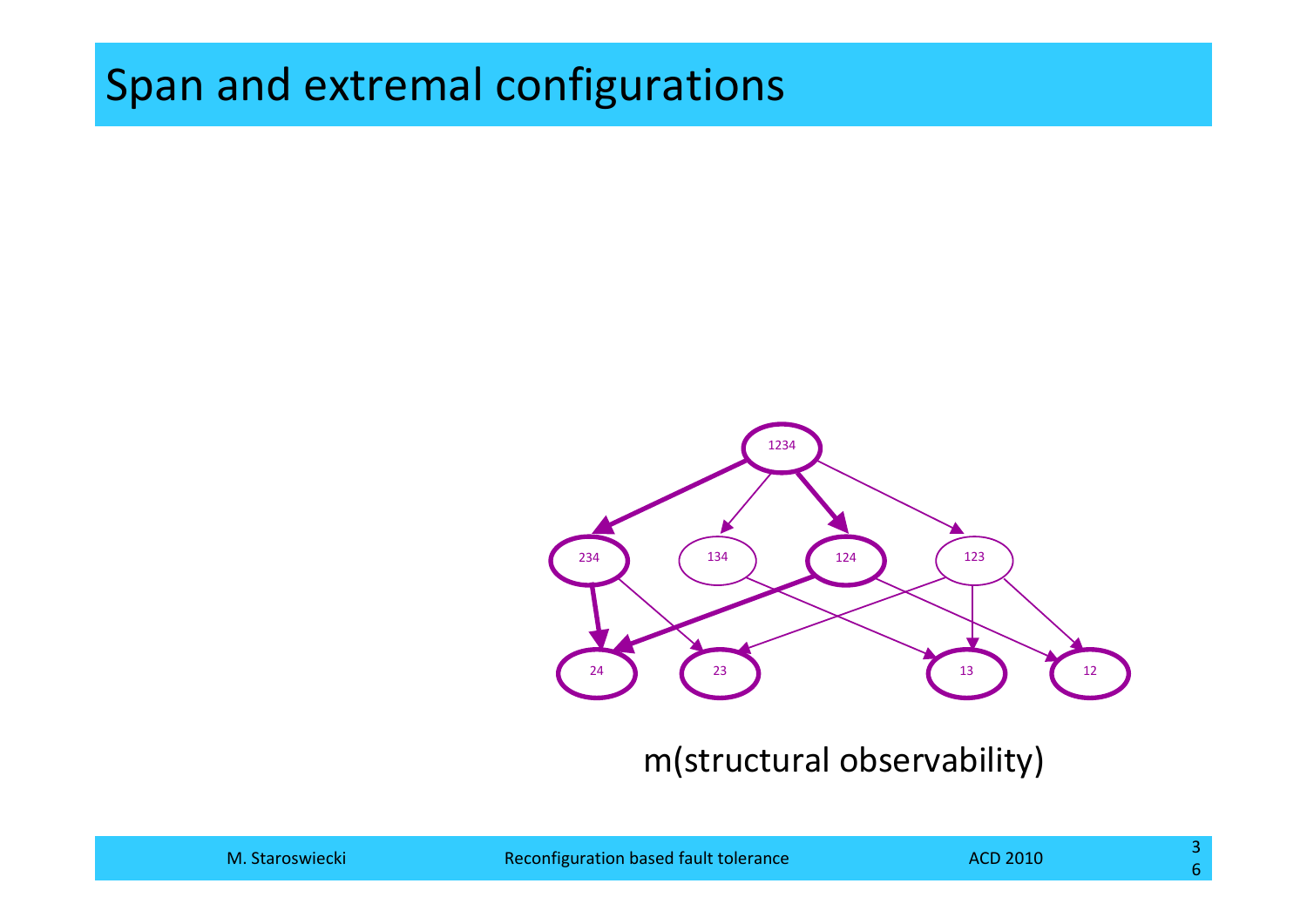## Span and extremal configurations



#### m(structural observability)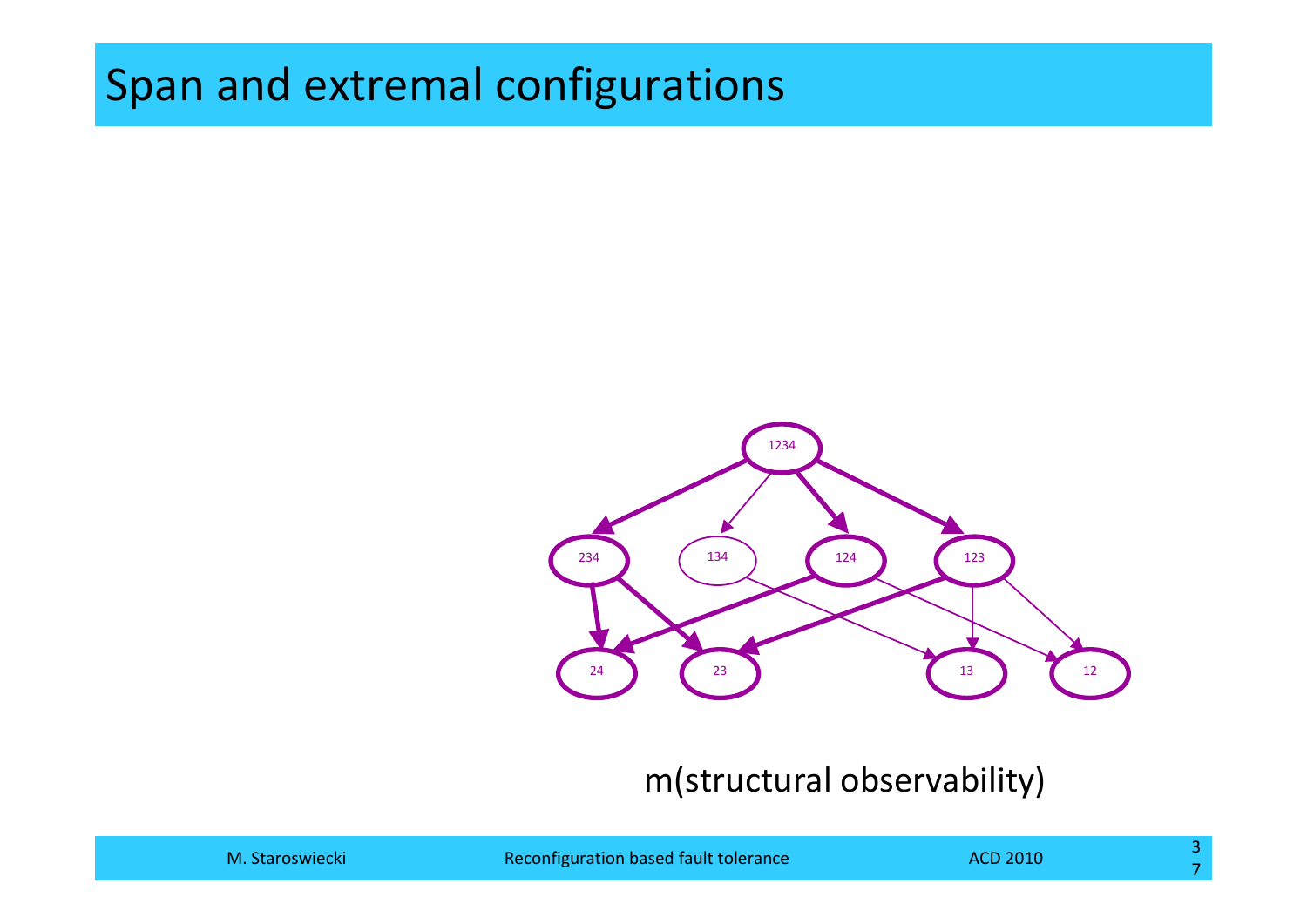## Span and extremal configurations



m(structural observability)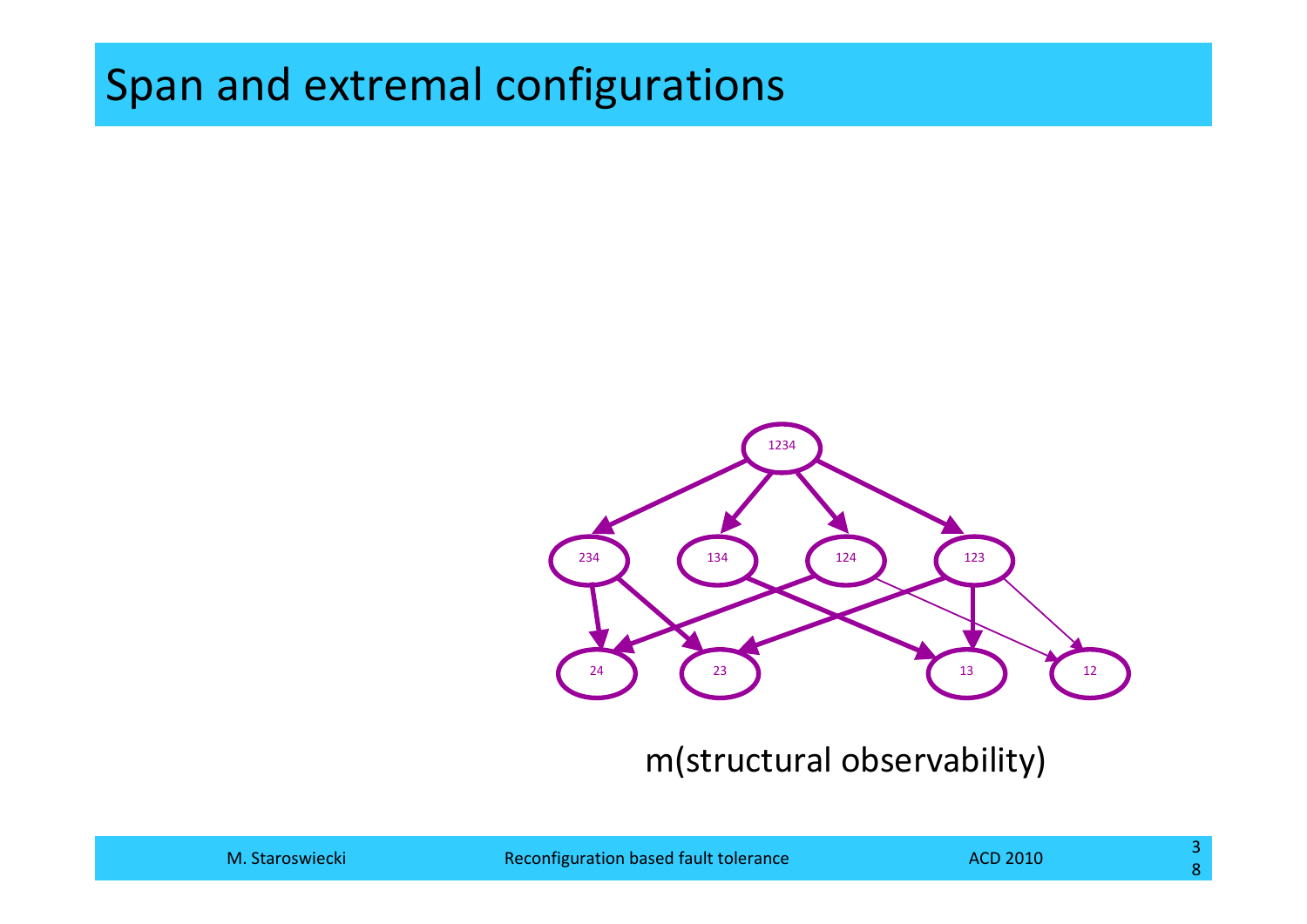## Span and extremal configurations



#### m(structural observability)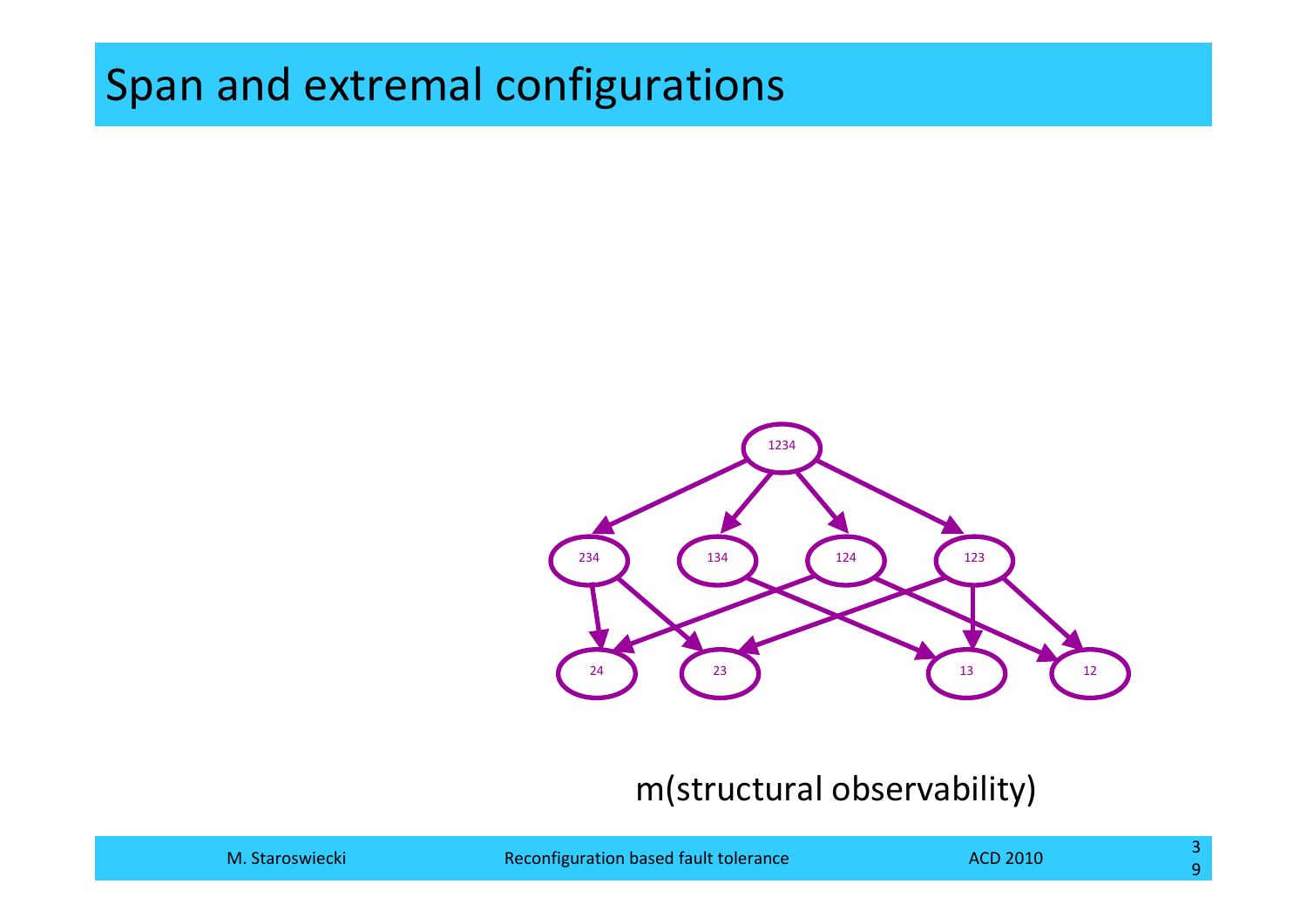The fulfilment of <sup>a</sup> non‐structural property depends both on the configuration that is considered and on the result *<sup>u</sup>* of some design process (e.g. the control/estimation law)

Admissibility : (*u,s)* is admissible for property *P* if *P*(*s,u*)

#### Span : *S*(*P,u*) is the set of all configurations that satisfy *P* when *<sup>u</sup>* is used.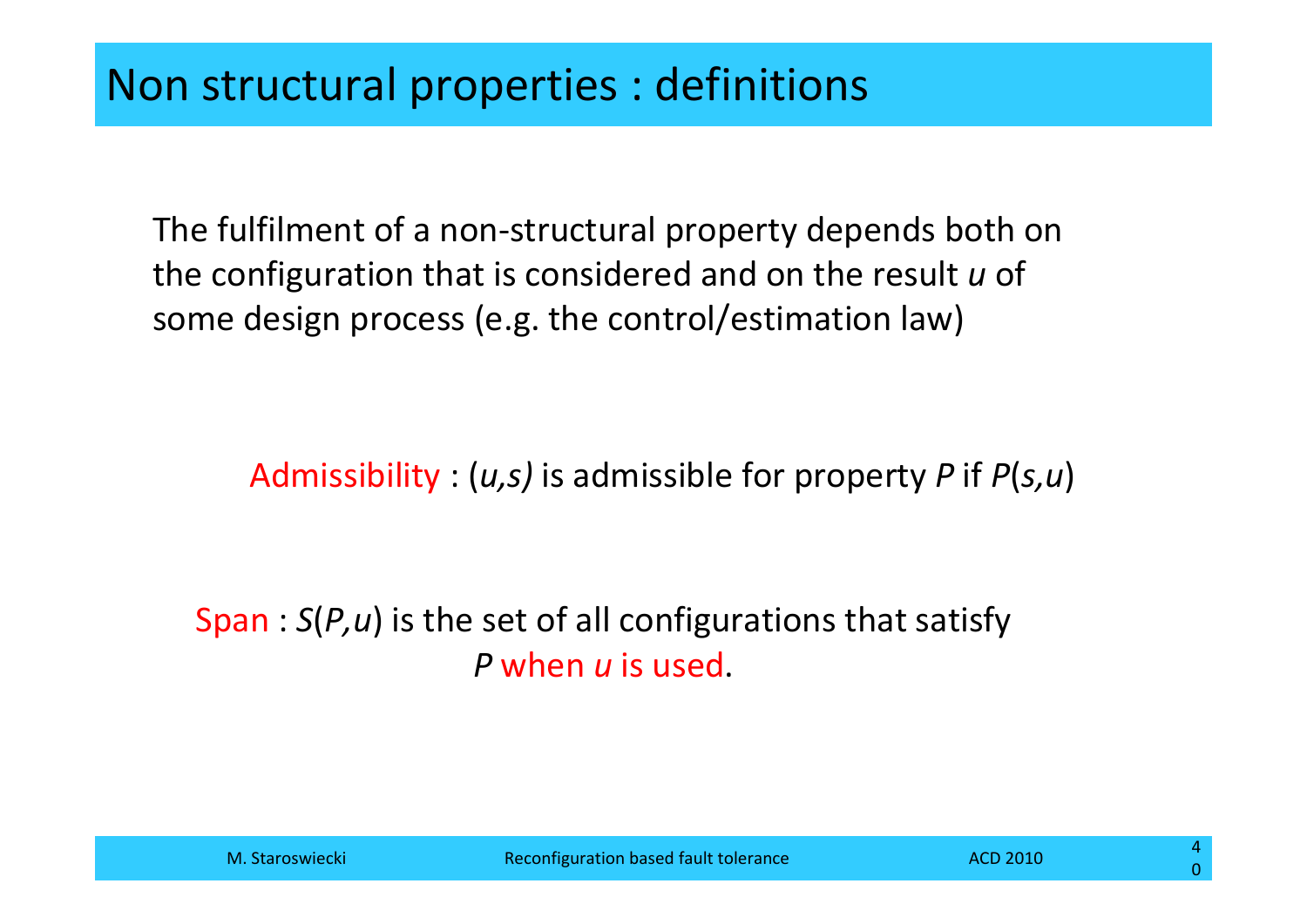### Non structural properties : definitions

Monotony : *P* is bum using *u* if  $\forall s \in S : \forall \sigma \in Pred(s)$  $P(s, u) \Rightarrow P(\sigma, u)$ 

(remark that <sup>a</sup> non‐structural property may be monotonous for some law *<sup>u</sup>*, and non‐monotonous for another one).

Minimal admissible configurations : Let *P* be bum using *<sup>u</sup>*, the set *<sup>m</sup>*(*P,u*) of minimal admissible configuration is

 $m(P, u) = \{s \in S : P(s, u) \text{ and } P(s, u) : \forall \sigma \in S \cup C(s)\}$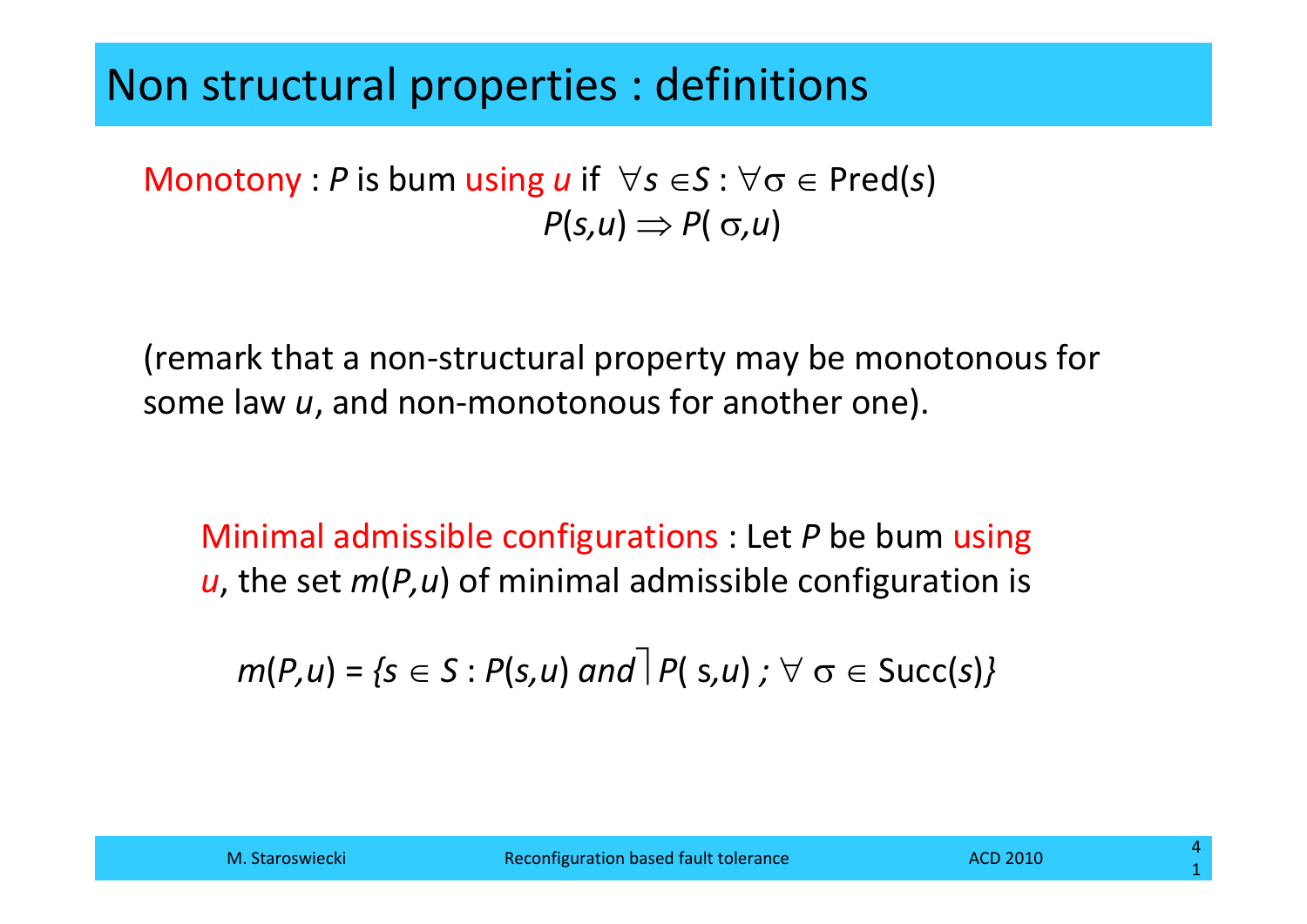## Non structural properties : definitions

Recoverability : A fault  $s_f \subseteq s_0$  is recoverable if there exists a law *u* such that  $P(s_{0} \nmid s_{f}^{} , u)$ .

*Remark :* Let  $s_f$ be recoverable and let *u* be a law that recovers from *s*<sub>f</sub>. If *P* is bum using *u* then *u* also recovers from faults that are "smaller" than *sf because*

$$
P(s_0|s_f, u) \Rightarrow P(s_0| \sigma, u), \forall \sigma \subseteq s_f
$$

Extensivity : The law *<sup>u</sup>* is bum‐extensive for property *P* if it is such that *P* is bum using *<sup>u</sup>*. It is bum‐extensive over  $s_m$  if  $s_m \in m(P,u)$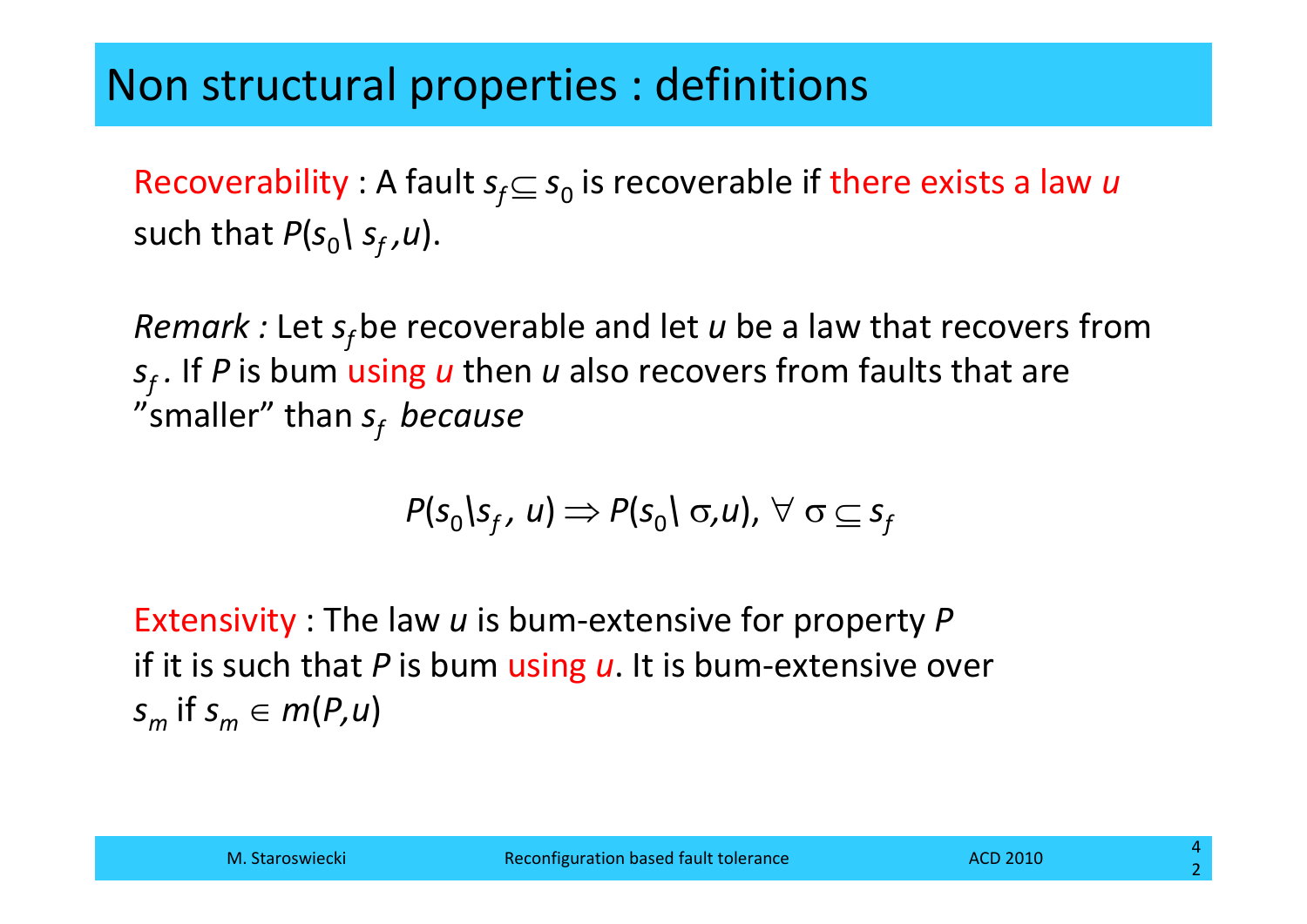#### **ACD 2010FerraraItaly**

Admissibleconfigurations The design of FT strategies

#### **8th European Workshop on Advanced Control and Diagnosis**

• Different FTC approaches

- The PACT strategy
	- Definition
	- Design of <sup>a</sup> PACT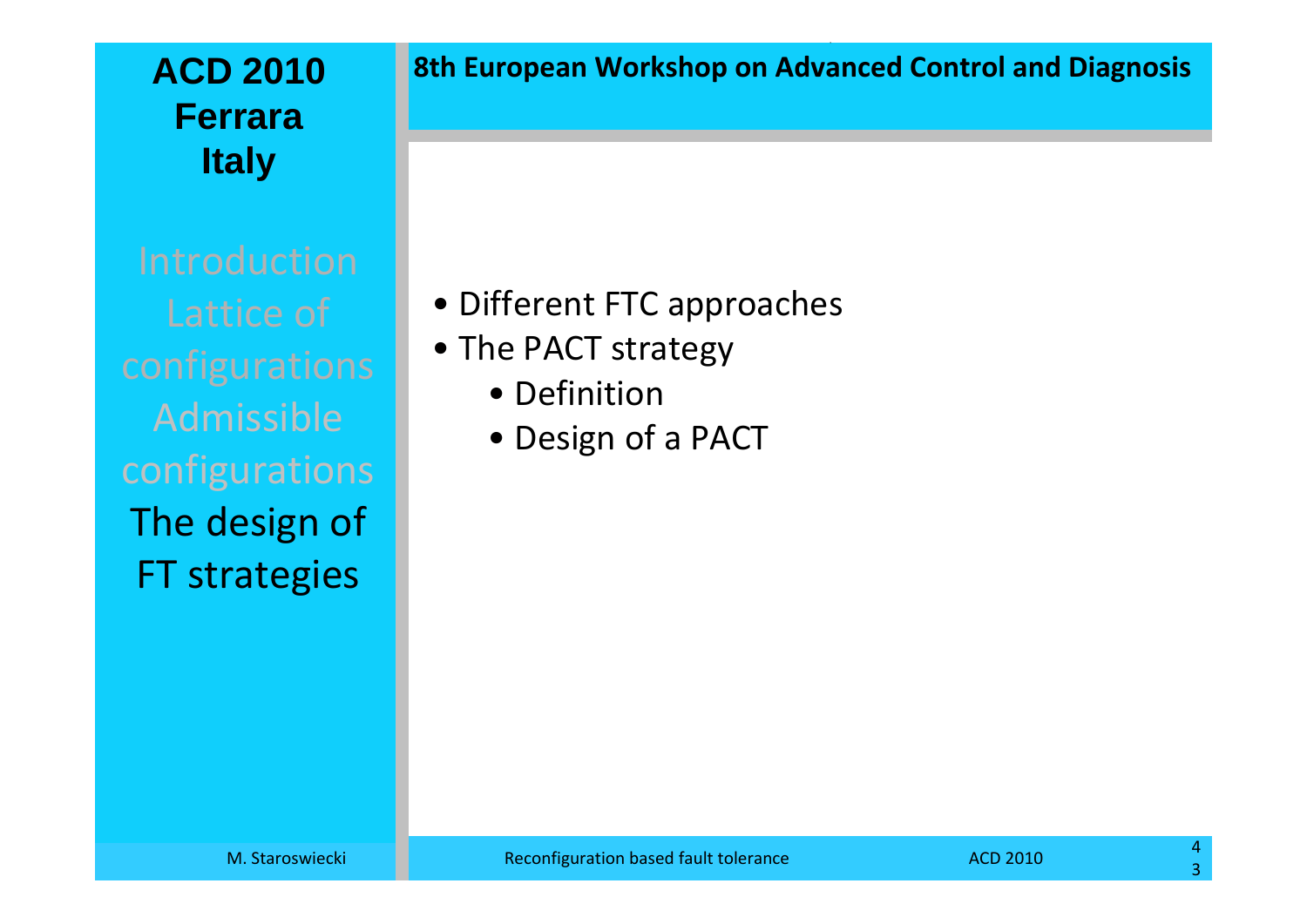## Different FTC approaches : passive FTC



#### **All Configurations**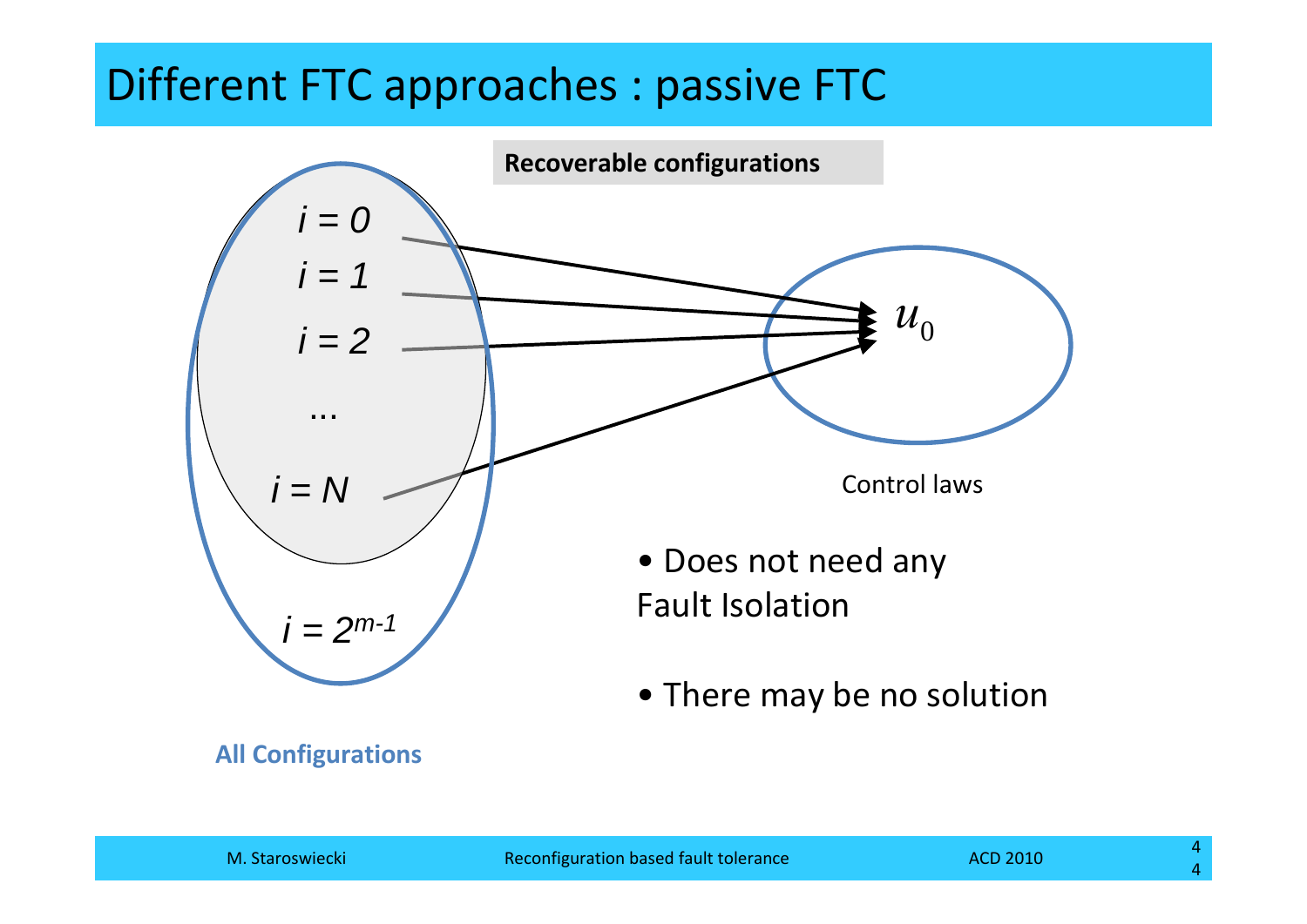## Different FTC approaches : reliable control



**All Configurations**

• Solution only for <sup>a</sup> subset of recoverable faults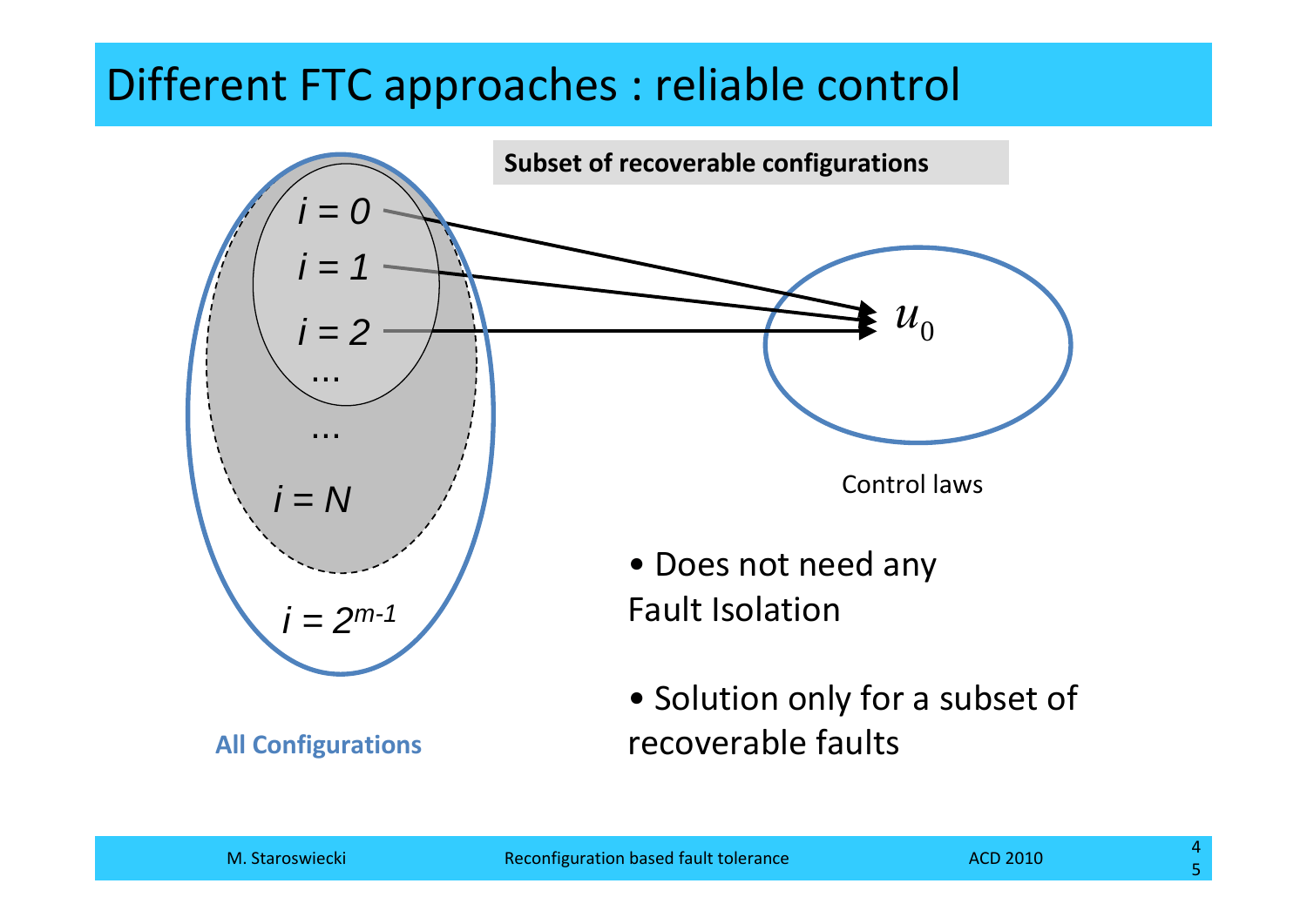## Different FTC approaches : active FTC

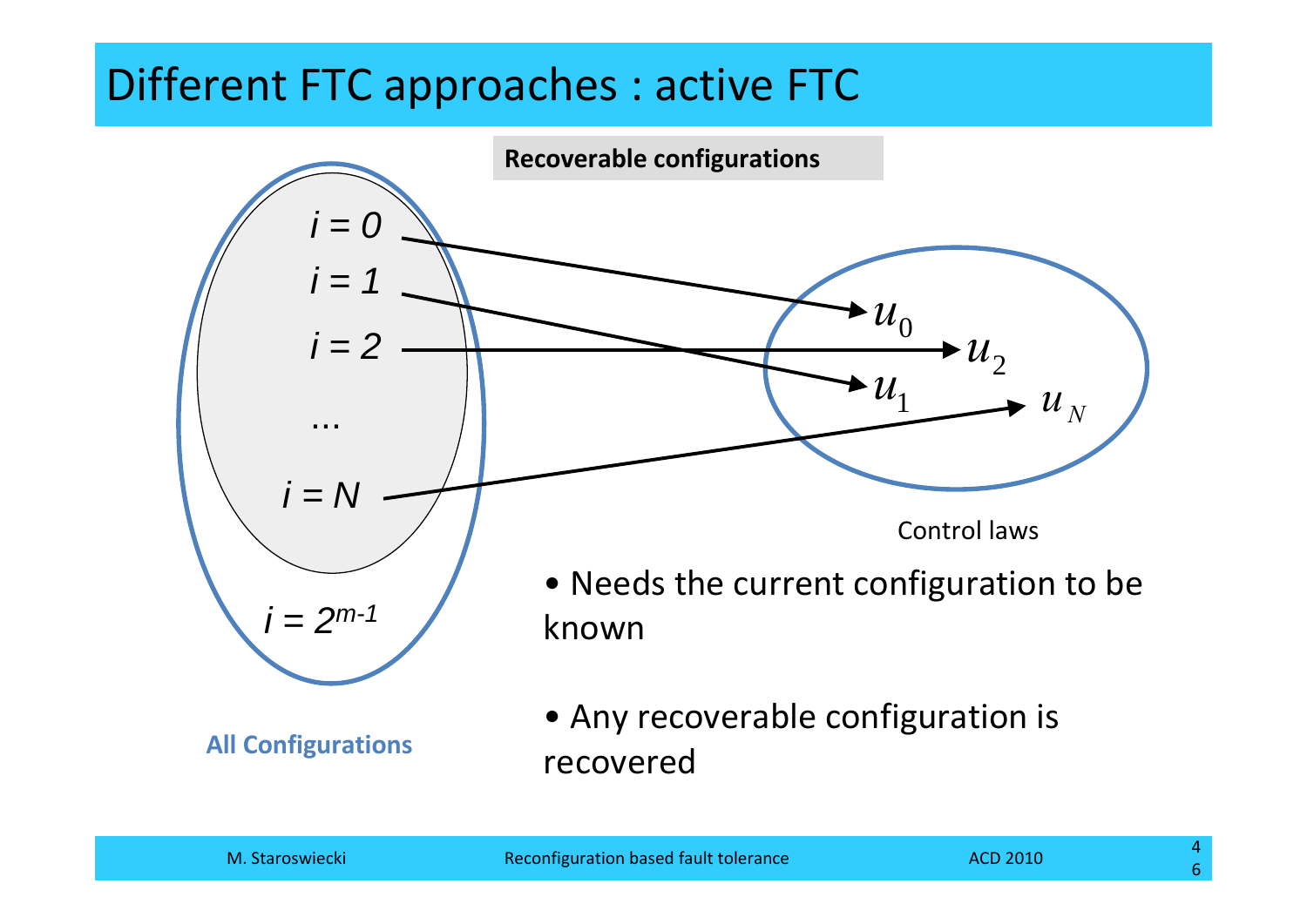### Different FTC approaches : PACT control

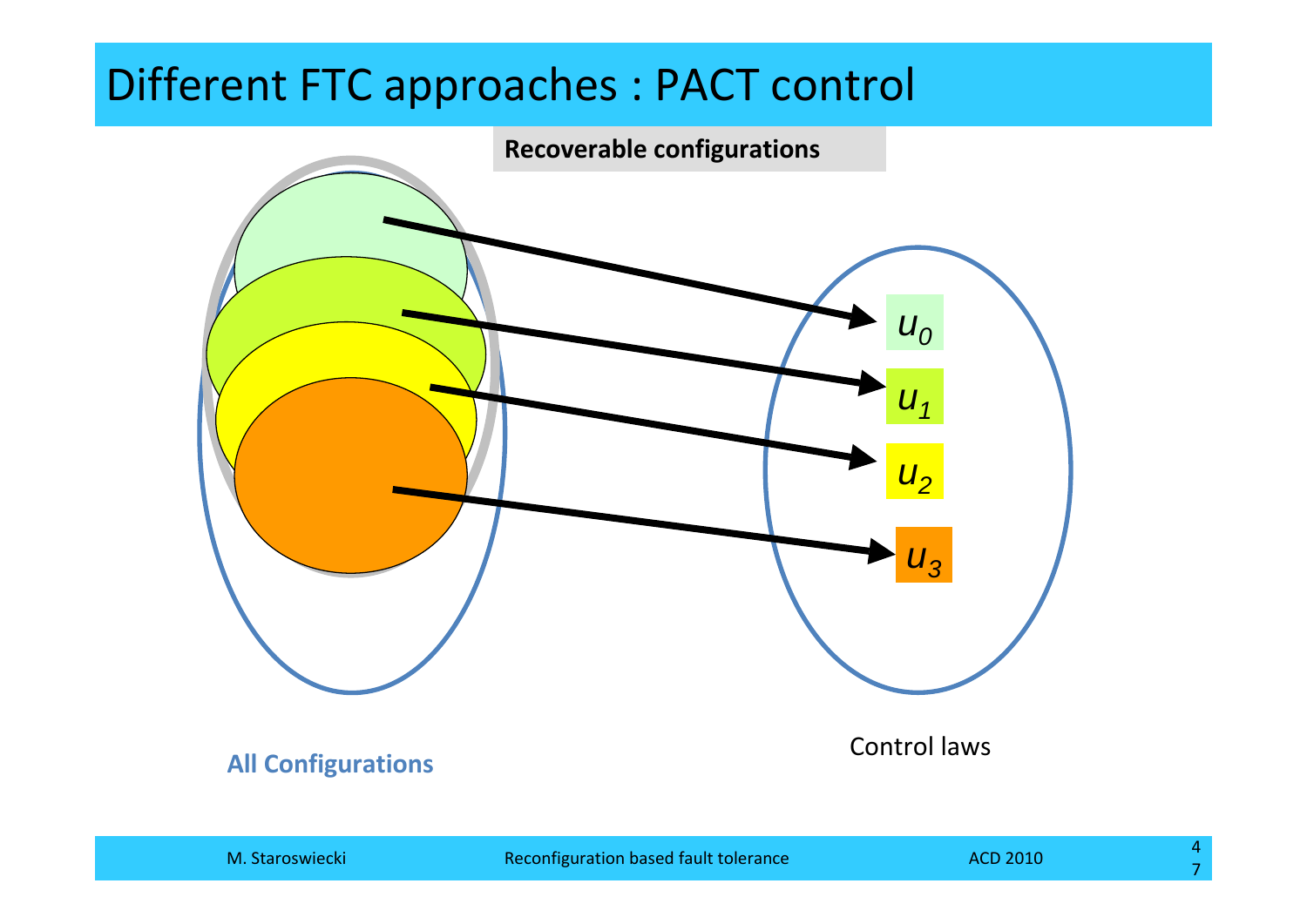### Different FTC approaches : PACT control

Definition: A PACT (PAssive / ACTive) scheme is <sup>a</sup> pair (U, d) where U is <sup>a</sup> bank of laws such that for any recoverable configuration s,  $\exists\,\, \sf U({\sf s})\subseteq\sf U$  :  $u \in U$  (s)  $\Rightarrow$  P(s,u) and  $d$  is a decision procedure that associates one single control law  $u \in U$  (s) with each recoverable configuration s.

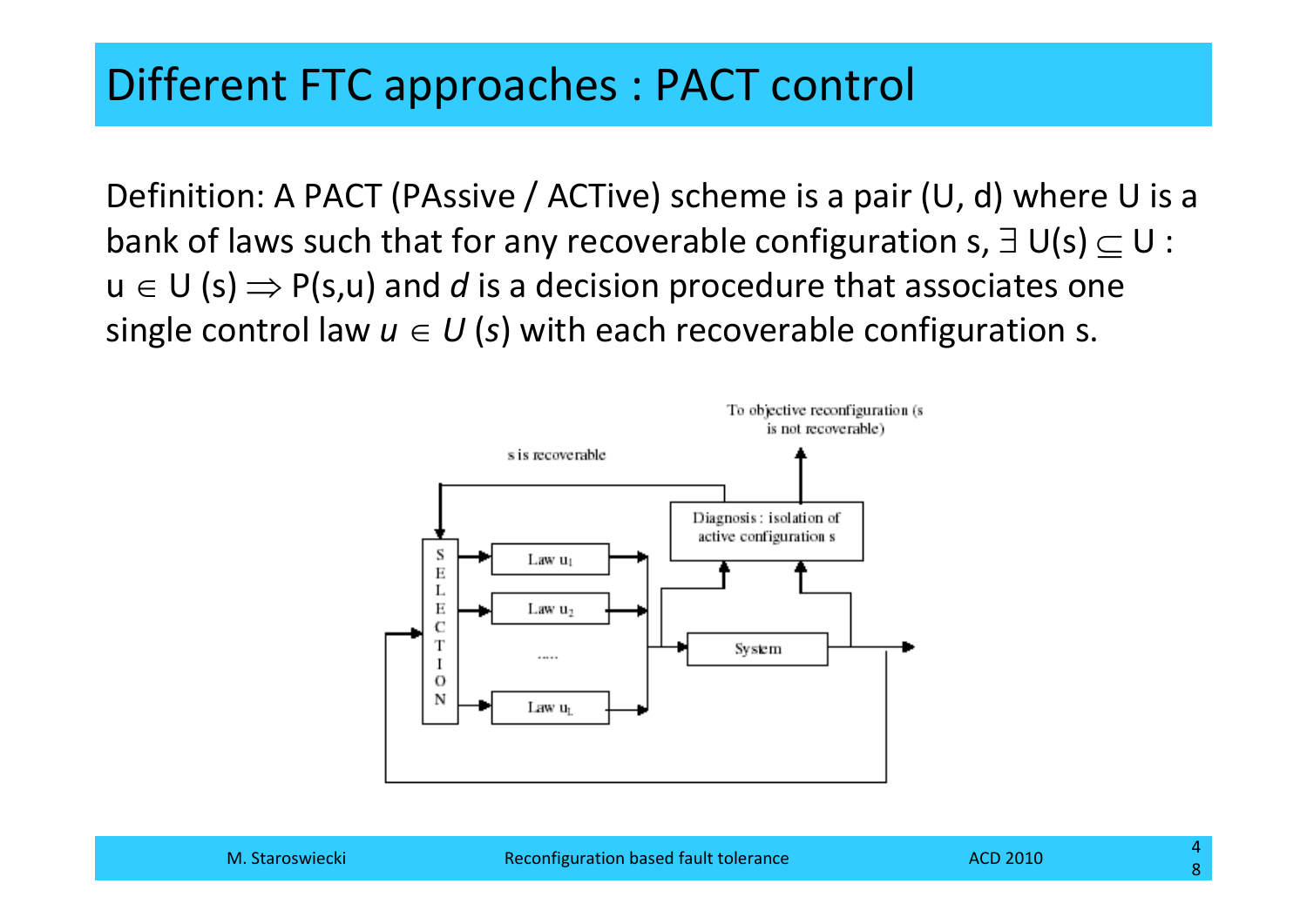Interest of <sup>a</sup> PACT : trades‐off the efficiency of AFT (by allowing to cover the set of all recoverable faults) and the simplicity of PFT (by finding <sup>a</sup> bank with <sup>a</sup> low number of laws.

Design of <sup>a</sup> PACT involves two steps :

- find <sup>a</sup> bank of laws that covers all recoverable configurations,
- for each recoverable configuration define <sup>a</sup> decision procedure that selects only one law.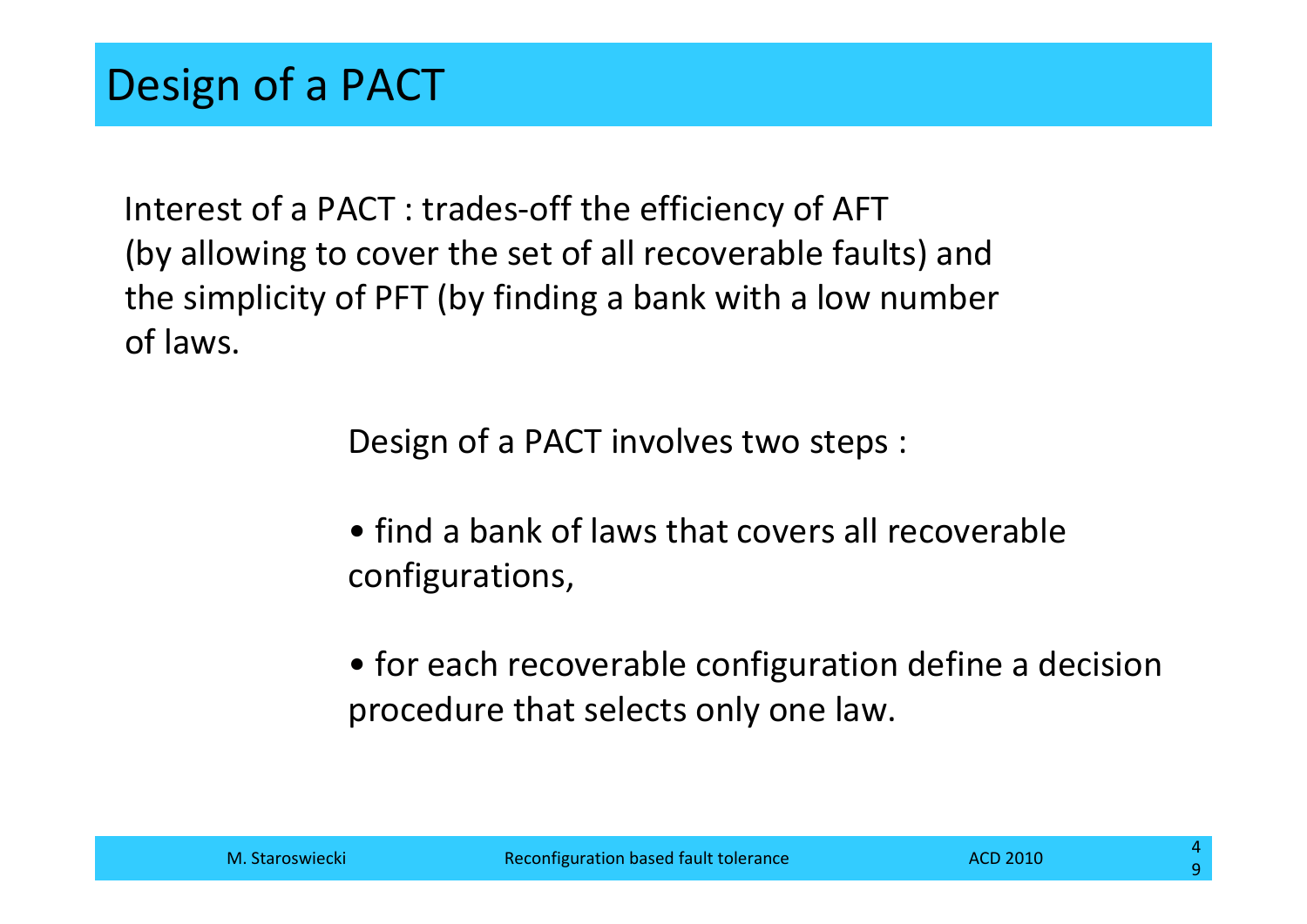*Proposition:* Let *U* be a bank of bum-extensive laws. A necessary and sufficient condition for *U to be <sup>a</sup> PACT bank* is that for each Minimal Recoverable Configuration  $s_m^{\phantom{\dag}}$ , U contains a bum-extensive law over  $s_m$ .

The PACT bank problem is therefore to design, for each MRC, <sup>a</sup> bum‐extensive law. Design approaches depend on the component models and on the property to be satisfied.

Example : LTI system under actuator outages (reconfiguration) with <sup>a</sup> quadratic cost constraint.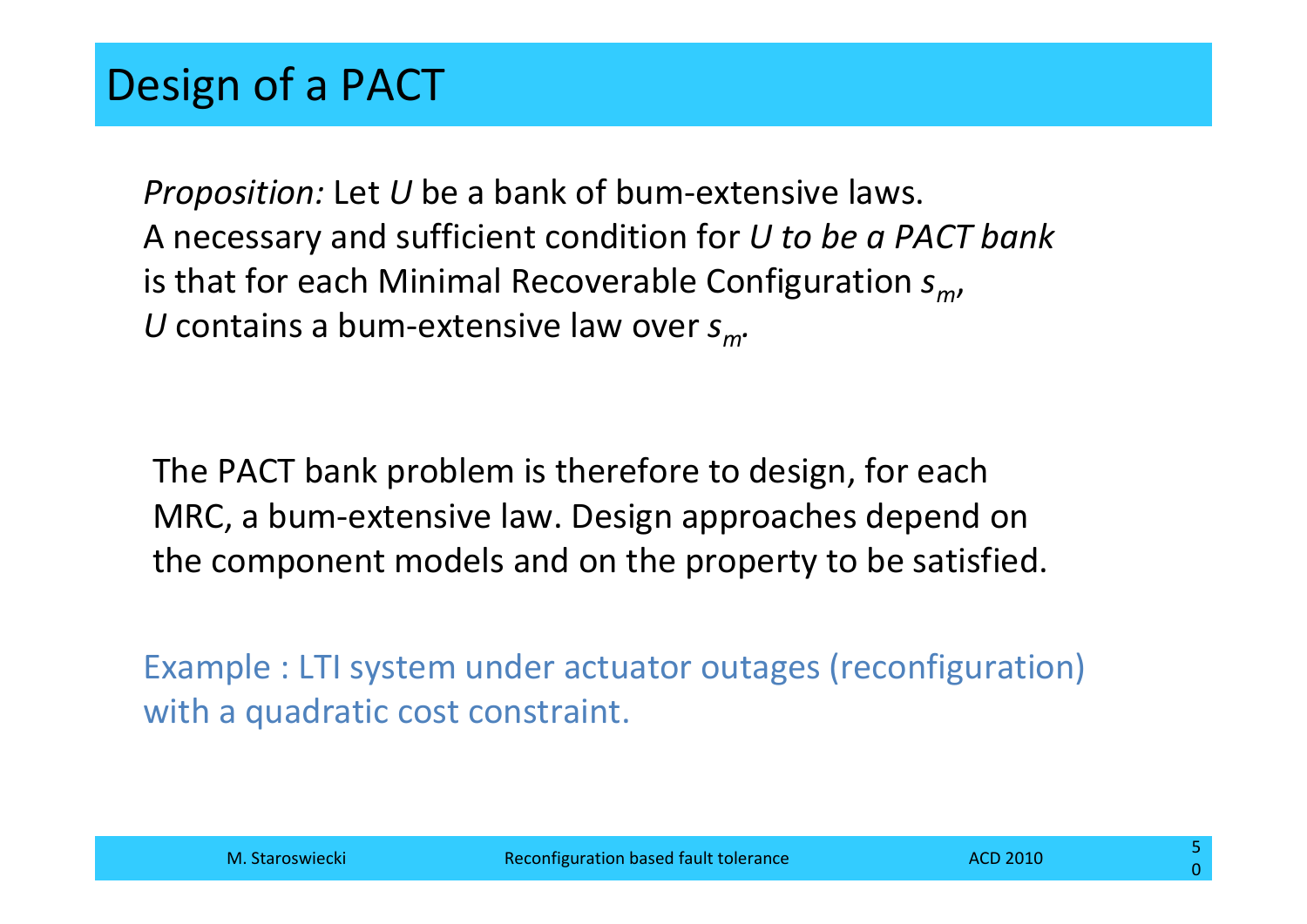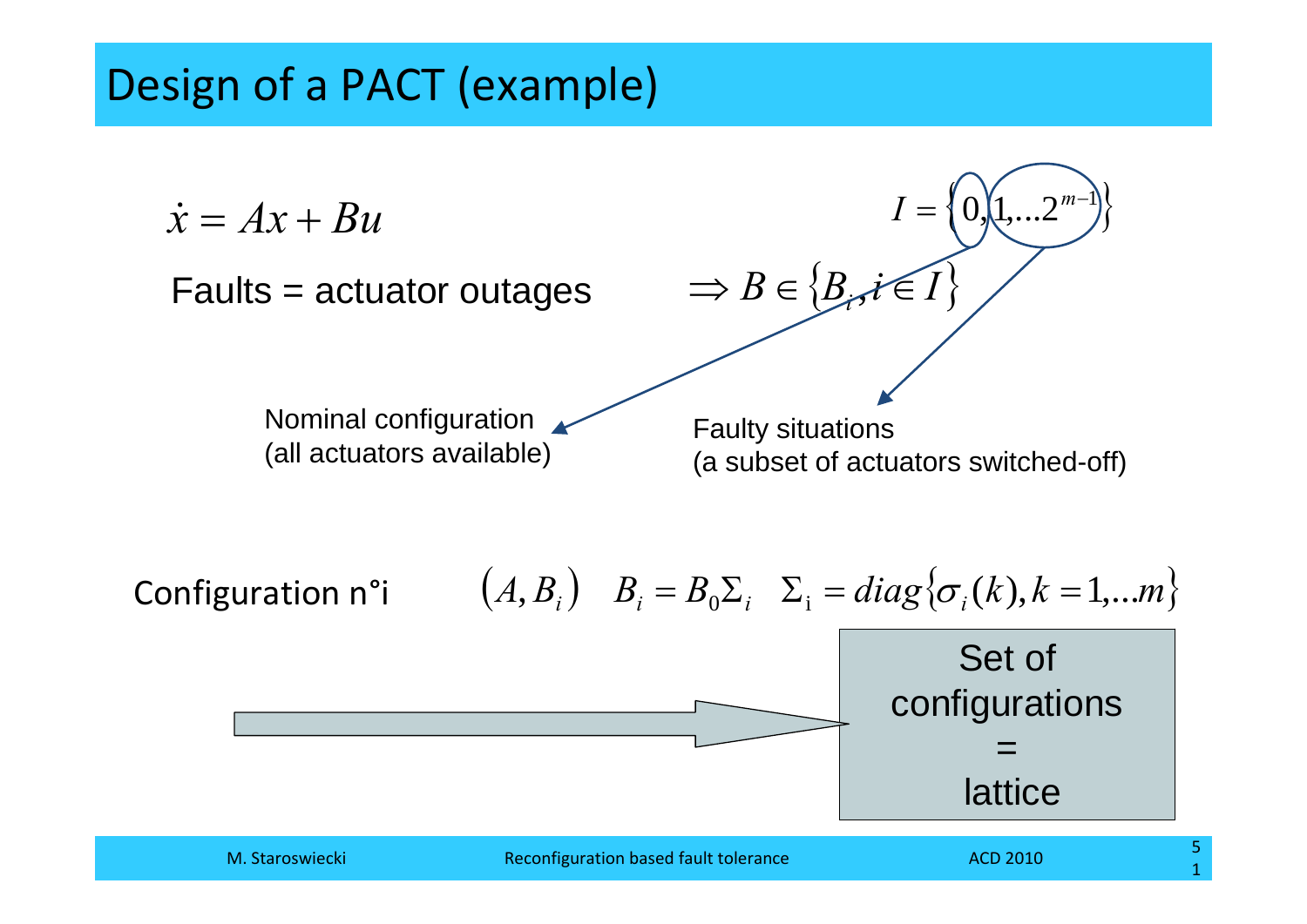



where  $N=N^2>0$  is given.  $u=Kx$  is admissible  $\Leftrightarrow J(x_0,K)\leq x_0^T Nx_0 \Leftrightarrow W-N\leq 0$ *T*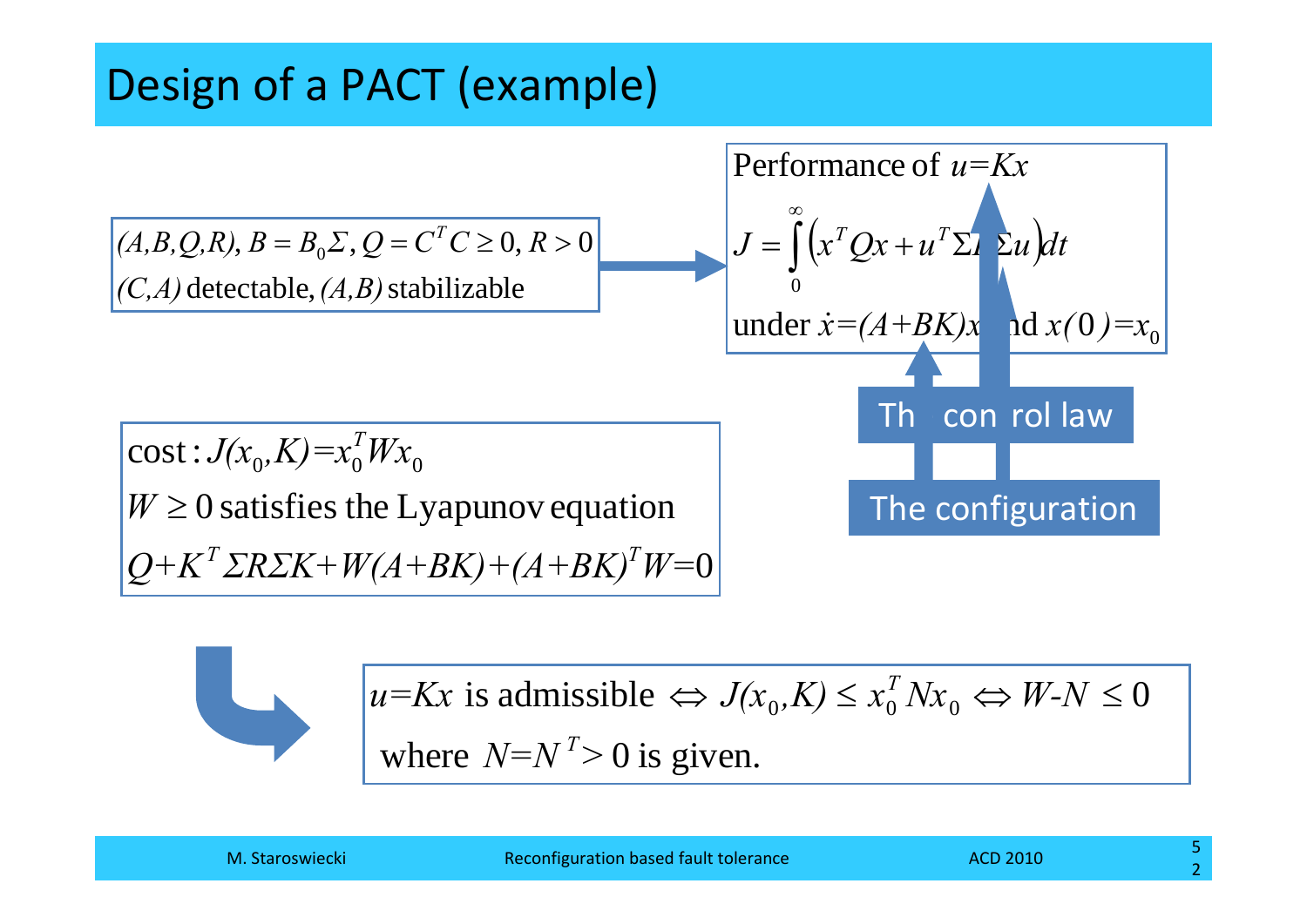Theorem <sup>1</sup> (Veillette 1995). Let *Ws\** be the unique symmetric positive definite stabilizing solution of the Riccatti equation associated with <sup>a</sup> configuration *s.* Then, the control law

$$
u_{s}(t) = R^{-1} B^{T}_{0} W_{s}^{*} x(t)
$$

stabilizes all configurations  $\sigma\in$  Pred(s) and the associated cost satisfies

$$
J(x_0, \sigma, u_s) \leq x^T W^*_{s} x_0
$$

Consequence : for each minimal recoverable configuration s, *us* (*t*) <sup>=</sup>*‐ <sup>R</sup>‐*<sup>1</sup> *<sup>B</sup><sup>T</sup>*0*Ws\* <sup>x</sup>* (*t*) is bum‐extensive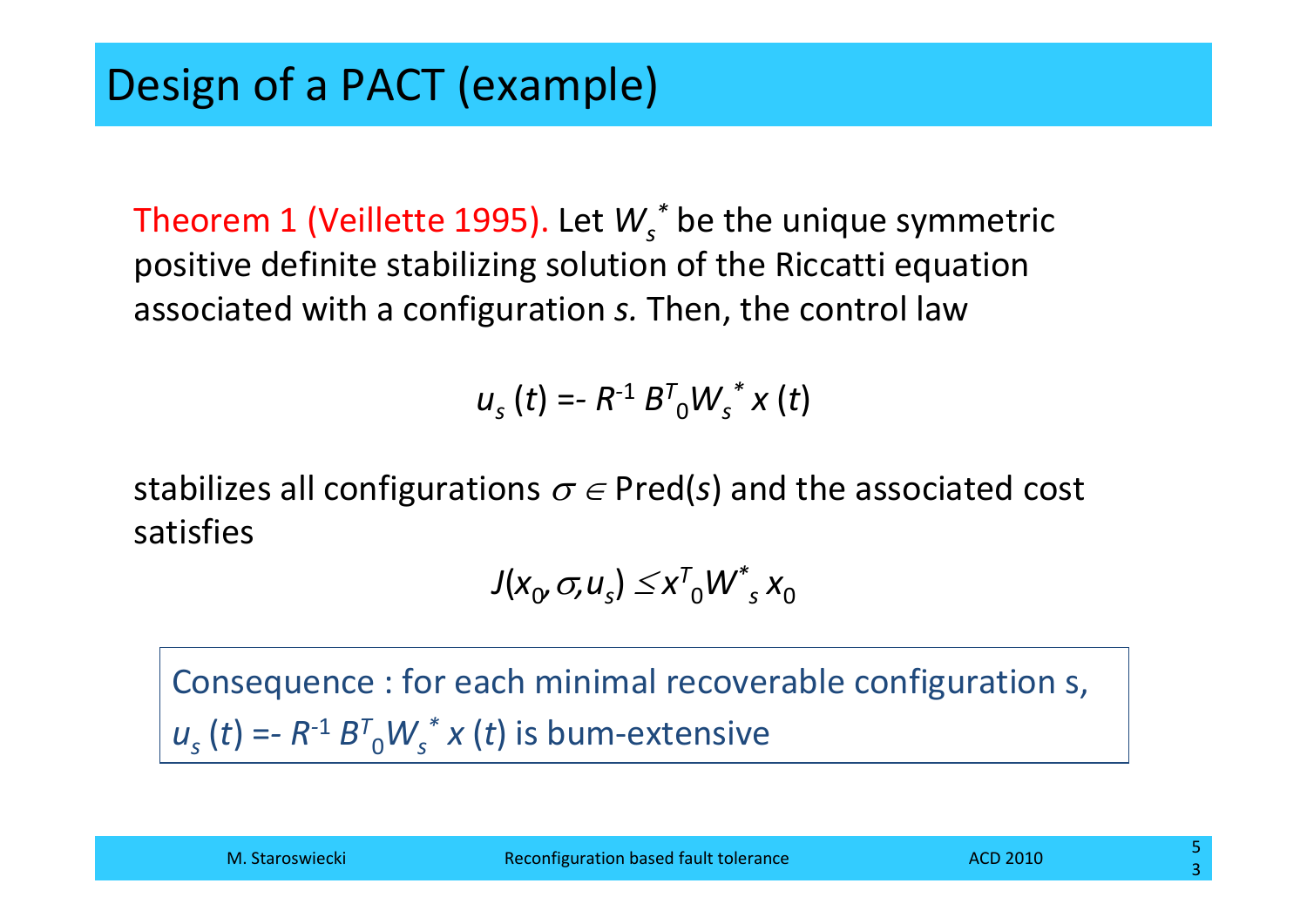Theorem 2 (extension). For any configuration s, if there exists two symmetric positive definite matrices  $H_{\overline{s}}$  and  $\overline{\mathsf{W}}_{\overline{s}}$  such that

 $Q + H_{\rm s} B_{\rm s} R^{\text{-}1} B_{\rm s}^{\text{-}7} H_{\rm s} + W_{\rm s} (A - B_{\rm s} R^{\text{-}1} B^{\text{T}}_{\text{O}} H_{\rm s}) + (A - B_{\rm s} R^{\text{-}1} B^{\text{T}}_{\text{O}} H_{\rm s})^{\text{T}} W_{\rm s} \leq 0$ 

*Ws ‐ <sup>N</sup>* <sup>≤</sup> *0*

then, the control law  $u_s$  (*t*) =-  $R$ <sup>-1</sup>  $B^\mathsf{T}{}_0\mathsf{H}_s$   $x$  (*t*) stabilizes all configurations  $\sigma \in \text{Pred}(s)$  and the associated cost satisfies  $J(x_0, \sigma, u_s) \leq x_{0}^{T} N x_0$ 

Consequence : for each minimal recoverable configuration s, *us* (*t*) <sup>=</sup> *‐ <sup>R</sup>‐*<sup>1</sup> *<sup>B</sup><sup>T</sup>*0*Hs <sup>x</sup>* (*t*) is bum‐extensive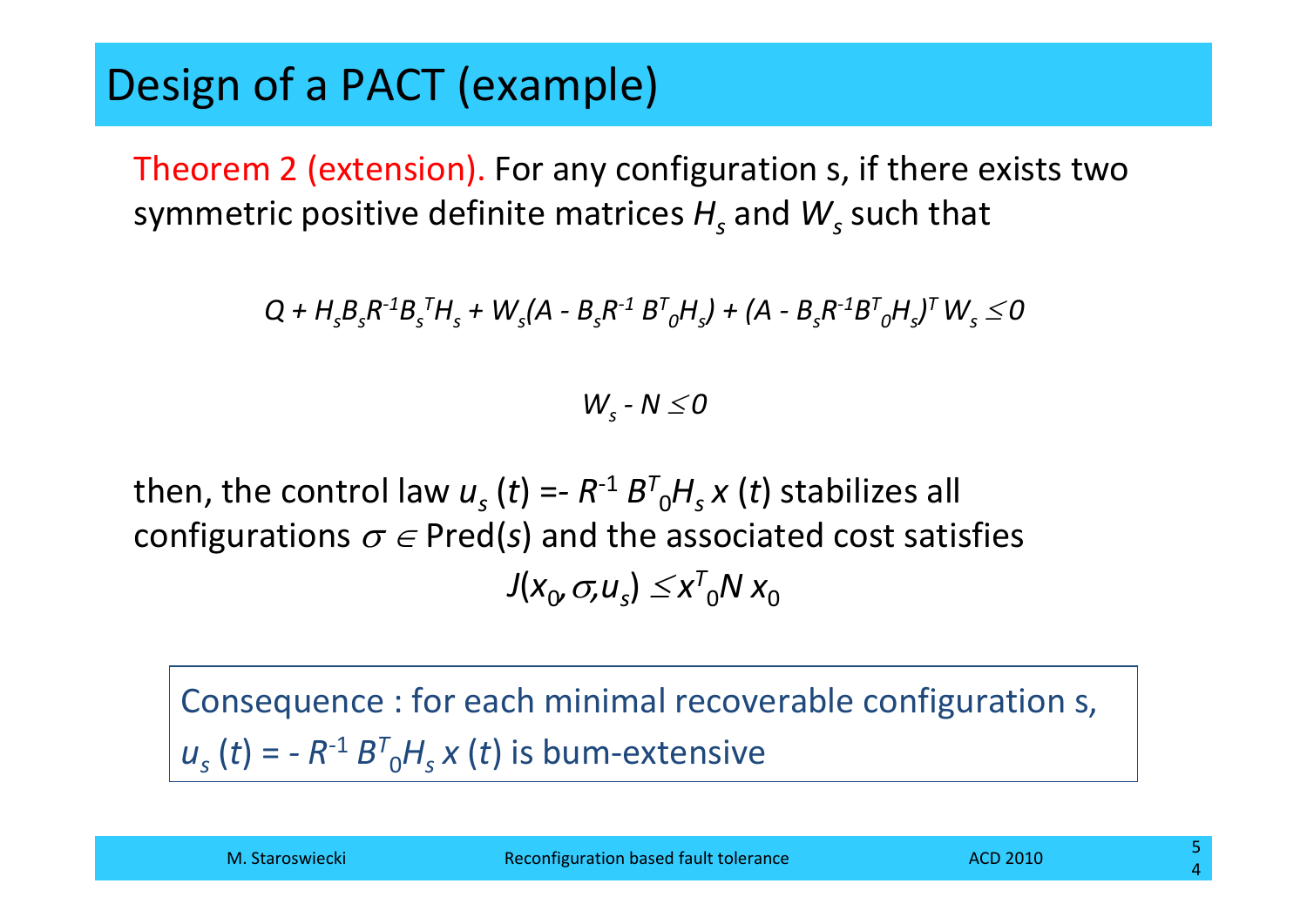**1 : the lattice of configurations**

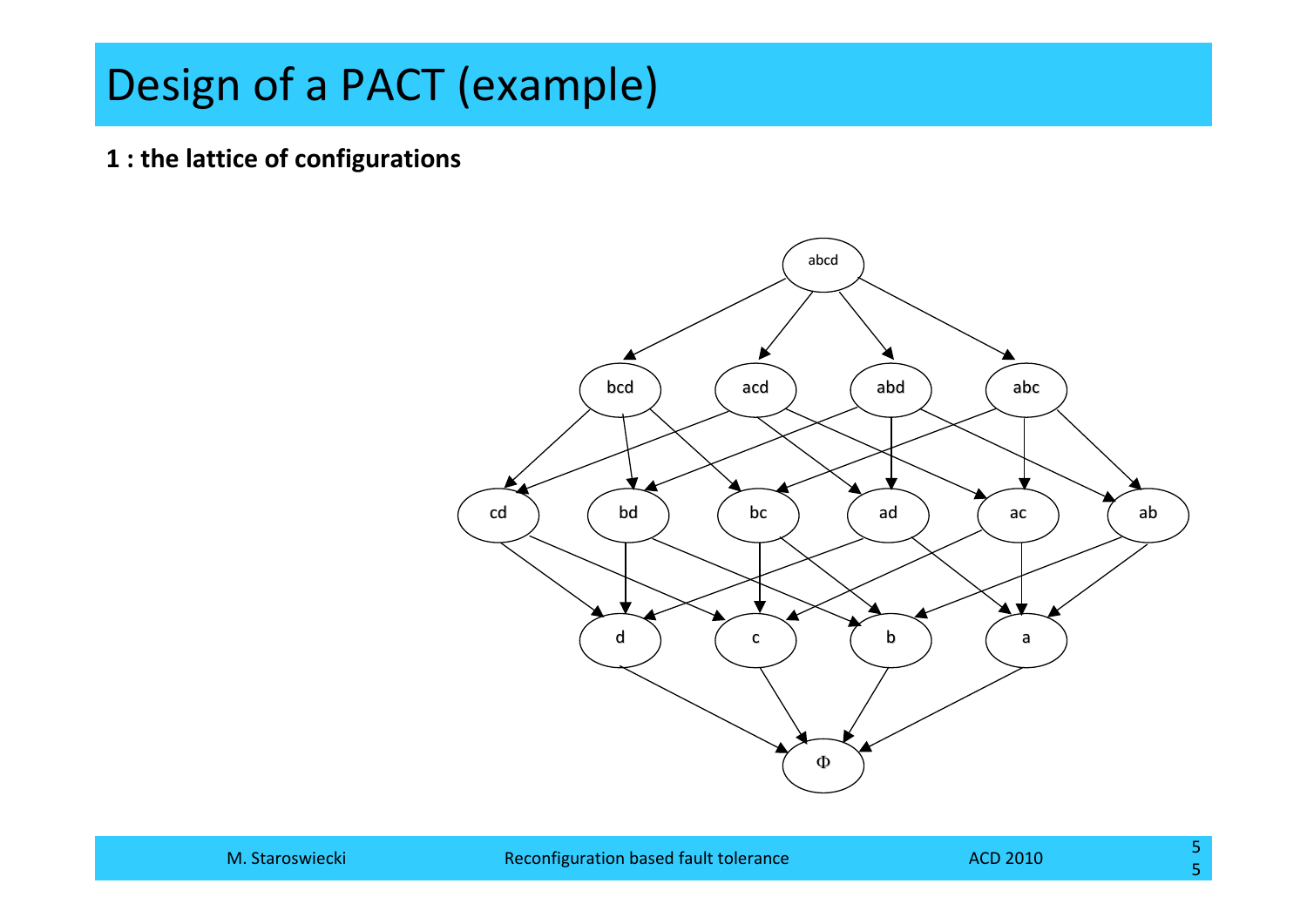- **1 : the lattice of configurations**
- **2 : the recoverable configurations**

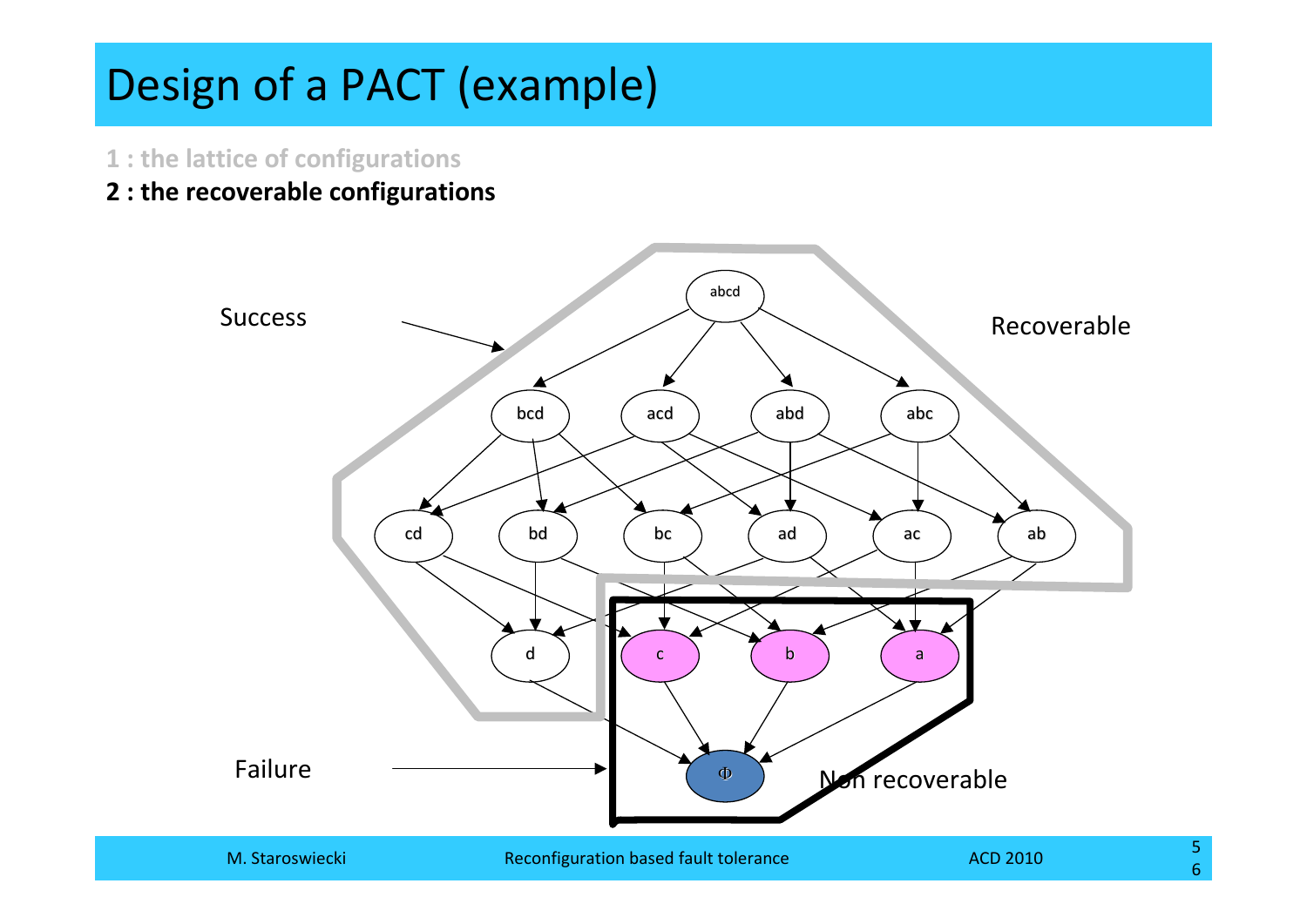- **1 : the lattice of configurations**
- **2 : the recoverable configurations**
- **3 : the minimal recoverable ones**

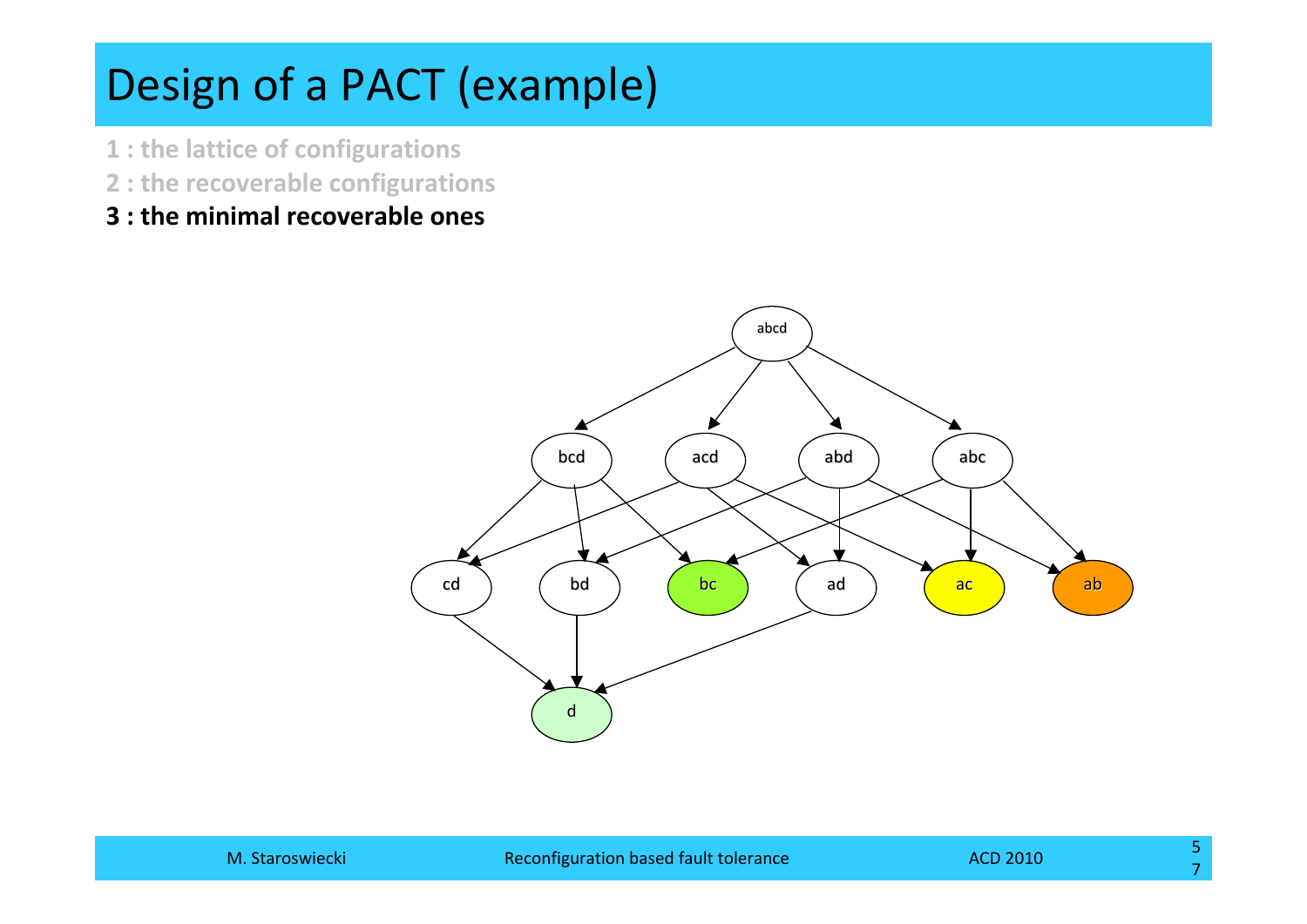- **1 : the lattice of configurations**
- **2 : the recoverable ones**
- **3 : the minimal recoverable ones**
- **4 : the bum‐extensive control over d**

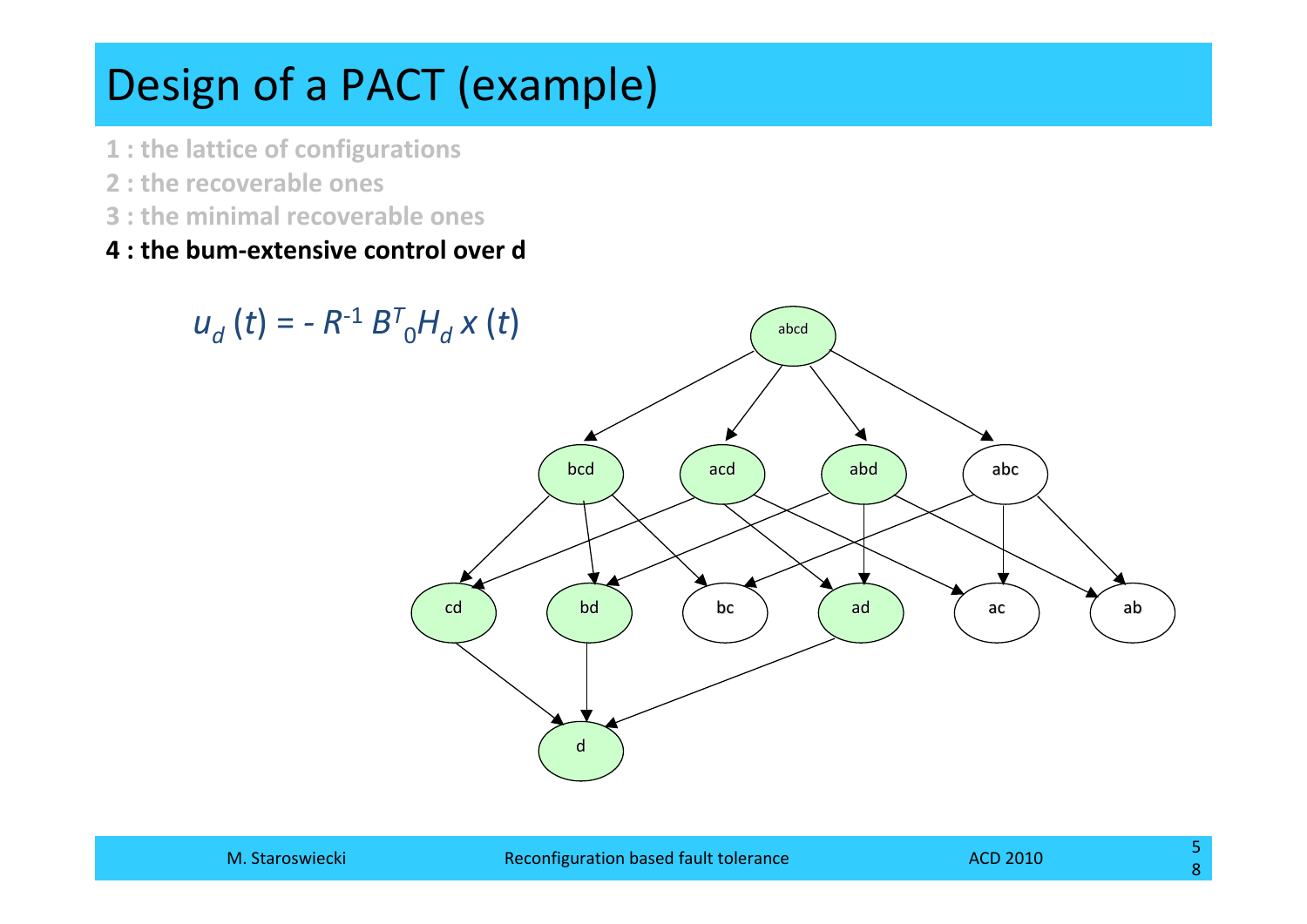- **1 : the lattice of configurations**
- **2 : the recoverable ones**
- **3 : the minimal recoverable ones**
- **4 : the bum‐extensive control over bc**

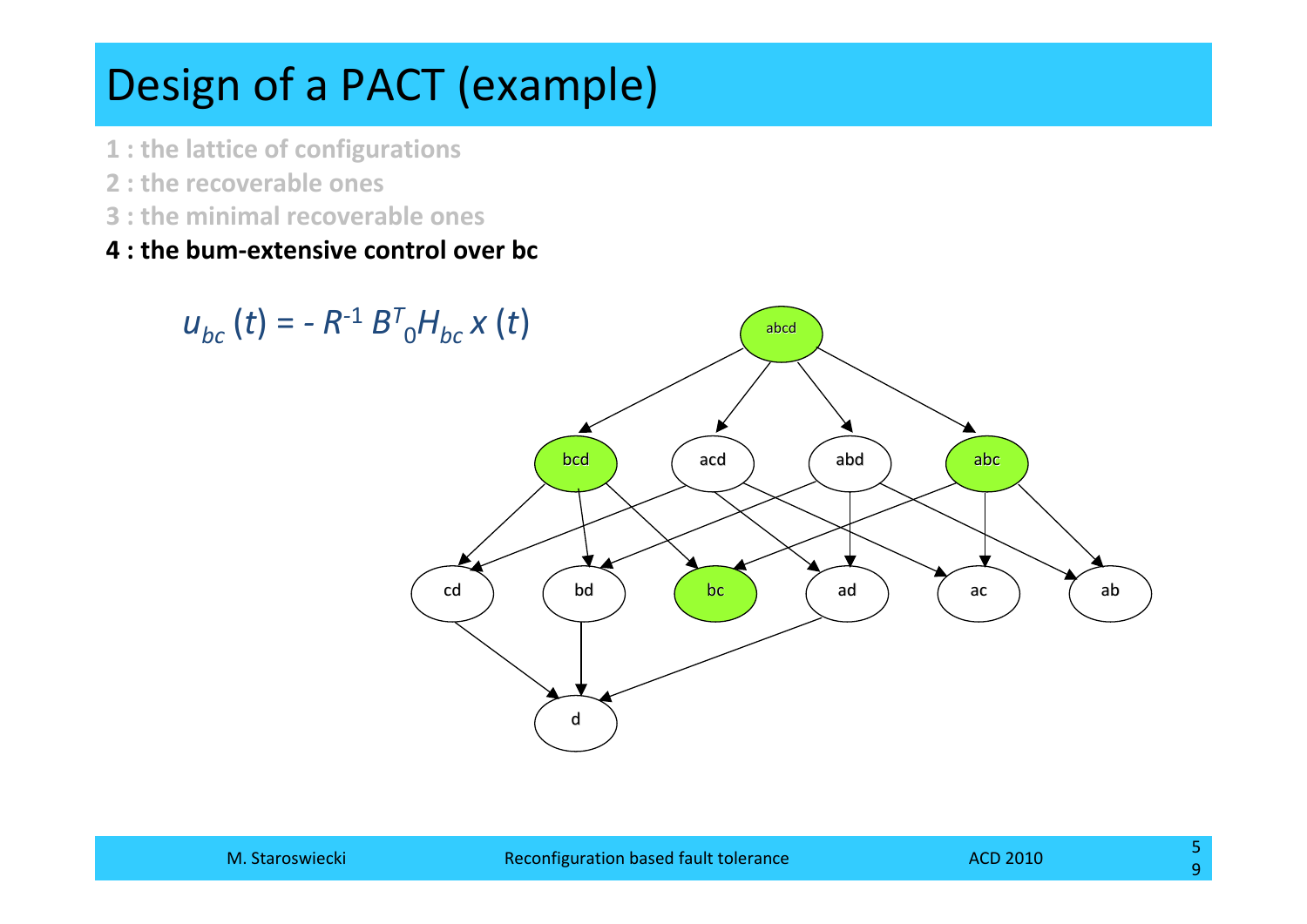- **1 : the lattice of configurations**
- **2 : the recoverable ones**
- **3 : the minimal recoverable ones**
- **4 : the bum‐extensive control over ac**

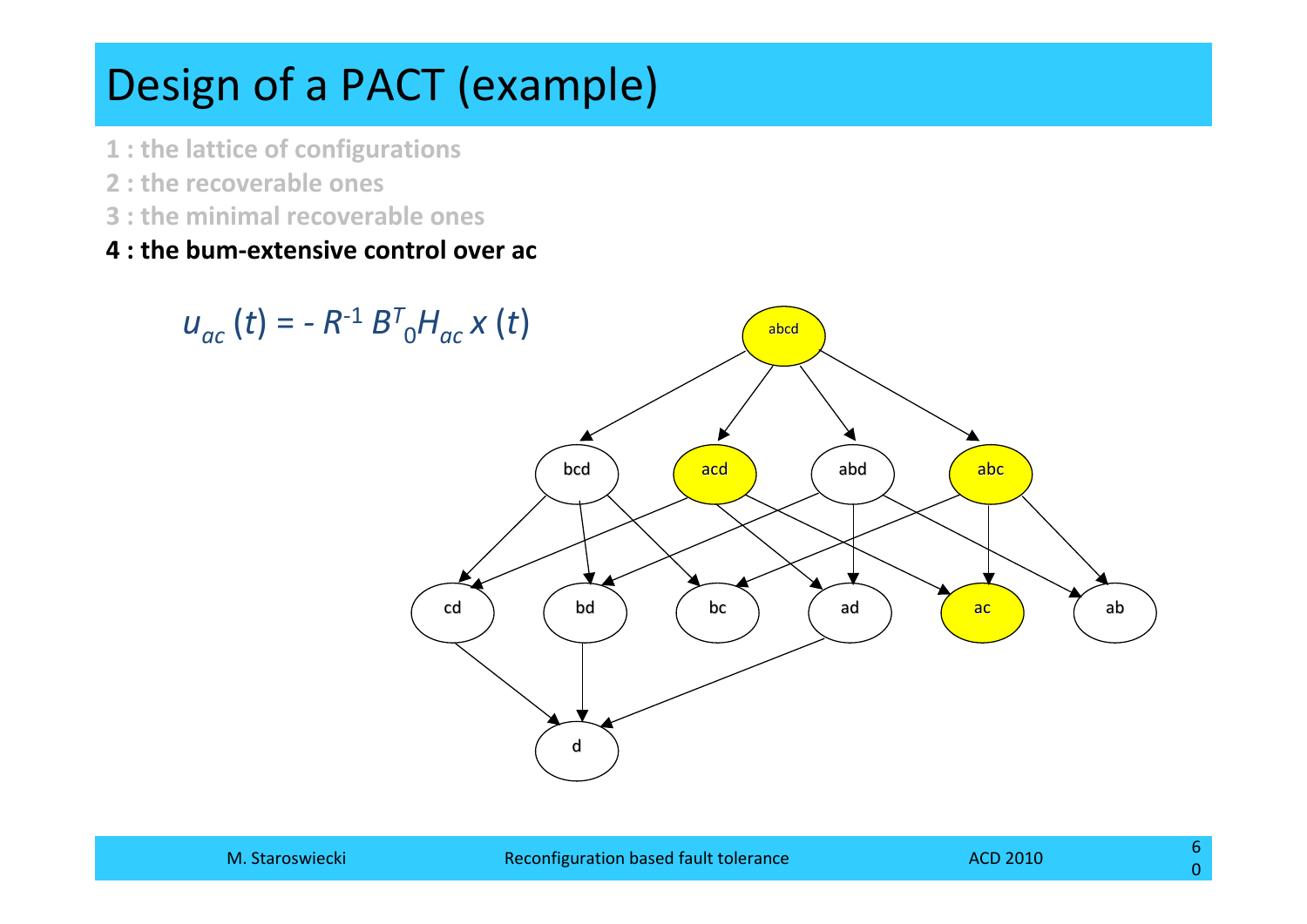- **1 : the lattice of configurations**
- **2 : the recoverable ones**
- **3 : the minimal recoverable ones**
- **4 : the bum‐extensive control over ab**

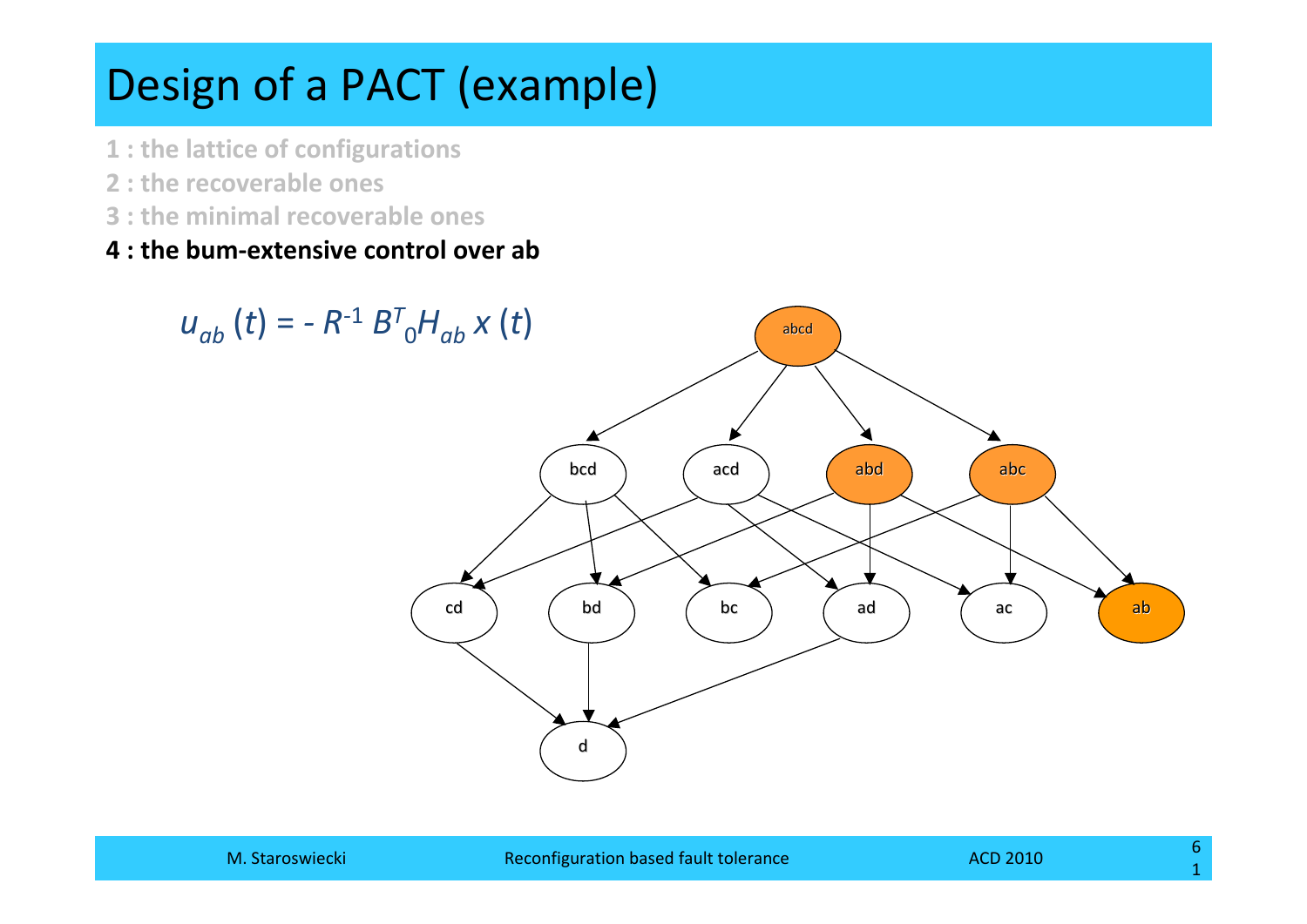- **1 : the lattice of configurations**
- **2 : the recoverable ones**
- **3 : the minimal recoverable ones**
- **4 : the associated reliable controls**
- **5 : the selection procedure**

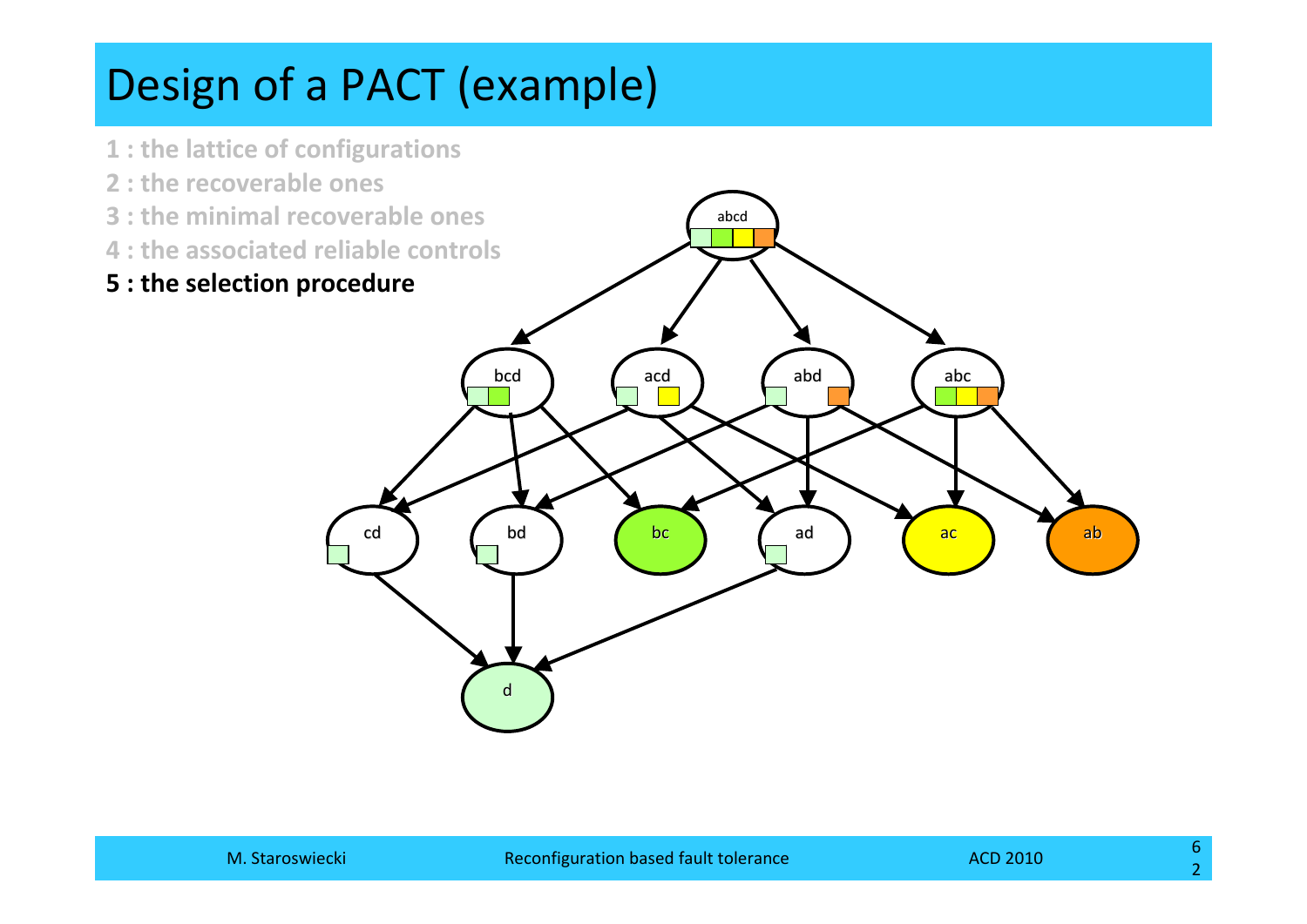#### **ACD 2010FerraraItaly**

Admissibleconfigurations The design of FT strategies Evaluationissues

#### **8th European Workshop on Advanced Control and Diagnosis**

- What is to be evaluated?
- Components and laws
- Span of the property
	- Deterministic measures
	- Probabilistic measures
- FT sensitivity

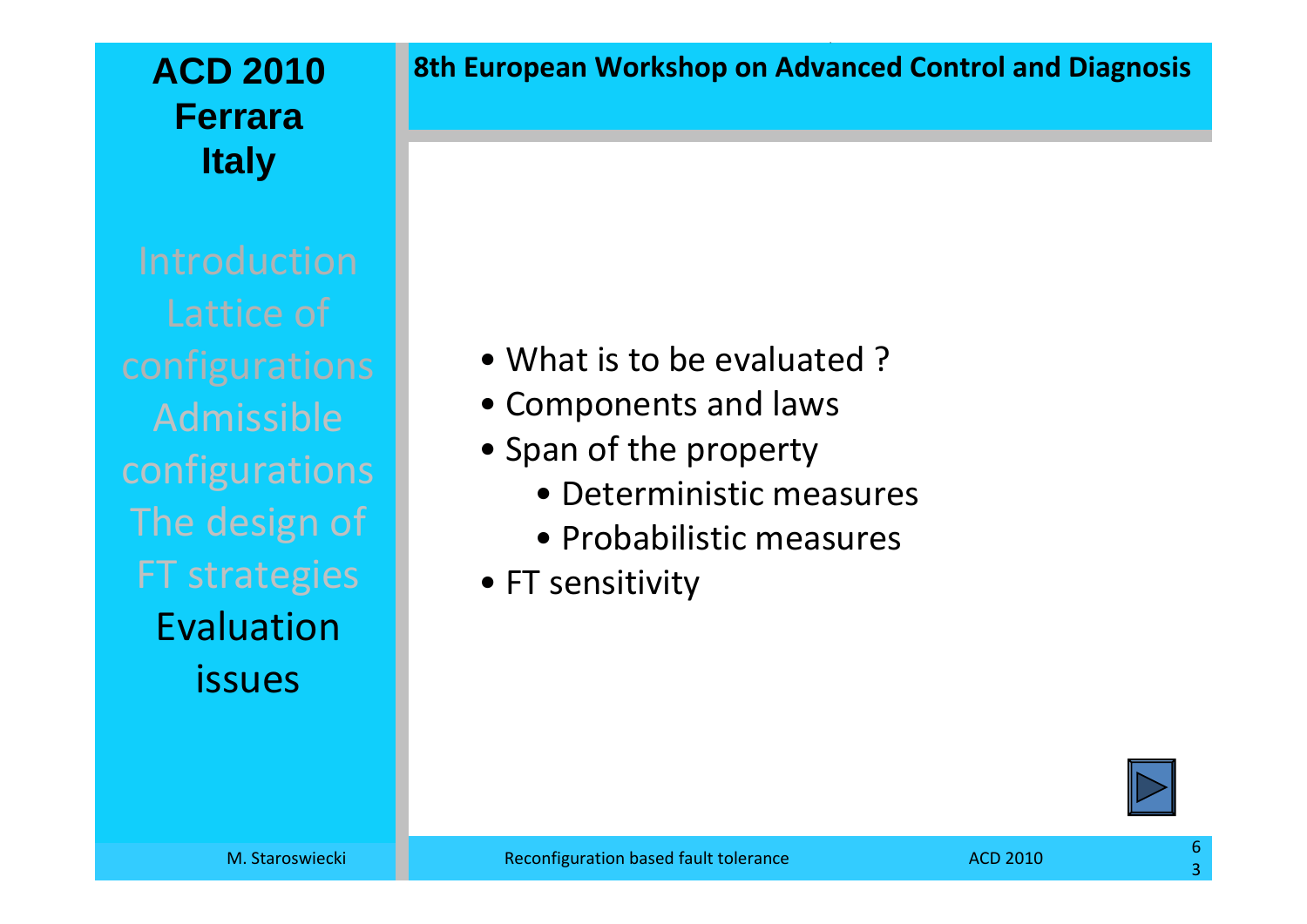## What is to be evaluated ?

|                                                                          | <b>Architecture design (AD)</b>                                                                    | <b>Fault tolerance (FT)</b>                                                                                                                                                     |
|--------------------------------------------------------------------------|----------------------------------------------------------------------------------------------------|---------------------------------------------------------------------------------------------------------------------------------------------------------------------------------|
| Given<br>• possible components spossible<br>$\bullet$ S<br>Sol<br>laws U |                                                                                                    | Given<br>• nominal components $s_0$<br>In both cases, a solution is evaluated by two criteria, namely :<br>(1) the cost of the components $s_0$ - resp. the cost of the bank of |
|                                                                          | (2) the fault tolerance of P, that results from the span $S(P)$ - resp.<br>of the span $S(P, U)$ . |                                                                                                                                                                                 |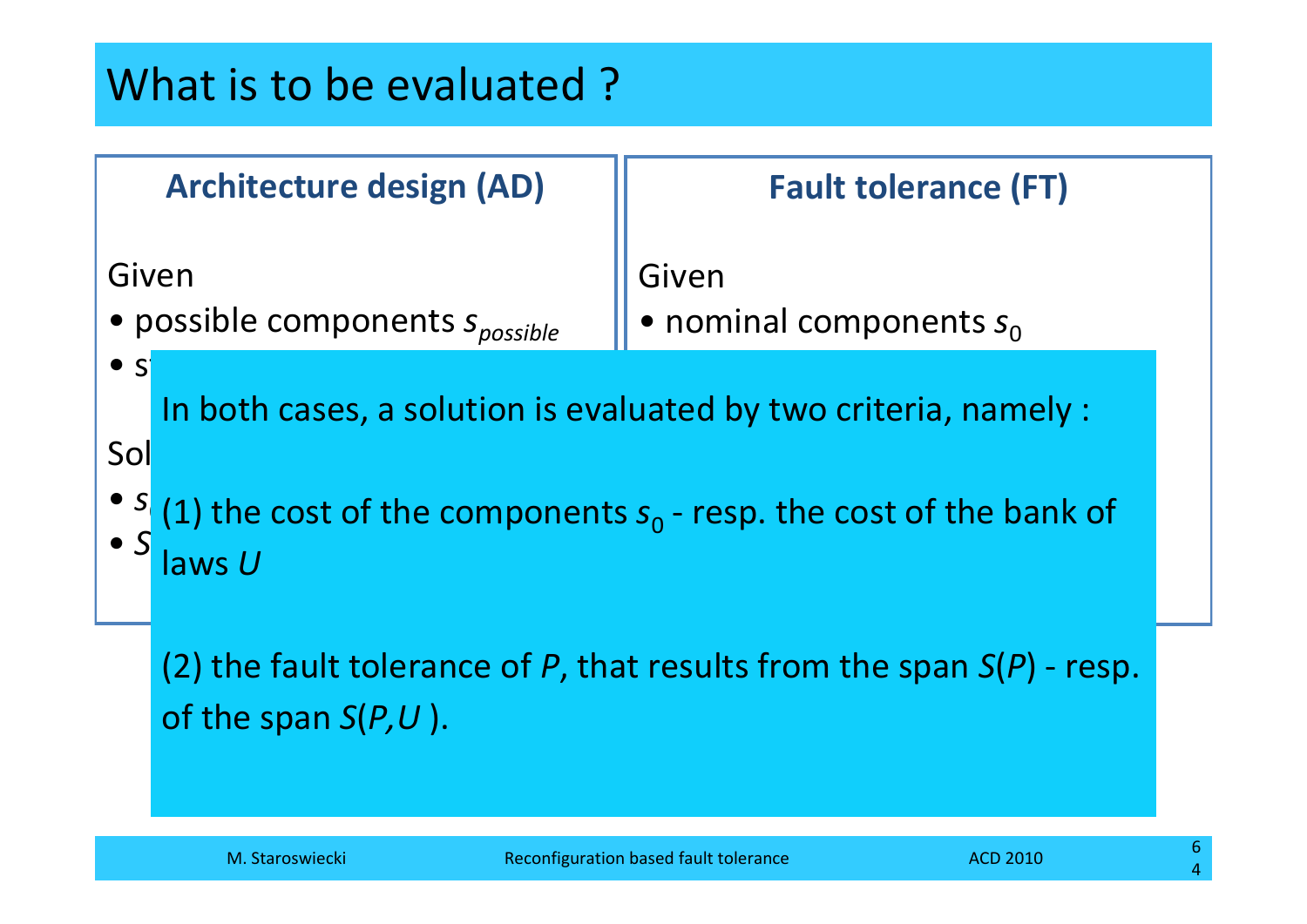## Components and laws

Let *v* be <sup>a</sup> component (AD problem) or <sup>a</sup> law (FT problem)

• cost associated with <sup>v</sup> is g(*v*) (purchase cost, maintenance cost, complexity, memory requirement, etc.).

• cost associated with the whole set of components (laws) is G(*V* ) assumed to be known.

#### Example

 $g(u) = 1$  for any law  $u \in U$  $G(V)$  =  $\sum_{|u| \in U} g(u)$  is the number of laws in the bank  $U.$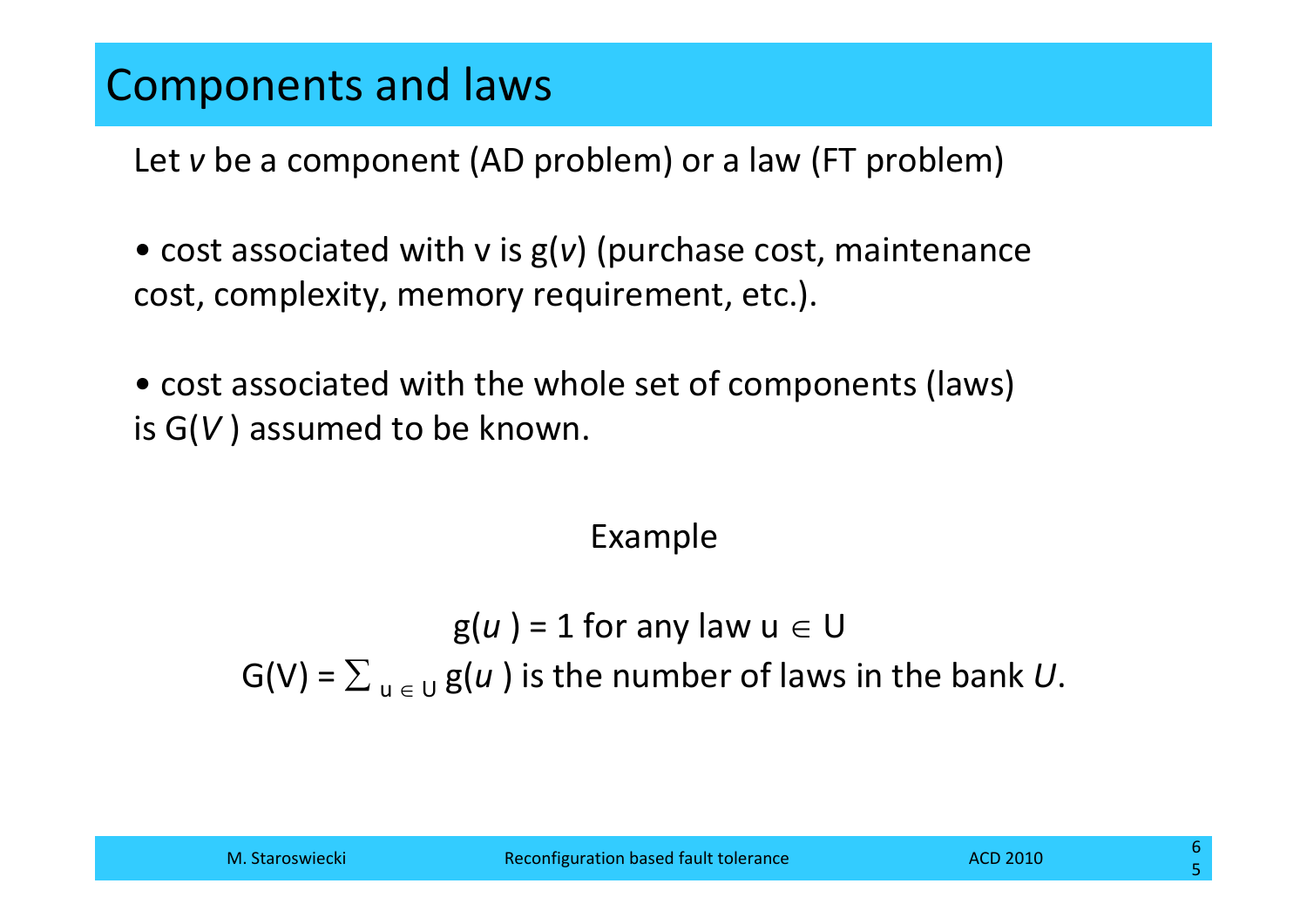Span of *P*

Structural property : <sup>2</sup>*s*<sup>0</sup> <sup>=</sup> *<sup>S</sup>*(*P*) <sup>∪</sup> *<sup>S</sup>*(⎤ P) Non structural property : <sup>2</sup>*s*<sup>0</sup> <sup>=</sup> *<sup>S</sup>*(*P,U*) <sup>∪</sup> *<sup>S</sup>*(⎤ P,U)

**Fault tolerant configurations : measure of this set**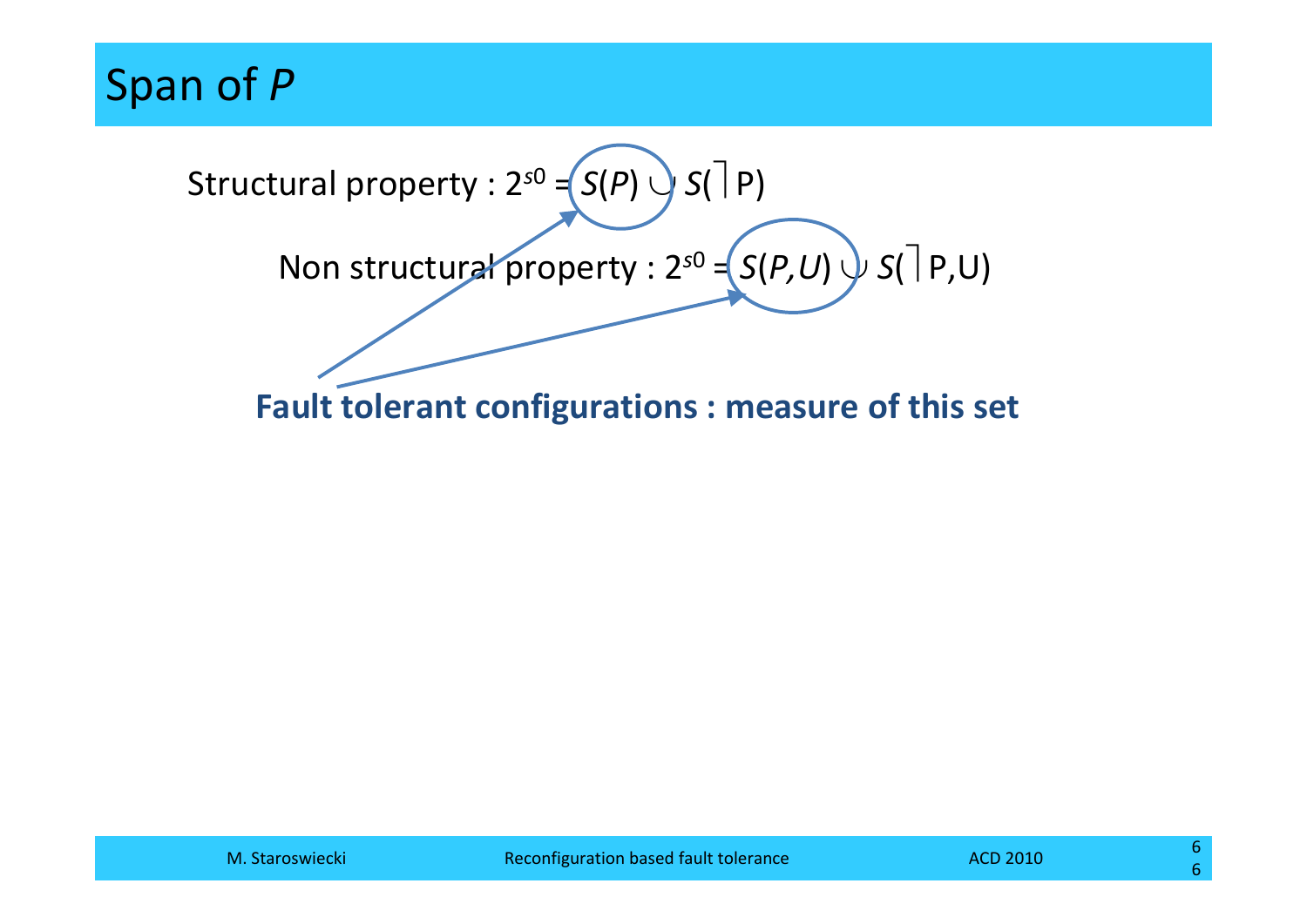## Span of P : deterministic measures

Deterministic measures do not need any model that governs the transitions from one configuration to another one.

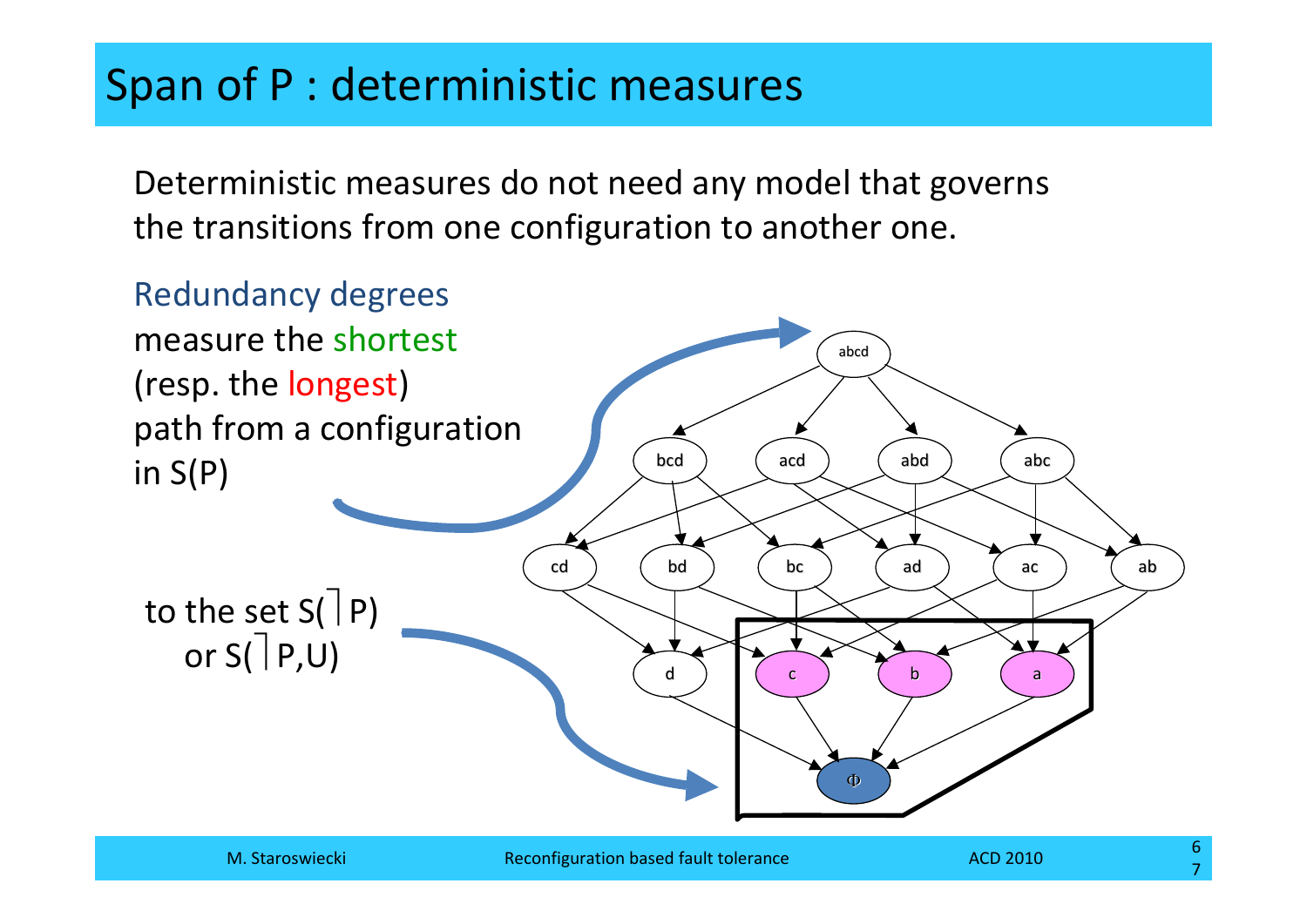## Span of *P* : deterministic measures



#### As long as number of faults <sup>&</sup>lt; strong RDD : system can work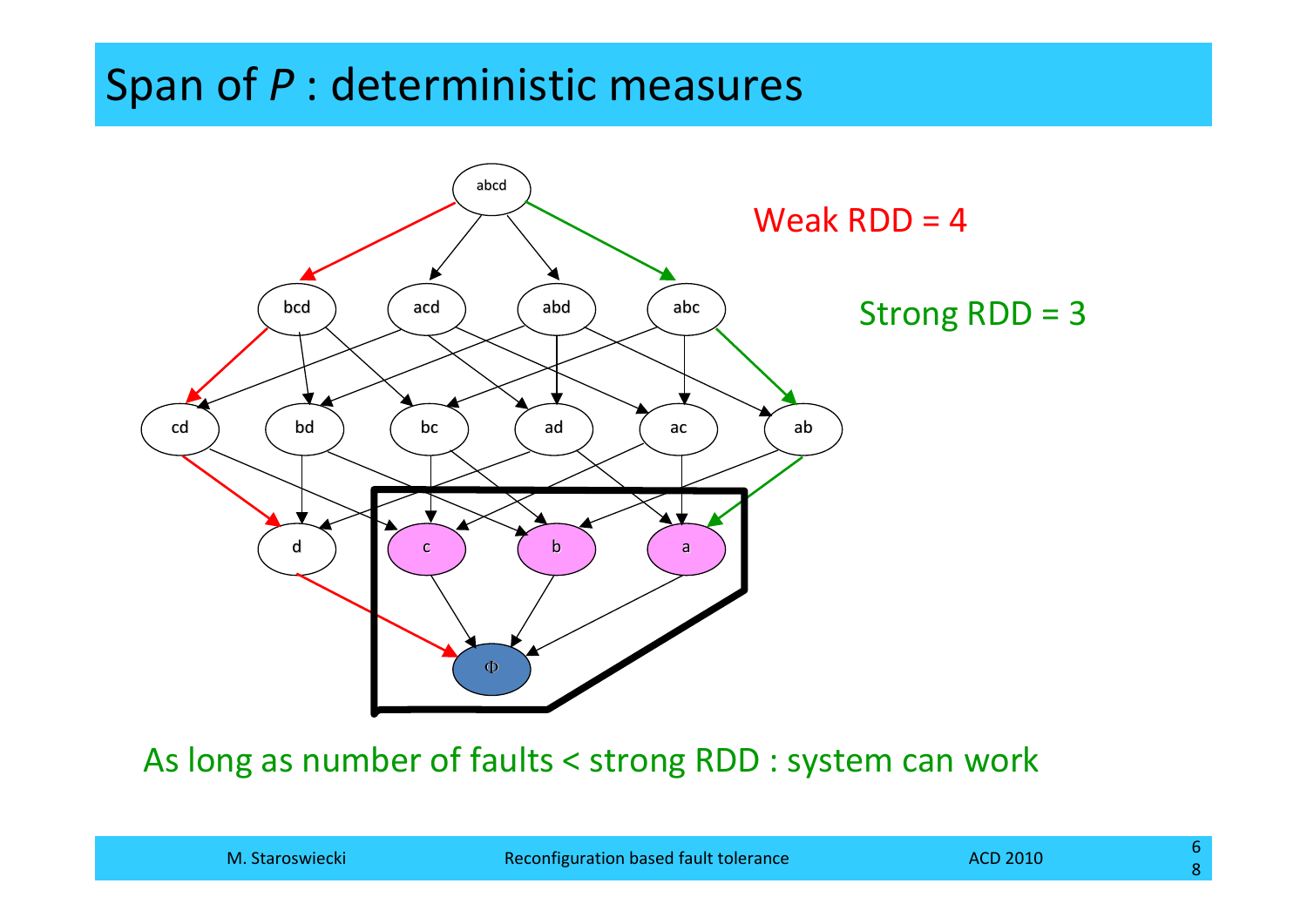Probabilistic measures use <sup>a</sup> model that governs the transitions from one configuration to another one

Actuator reliabilities are assumed to be known :  $\quad r_i\big(t_1,t_2\big) {=} \Pr\bigl\{i(t_2)\,/\,i(t_1)\bigr\}$ 

Probability for configuration *<sup>s</sup>* to be active at time *t /* nominal active at *0 :* 

$$
P\{\mathbf{s},t\} = \prod_{\sigma \in \mathbf{s}} r_{\sigma}(t,0) \prod_{\sigma \notin \mathbf{s}} \left[1 - r_{\sigma}(t,0)\right]
$$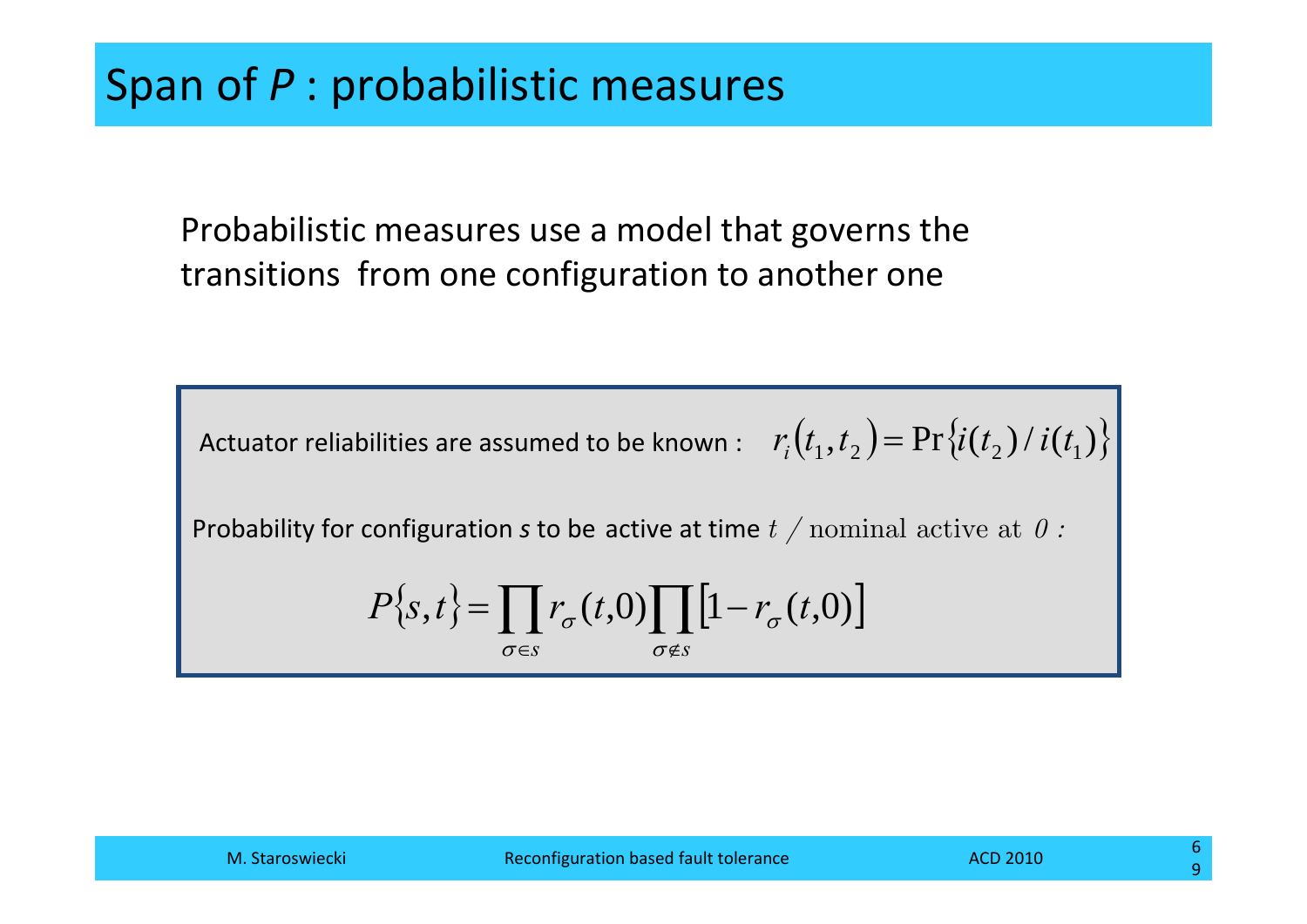## Span of *P* : probabilistic measures

Success probability for property *P* on [0*,T*] (reliability of P)

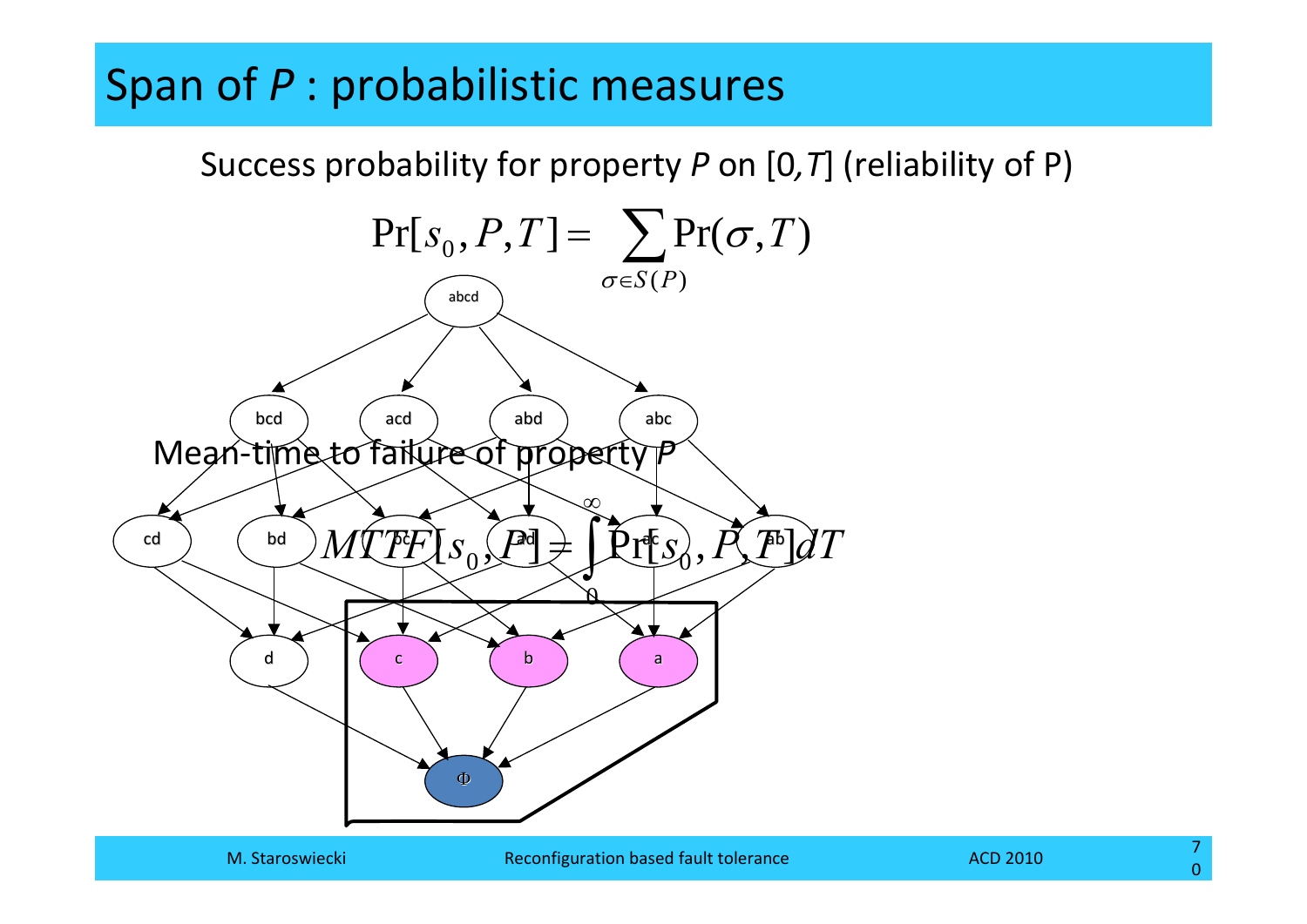## Span of *P* : sensitivity w.r.t. the specification

Consider ( $s_{0}$ , $P_{1}$  , $P_{2}$  ) where  $P_{1}$  and  $P_{2}$  are two properties then  $P_1 \Rightarrow P_2 \Rightarrow S(P_1) \subseteq S(P_2)$ 

(P<sub>2</sub> is weaker than or is a degraded specification w.r.t. P<sub>1</sub> )

measure of *<sup>S</sup>*(*P*2) ‐ measure of *<sup>S</sup>*(*P*1) measure of the delta specification Sensitivity <sup>=</sup>

Example :  $\mathsf{P}_1$  the system is observable and the cost of sensors is less than 1000,  $\mathsf{P}_2$  the system is observable and the cost of sensors is less than 1200.

Delta Mean Time To Non Observability 200Sensitivity <sup>=</sup>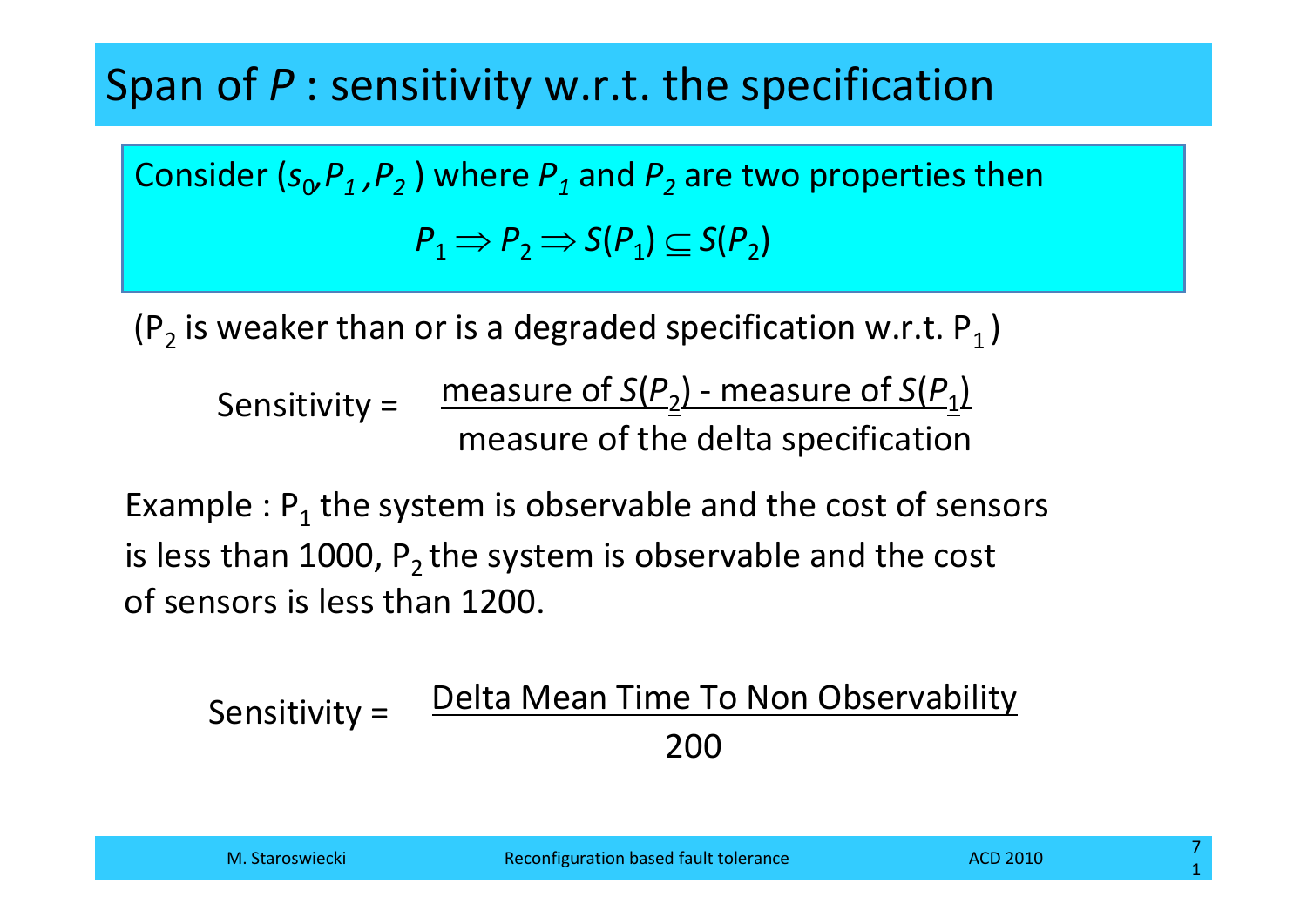## Span of *P* : sensitivity w.r.t. the components

Consider 
$$
\binom{n}{s_1} \subseteq S_2 \implies S_1(P) \subseteq S_2(P)
$$
 two sets of components then

measure of *S2*(*P*) ‐ measure of *S1*(*P*) delta components set Sensitivity <sup>=</sup>

Example :  $s_2$  =  $s_0$  and  $s_1$  =  $s_0$ \s<sub>c</sub>

 $s^{\text{useless}} = \{s_c \subseteq s_0 : \text{Measure } S_2(P) = \text{Measure } S_{s1}(P)\}$ 

 $\mathcal{S}^{\text{cut-set}} = \{ \mathcal{S}_c \subseteq \mathcal{S}_0 : \mathcal{S}_1^-(P) = \varnothing \}$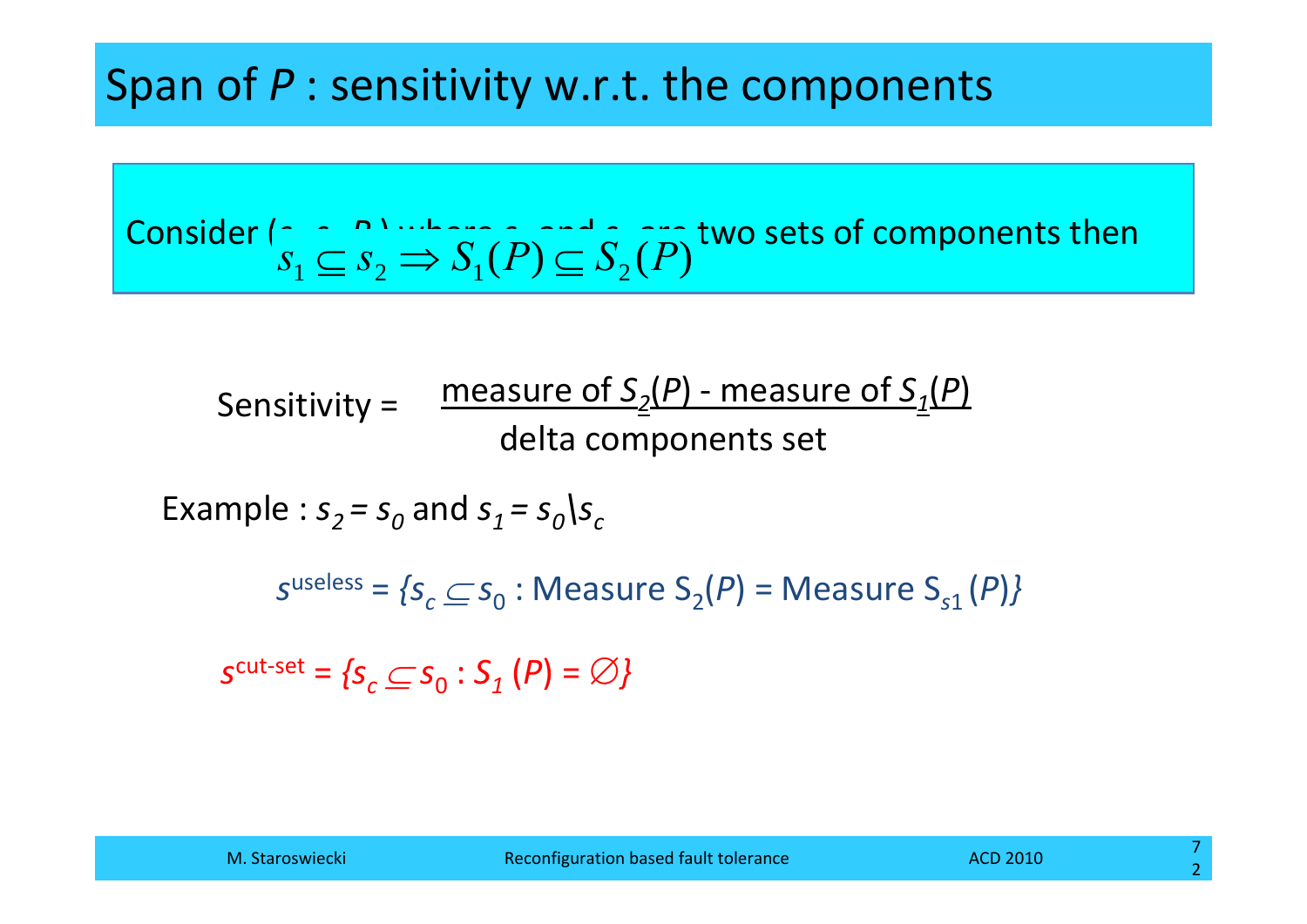#### **ACD 2010FerraraItaly**

Admissibleconfigurations The design of FT strategies EvaluationissuesExample

#### **8th European Workshop on Advanced Control and Diagnosis**

- System and specifications
- Recoverable configurations
- Design of the bank of control laws
- The PACT
- Domination relation
- FT performances
- Simplicity/performance trade‐off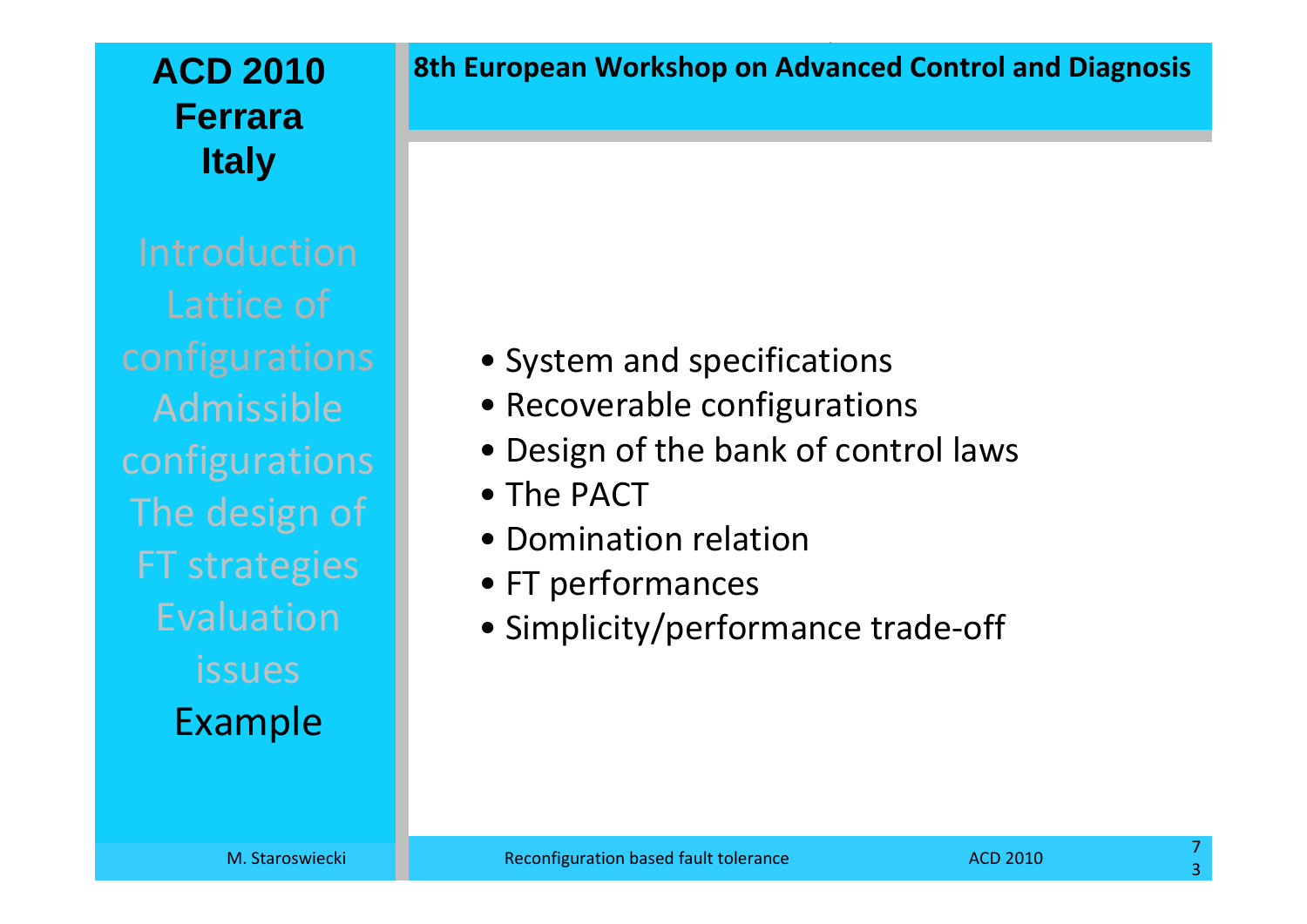### Example : system and specifications

#### LTI system

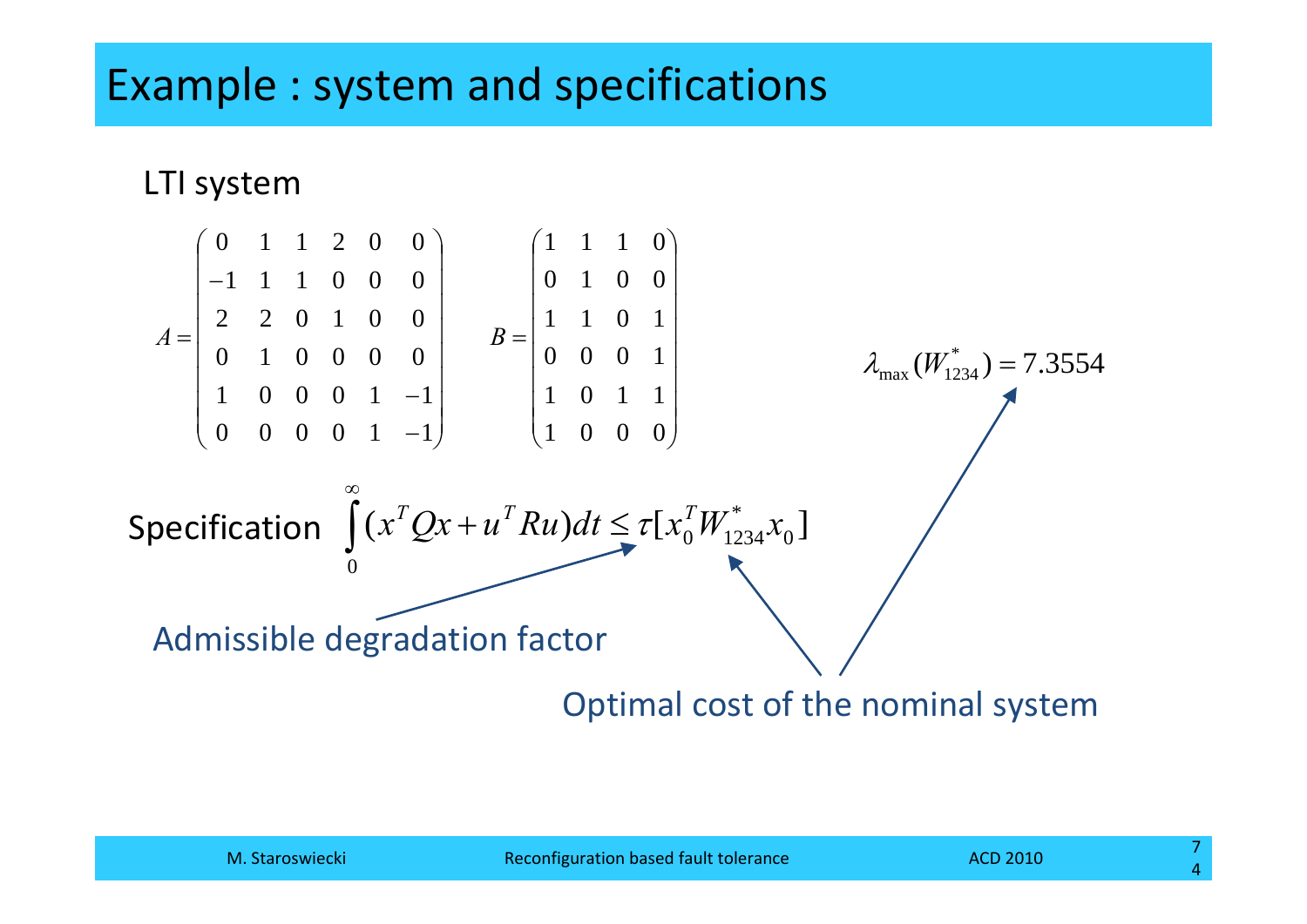# Example : recoverable configurations  $\tau = 15$

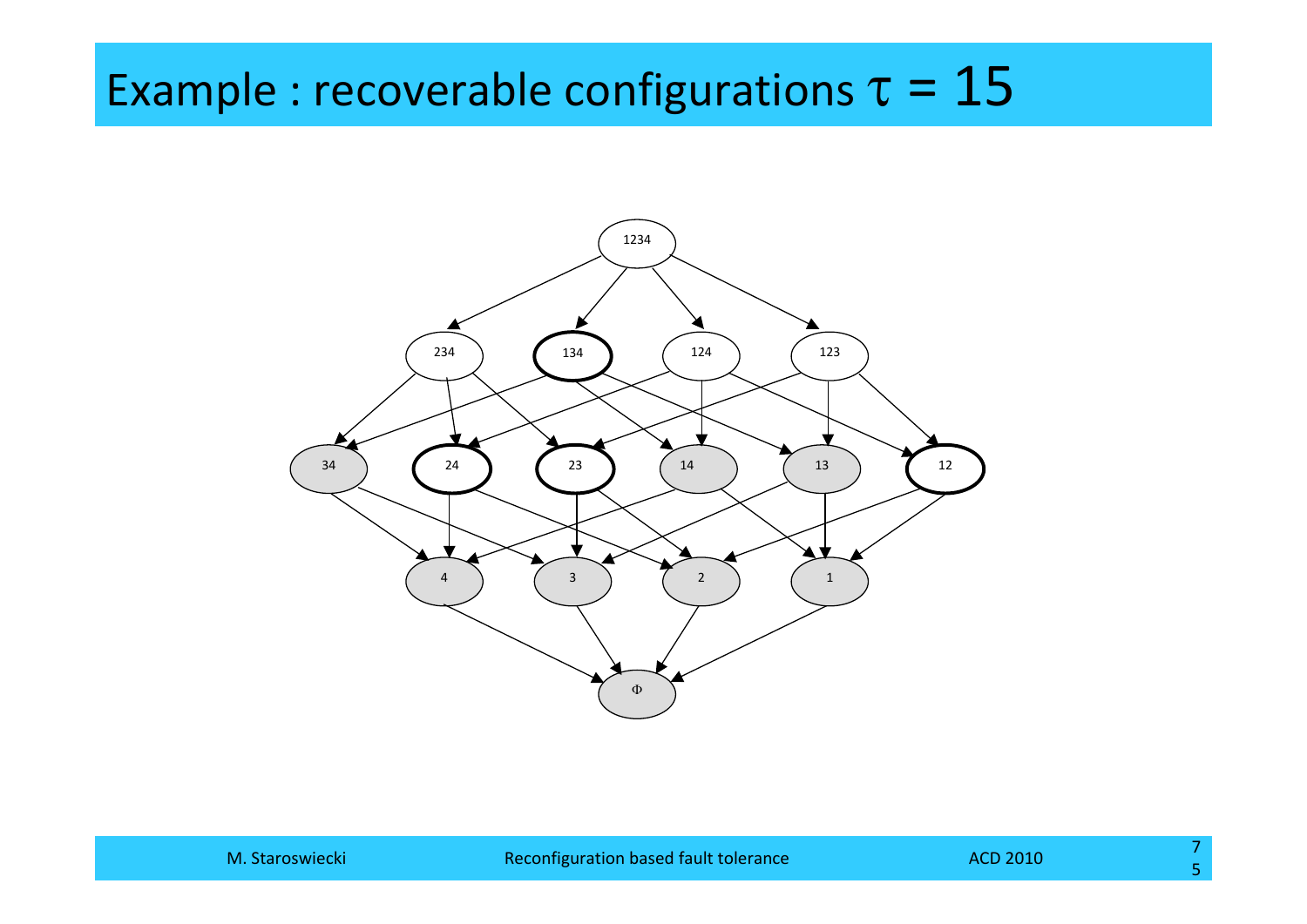# Example : recoverable configurations  $\tau = 5$

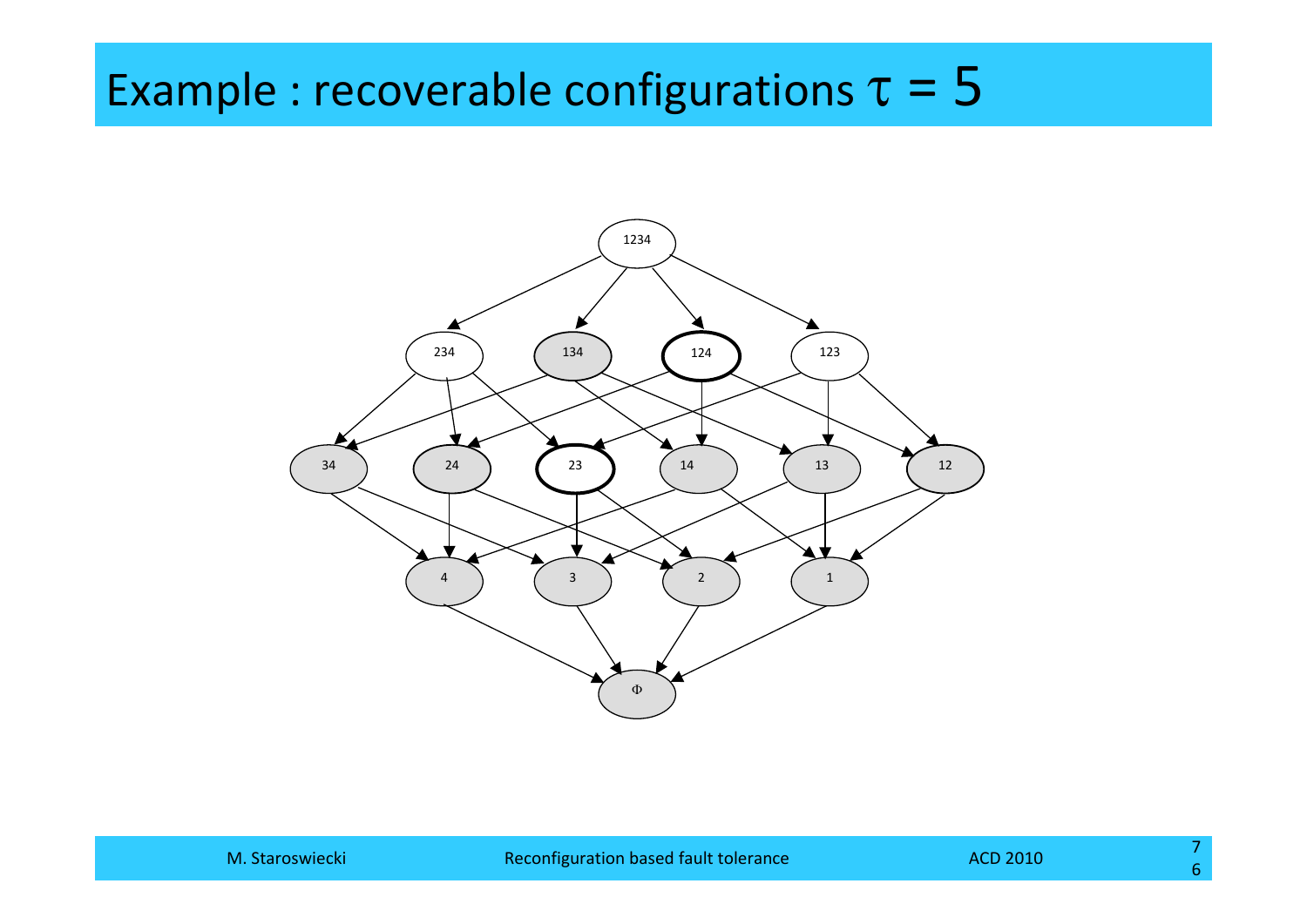# Example : recoverable configurations  $\tau = 5$

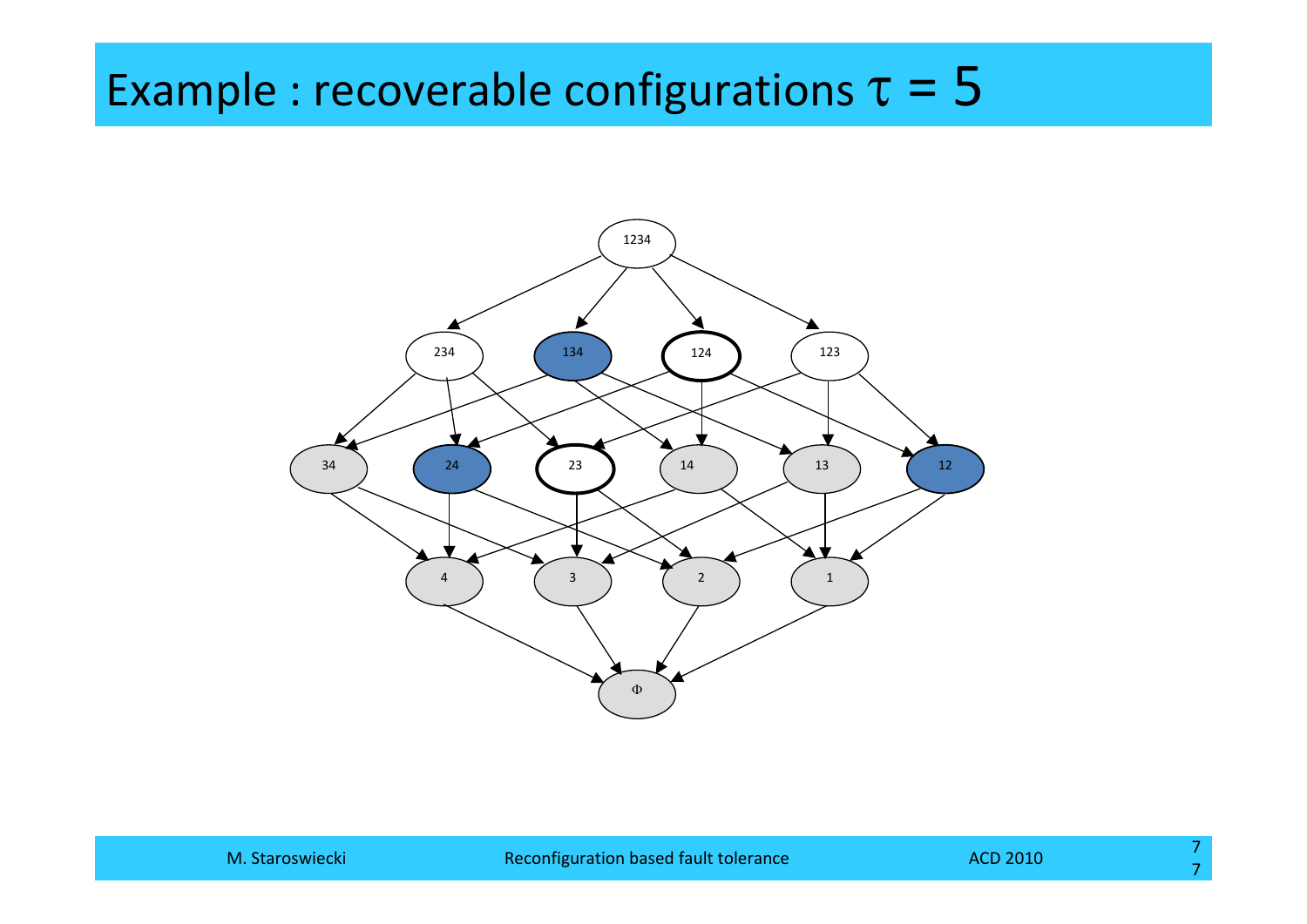# Example : design of the bank of control laws

Theorem <sup>1</sup> (Veillette 1995). Let *Ws\** be the unique symmetric positive definite stabilizing solution of the Riccatti equation associated with <sup>a</sup> configuration *s.* Then, the control law

*us* (*t*) <sup>=</sup>*‐ <sup>R</sup>‐*<sup>1</sup> *<sup>B</sup><sup>T</sup>*0*Ws\* <sup>x</sup>* (*t*)

stabilizes all configurations  $\sigma$   $\in$  Pred(s) and the associated cost satisfies

$$
J(x_0, \sigma, u_s) \le x^T_0 W^*_{s} x_0
$$
\nApplication

\n
$$
U_4 = \{u_s(t) = -R^{-1} B^T_{1234} W^*_{s} x(t) \; ; \; s \in \{12, 134, 23, 24\}
$$
\n
$$
\lambda_{\text{max}} (W^*_{12}) = 17.4285 \qquad \lambda_{\text{max}} (W^*_{134}) = 32.9450
$$
\n
$$
\lambda_{\text{max}} (W^*_{23}) = 16.5649 \qquad \lambda_{\text{max}} (W^*_{24}) = 18.6938
$$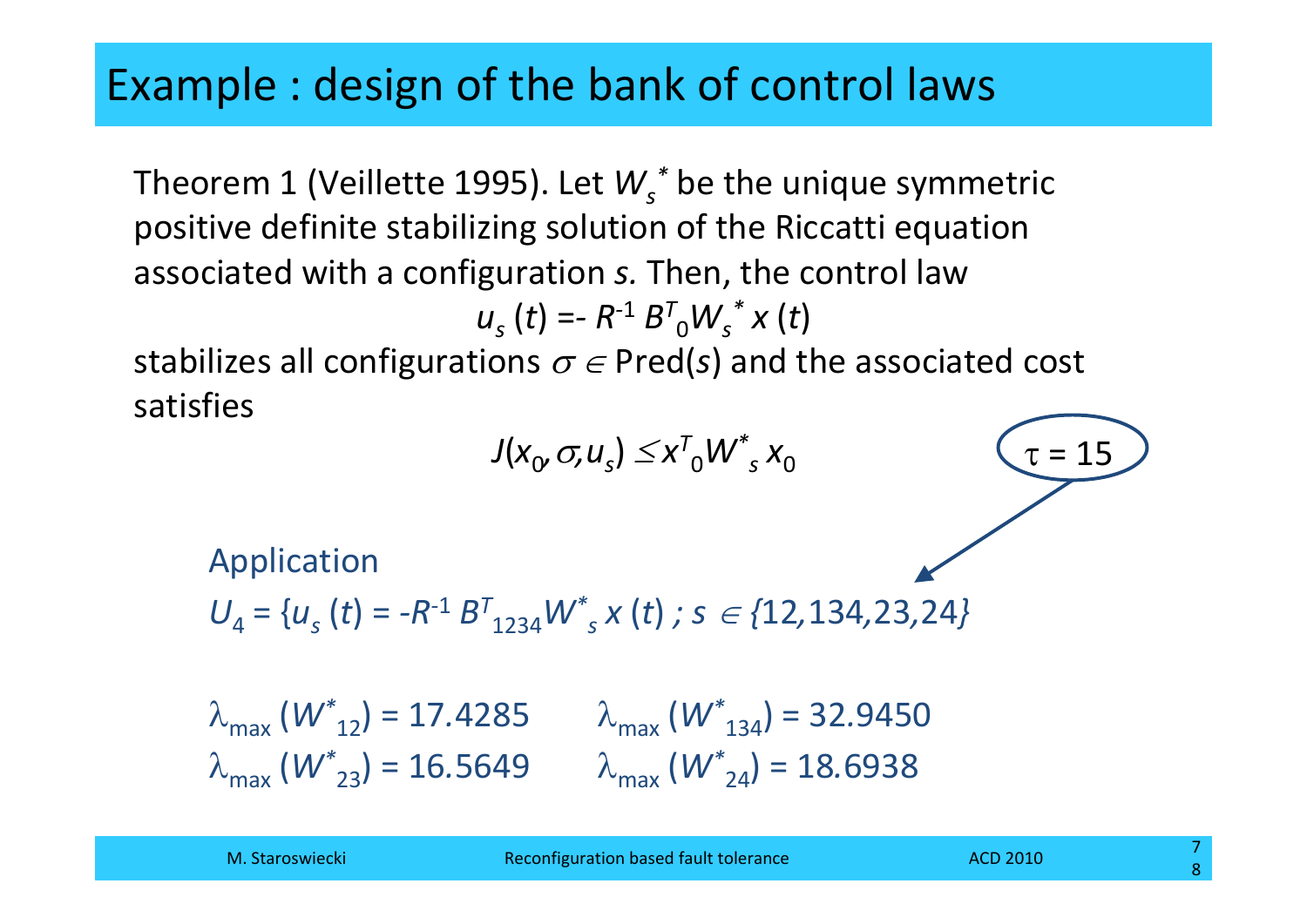#### Example : the PACT

$$
S(\mathcal{P}_{15}, u_{12}) = \{1234, 123, 124, 12, \underline{234}, \underline{23}\}
$$
  
\n
$$
S(\mathcal{P}_{15}, u_{134}) = \{1234, \underline{123}, 134, \underline{234}\}
$$
  
\n
$$
S(\mathcal{P}_{15}, u_{23}) = \{1234, 123, 234, 23\}
$$
  
\n
$$
S(\mathcal{P}_{15}, u_{24}) = \{1234, 124, 234, 24\}
$$

#### **TABLE I** THE RC-BASED PACT  $\mathcal{U}_4$

|                                                  |                                     |                         |          | -34  | 234                                         |                        |            |
|--------------------------------------------------|-------------------------------------|-------------------------|----------|------|---------------------------------------------|------------------------|------------|
| $w_{12}$<br>M <sub>134</sub><br>M23<br>$W_{2,4}$ | $u_{12}$<br><i>W134</i><br>$u_{23}$ | $\frac{u_{12}}{u_{24}}$ | $u_{12}$ | M134 | $W_{12}$<br>M134<br>$\frac{u_{23}}{u_{24}}$ | $^{M12}$<br><u>u23</u> | $\mu_{24}$ |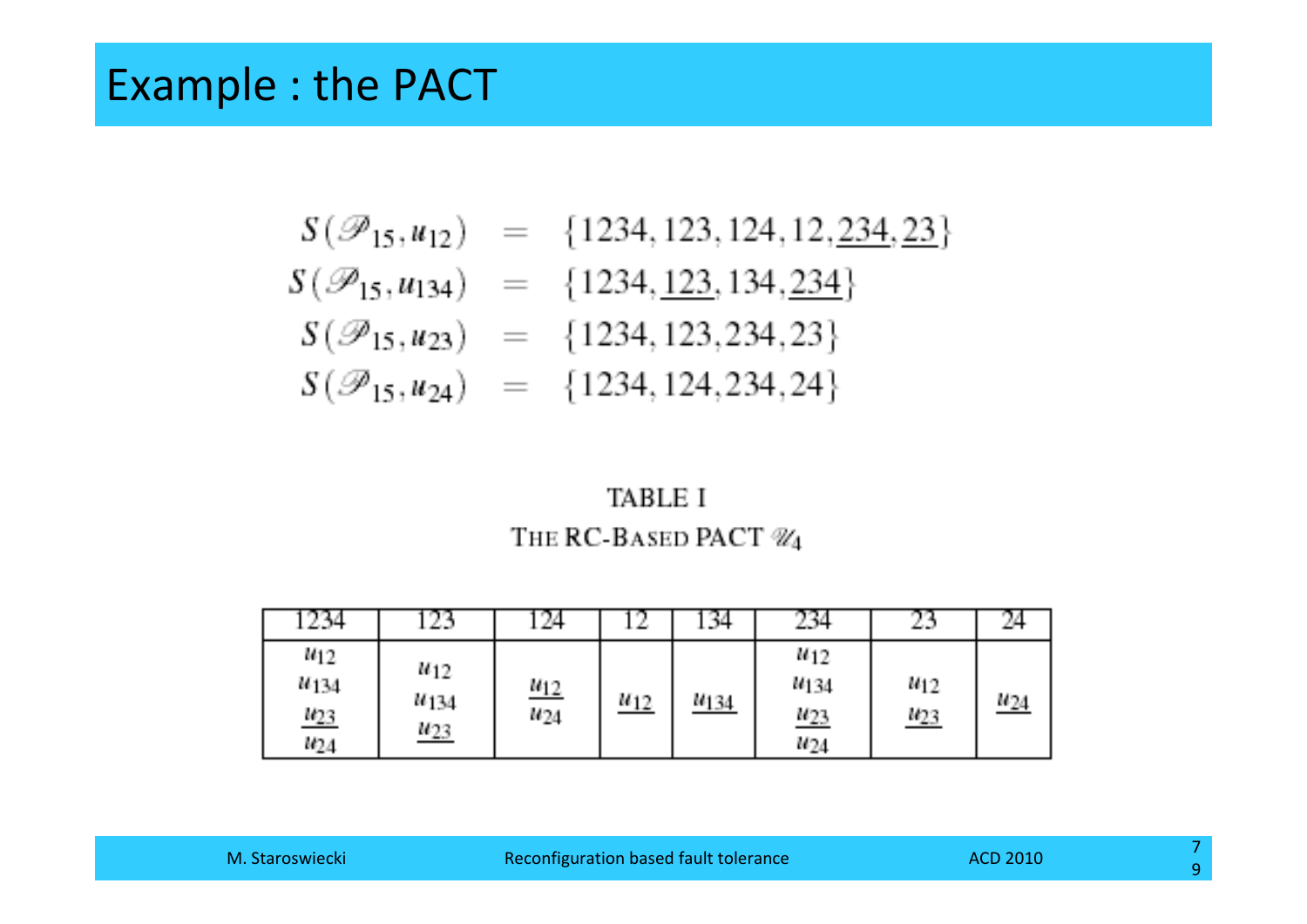# Example : domination relation

**TABLE II DOMINATION RELATION** 

|                  | $M_{1,2}$ | M <sub>134</sub> | M23 | $M_{24}$ |
|------------------|-----------|------------------|-----|----------|
| $u_{12}$         |           |                  |     |          |
| M <sub>134</sub> | U         |                  |     |          |
| $u_{23}$         | Ω         |                  |     |          |
| W24              |           |                  |     |          |

A control law dominates another one if it recovers all its configurations (and possibly more)



**TABLE III** THE RC-BASED PACT %

|                                             |                                 | -24                                        |       | . 34 |                                             | المناصب  |     |
|---------------------------------------------|---------------------------------|--------------------------------------------|-------|------|---------------------------------------------|----------|-----|
| $\frac{u_{12}}{u_{12}}$<br>W134<br>$w_{24}$ | $\frac{M_{12}}{M_{12}}$<br>M134 | $\frac{M_{12}}{M_{12}}$<br>M <sub>24</sub> | $u12$ | M134 | $\frac{M_{12}}{M_{12}}$<br>8434<br>$u_{24}$ | $u_{12}$ | M24 |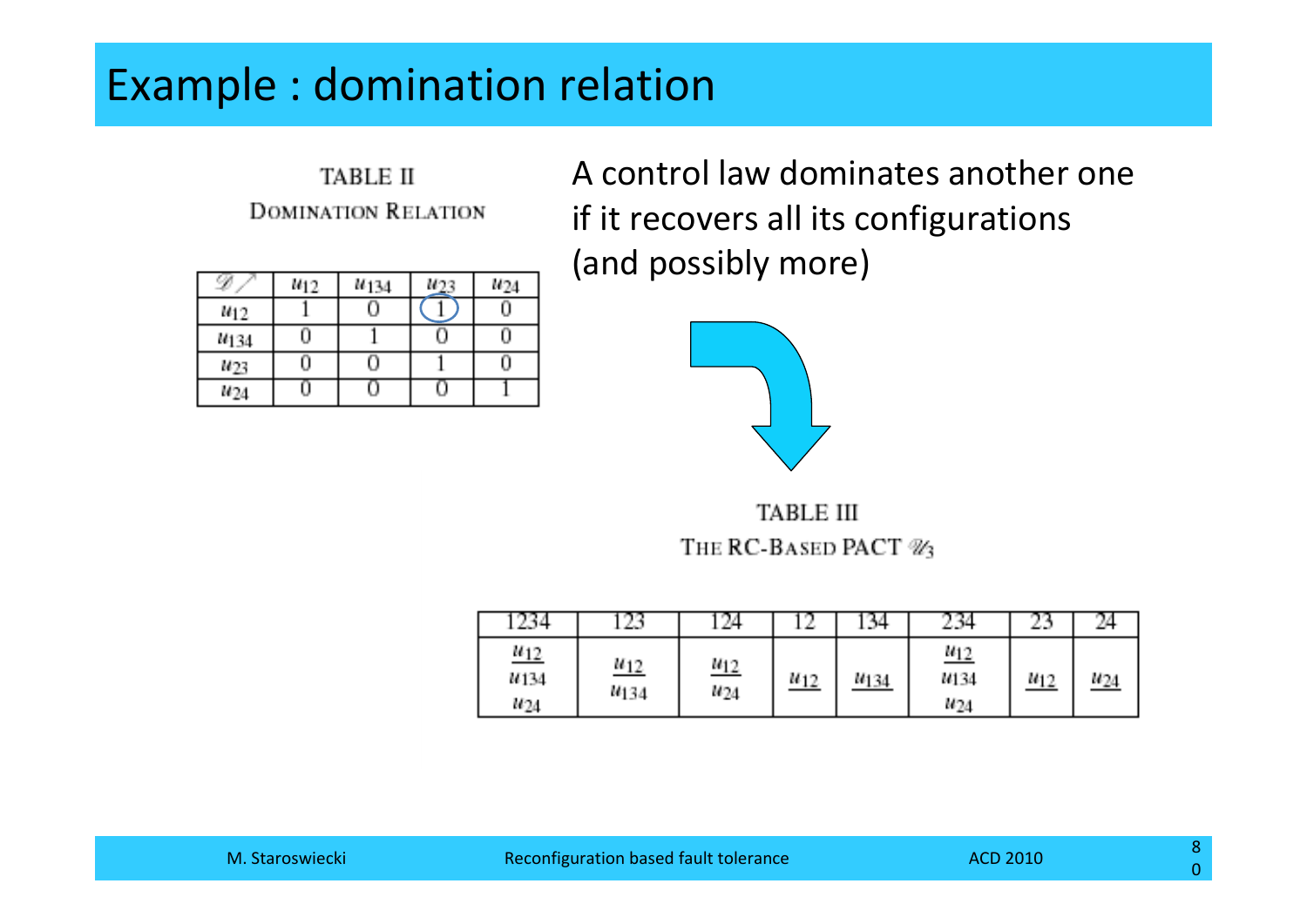The system is expected to operate on the time interval [0*,*10<sup>5</sup> h]

The actuator reliabilities are

$$
r_1(t,0) = r_2(t,0) = \exp{-4.10^{-6t}}
$$
  

$$
r_3(t,0) = r_4(t,0) = \exp{-4.10^{-7t}}
$$

#### At time  $\mathsf{t}_0$  initial configuration is 1234 Using  $\mathsf{U}_4$  or  $\mathsf{U}_3$  one has

Weak RDD <sup>=</sup> 3 Strong RDD <sup>=</sup> 2 Success probability <sup>=</sup> 0.8740 Fail operational wrt the first fault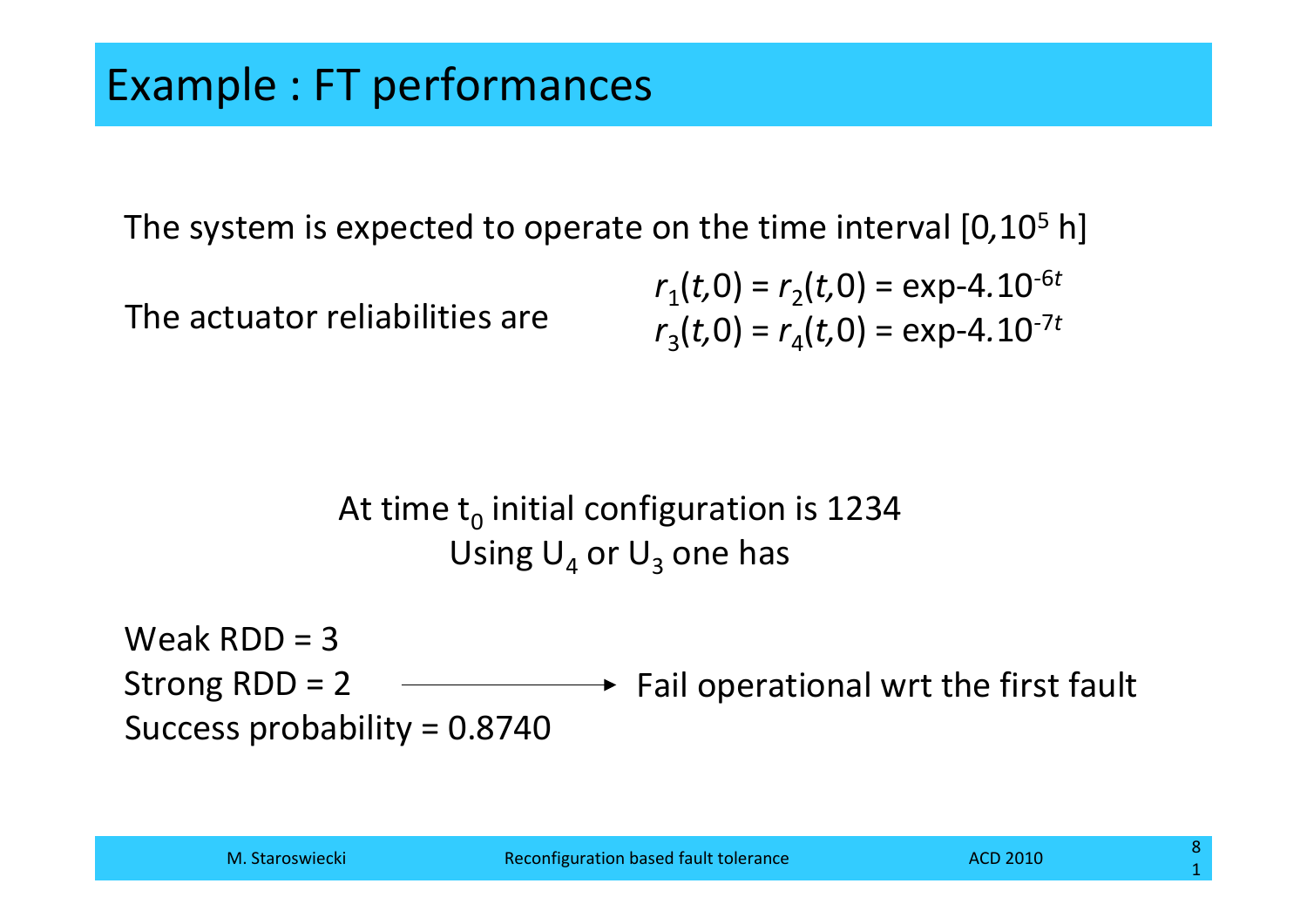### Example : the simplicity/performance trade‐off

Remark : in  $\mathsf{U}_3$  the law  $\mathsf{u}_{24}$  is used only for one configuration

Deleting  $u_{24}^{\phantom{\dag}}$  may be of interest : the performances of U<sub>2</sub> = {u<sub>12</sub> , u<sub>134</sub> } become

Weak RDD <sup>=</sup> 3 Strong RDD = 2  $\longrightarrow$  Fail operational wrt the first fault

Success probability <sup>=</sup> 0.8657 (0.8740)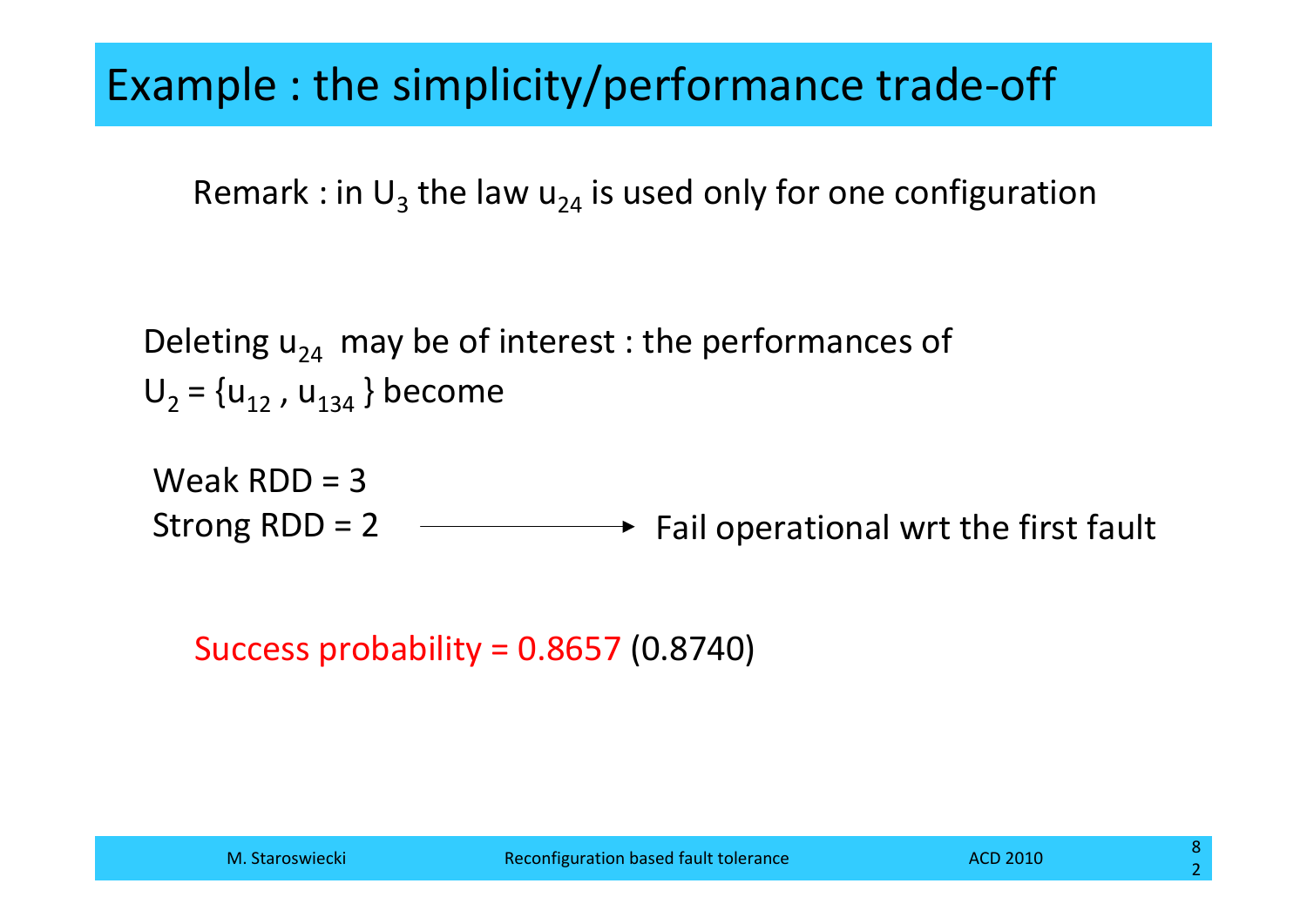#### Example : reliability overcost

Remark :  ${\sf u}_{12}$  is used when configuration 1234 occurs  $\mathsf{u}_{1234}$  would be optimal (but  $\mathsf{u}_{1234}$  is not tdm extensive !)

Reliability overcost :  $J(x_0, 1234, u_{12}) - J(x_0, 1234, u_{1234})$ 

Idea : instead of using Theorem 1 (Veillette) *u12* (*t*) <sup>=</sup> *‐R‐*<sup>1</sup> *<sup>B</sup><sup>T</sup>*1234*<sup>W</sup>\*12 <sup>x</sup>* (*t*)

#### .... use its extension

 $\underline{u}_{12}$  (*t*) = -R<sup>-1</sup>  $B^{T}_{1234}H_{12}$  *x* (*t*)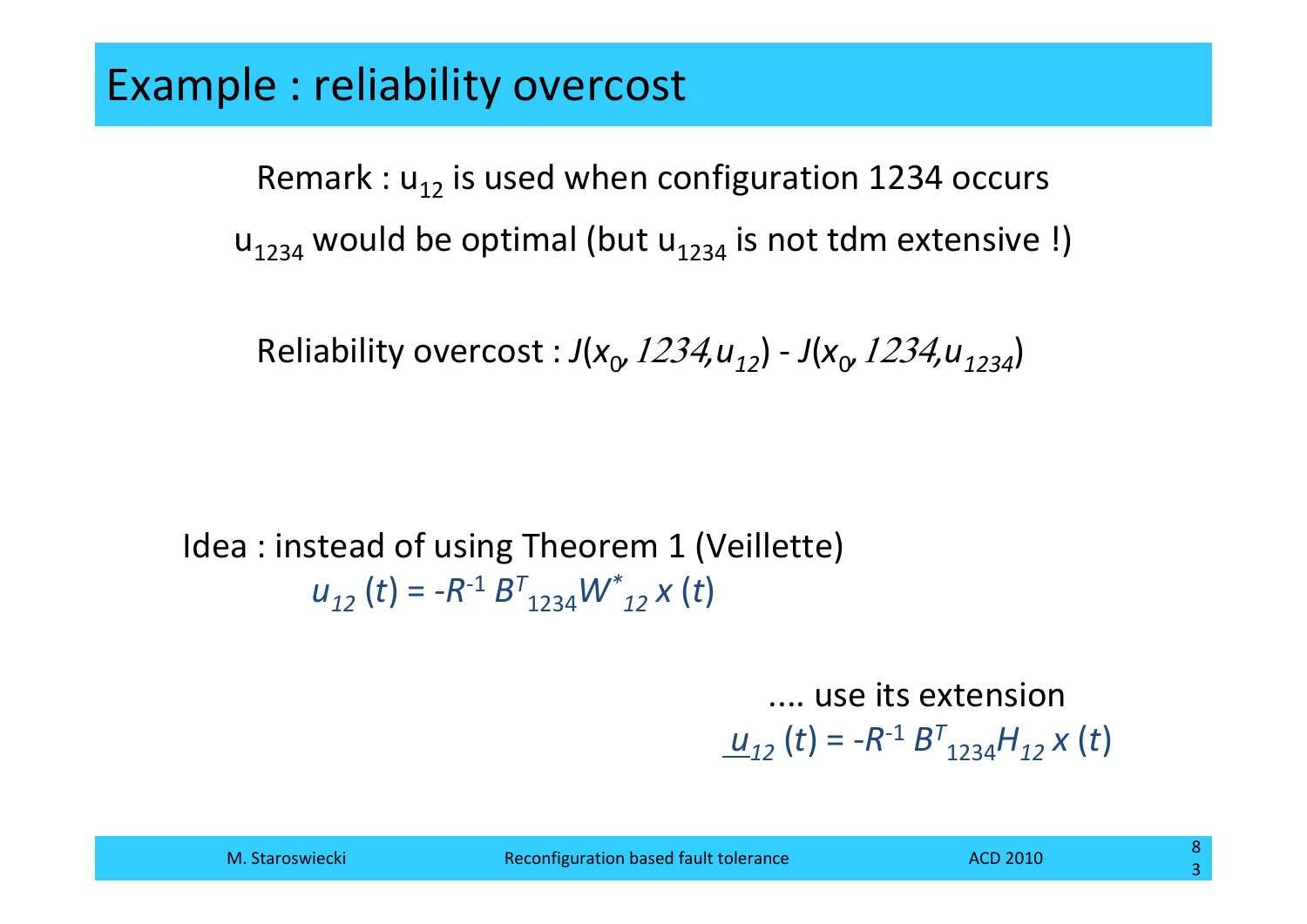### Example : reliability overcost

(1)  $\underline{u}_{12}$  (*t*) is bum extensive and

(2) it minimizes the reliability overcost

Newton‐Kleinman algorithm





 ${\sf H}_{12}$  such that  $\,$  :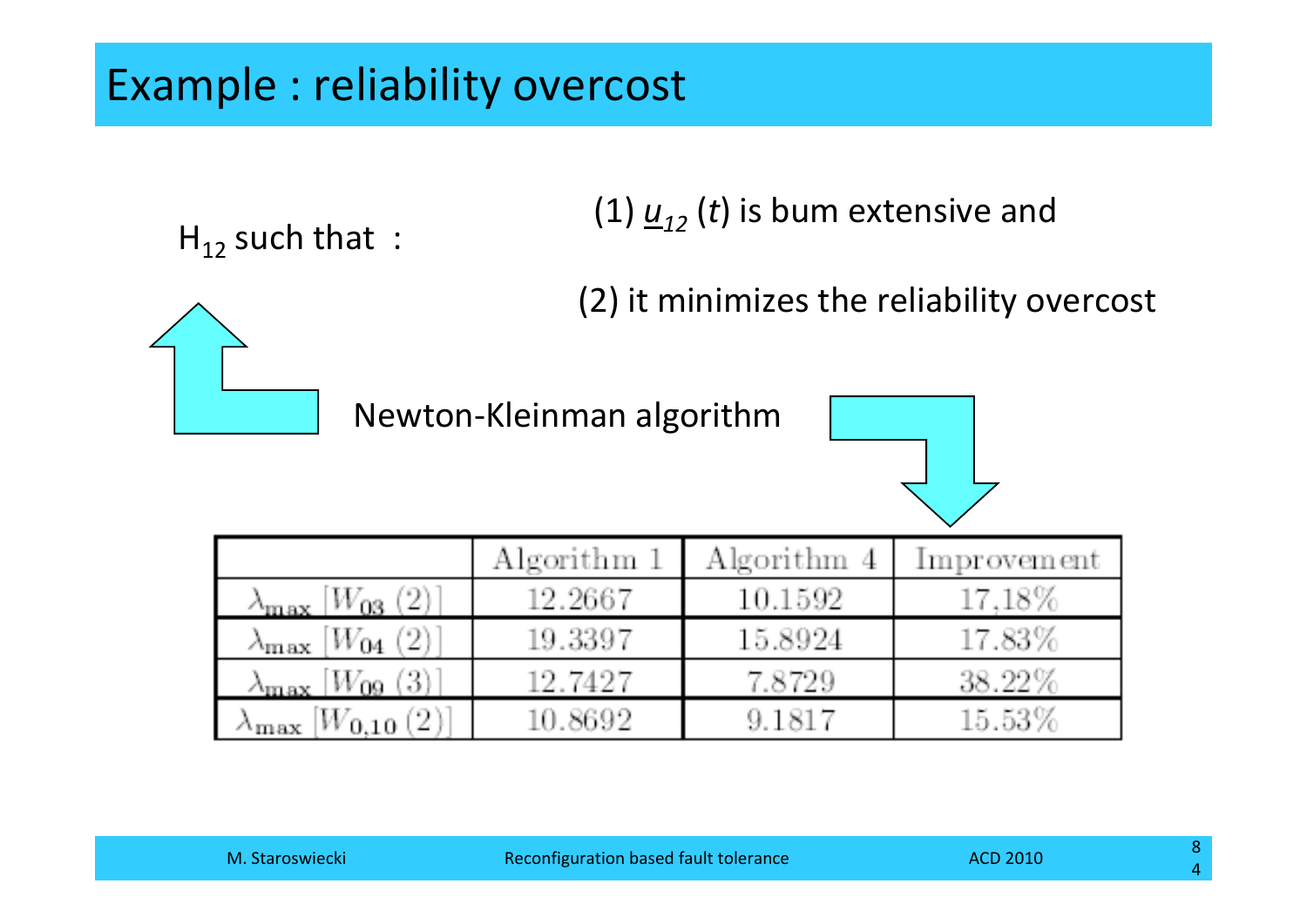#### **ACD 2010FerraraItaly**

Admissibleconfigurations The design of FT strategies EvaluationissuesConclusion

#### **8th European Workshop on Advanced Control and Diagnosis**

- The lattice frame
- Design
- Evaluation
- Fault avoidance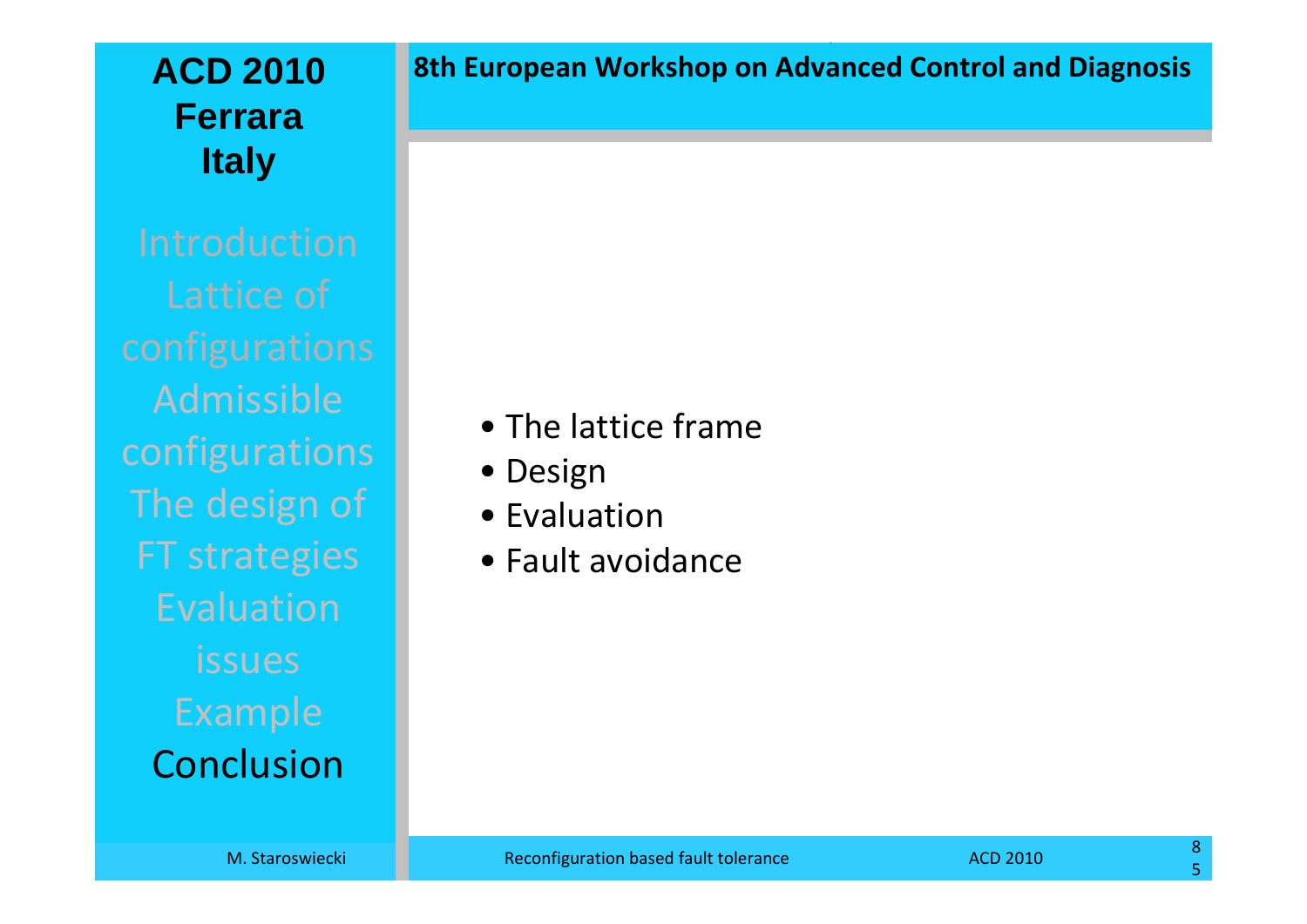Lattice of system configurations : general mathematical frame that underlies the AD and the reconfiguration based FT problems.

It can be used to analyze any set of system components, or specific subsets like sensors or actuators.

Plays <sup>a</sup> key role for the :

- ‐design of PFT / AFT / RC laws, and
- ‐ evaluation (fault recoverability, FT effectiveness, components usefulness).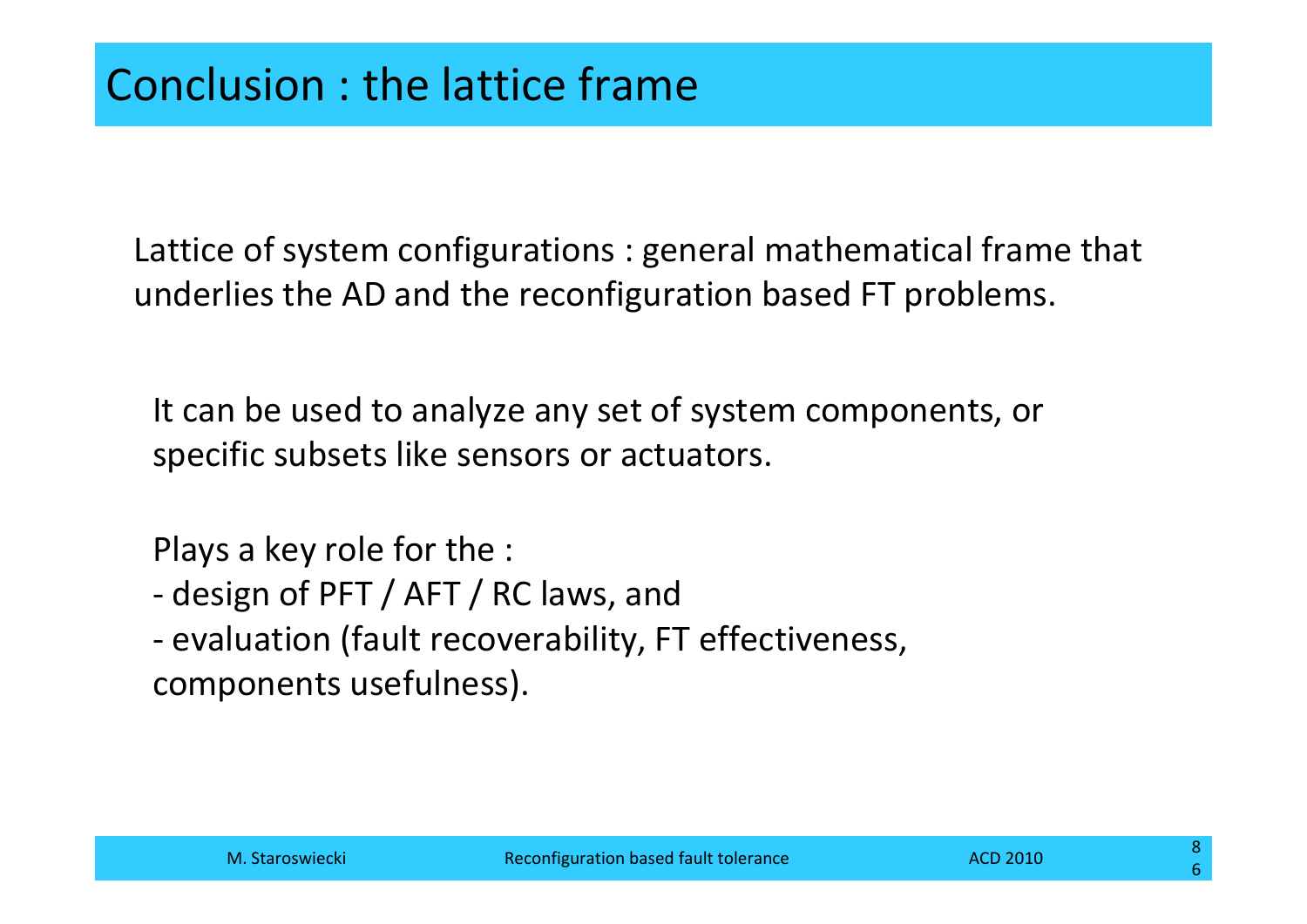- parallel combination of PFT and AFT <sup>=</sup> PACT
- implements several controllers (AFT)
- each is dedicated to <sup>a</sup> subset of recoverable faults (PFT).

Research still to be done :

- efficient algorithms to design the PACT bank (including robustness and optimisation issues),
- development of decision procedures to select an optimal law among those that allow to recover from <sup>a</sup> given fault.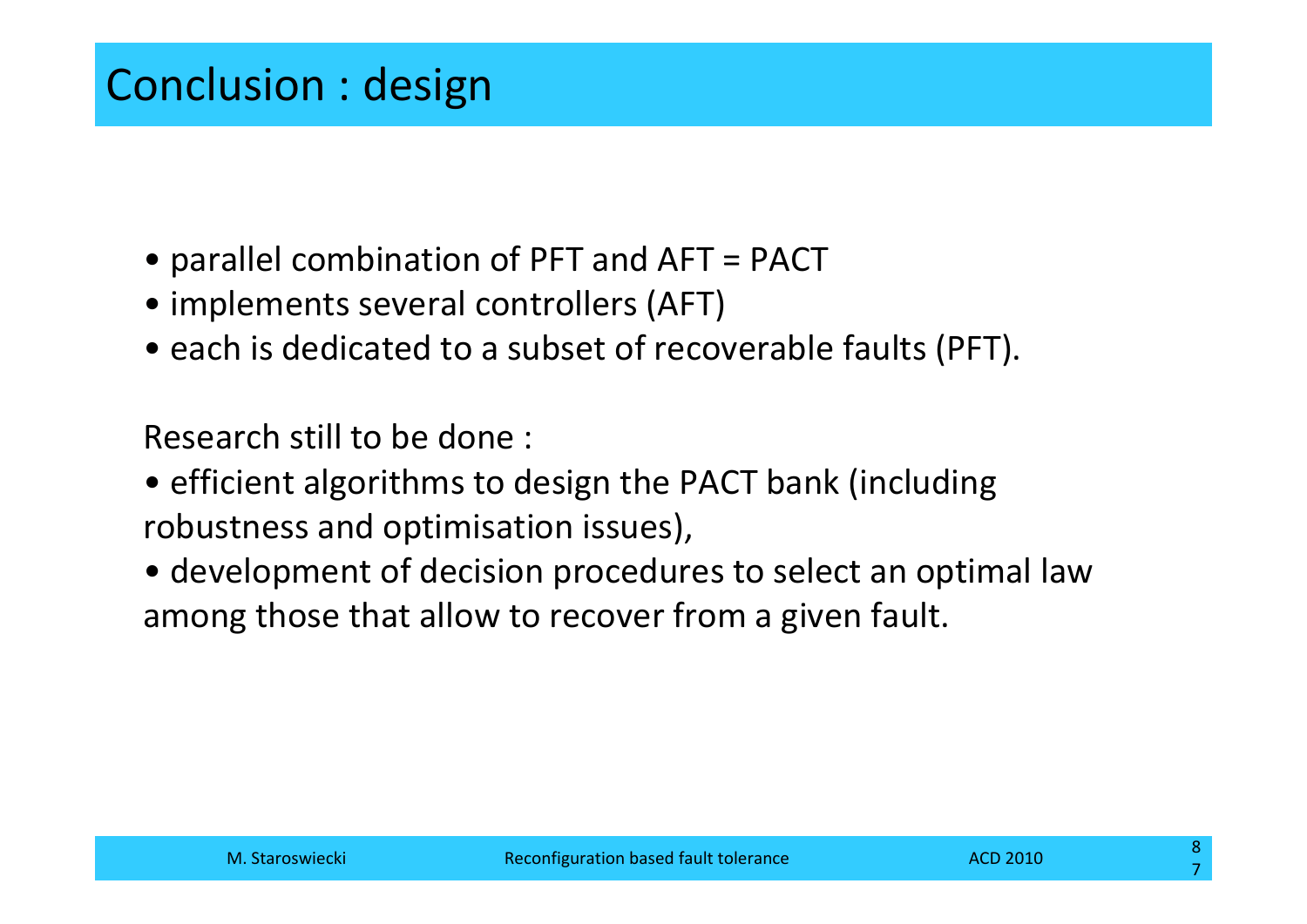Evaluation conditions the acceptability of the solution in practical applications.

- Success probabilities (or mean time to failure)
- Redundancy degrees
- Classification of components into critical or noncritical subsets,
- Evaluation of components usefulness

The event that <sup>a</sup> critical subset of components fails is <sup>a</sup> feared event, whose probability must be minimized (ideally, whose impossibility must be proven).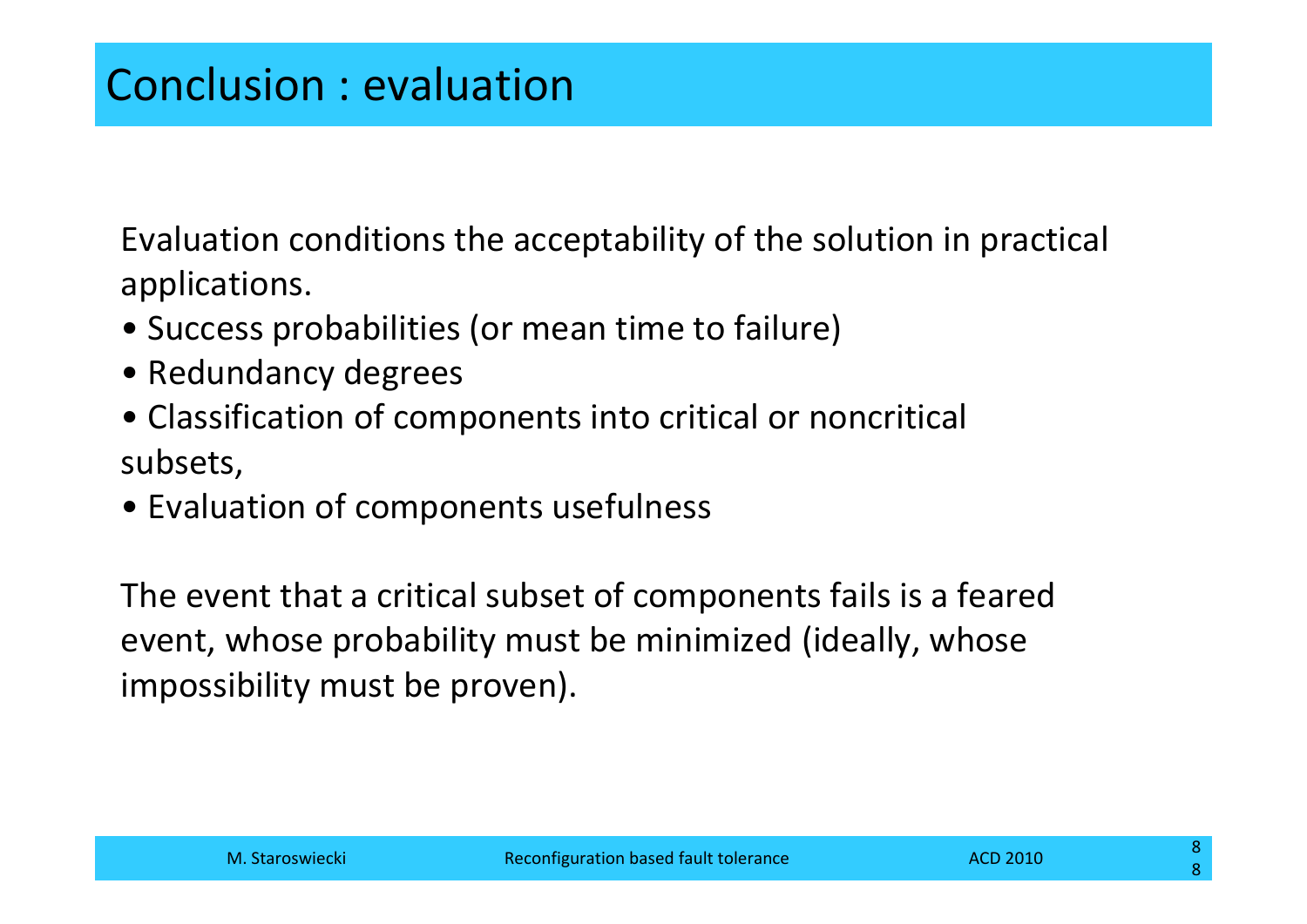- Only autonomous systems have been considered ‐‐‐<sup>&</sup>gt; fault tolerance
- For systems that can be repaired in operation, fault avoidance is a direct complement to fault tolerance ‐‐‐‐<sup>&</sup>gt; maintenance policies.